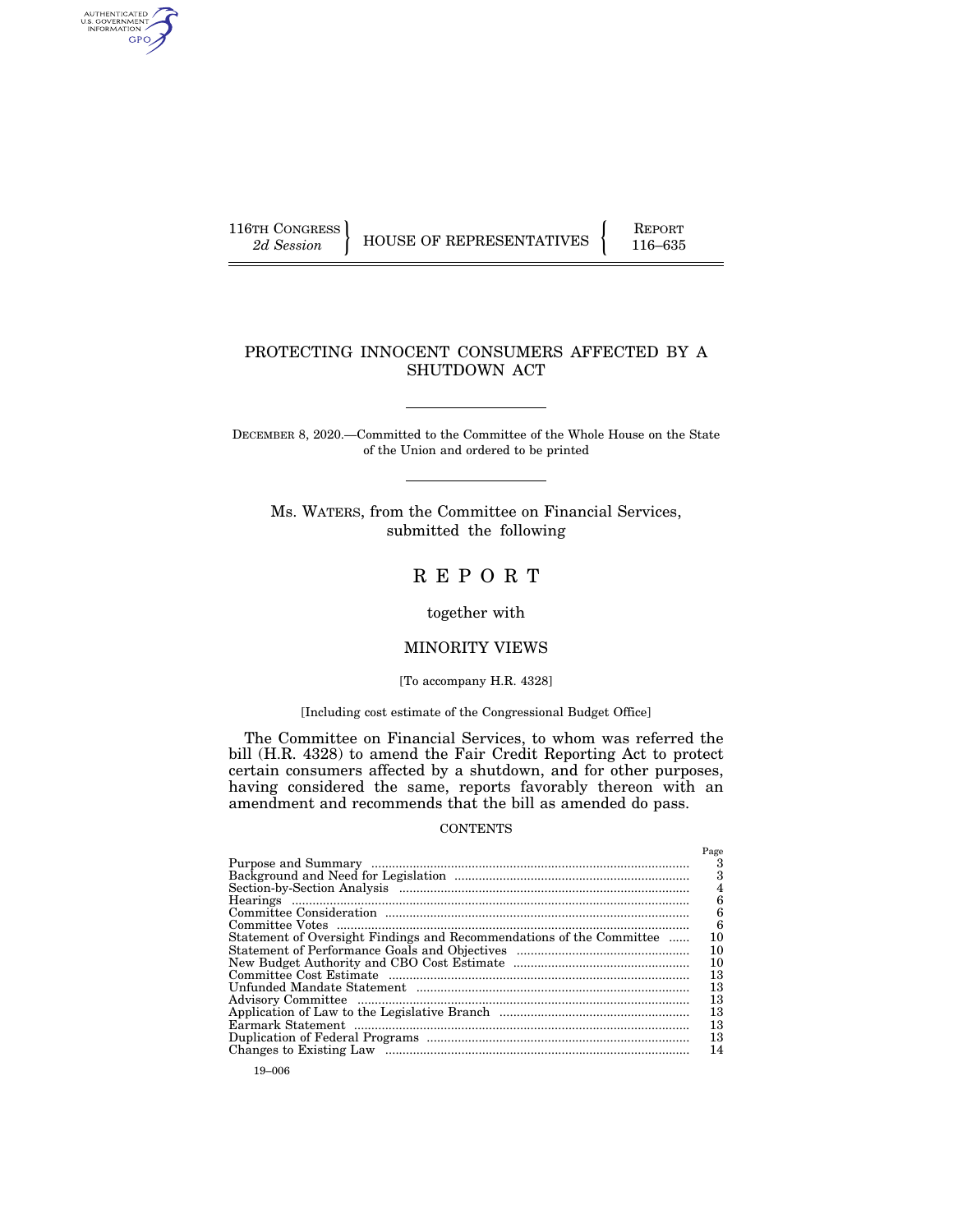The amendment is as follows:

Strike all after the enacting clause and insert the following:

#### **SECTION 1. SHORT TITLE.**

This Act may be cited as the "Protecting Innocent Consumers Affected by a Shutdown Act''.

#### **SEC. 2. DEFINITIONS.**

Section 603 of the Fair Credit Reporting Act (15 U.S.C. 1681a), as amended by section 302(b)(1) of the Economic Growth, Regulatory Relief, and Consumer Protec-

tion Act (Public Law 115–174), is amended by adding at the end the following: ''(bb) EMPLOYEE AFFECTED BY A SHUTDOWN.—With respect to a shutdown, the term 'employee affected by a shutdown' means a consumer who—

" $(1)$  is an employee of-

"(A) the Federal Government, and who is furloughed or excepted from a furlough during the shutdown;

''(B) the District of Columbia, and who is not receiving pay because of the shutdown; or

''(C) a Federal contractor (as defined under section 7101 of title 41, United States Code) or other business, and who has experienced a substantial reduction in pay (directly or indirectly) due to the shutdown; and

" $(2)$  who-

''(A) is listed in the database established under section 630; or

''(B) has self-certified pursuant to such section.

"(cc) SHUTDOWN.—The term 'shutdown' means any period in which there is more than a 24-hour lapse in appropriations as a result of a failure to enact a regular appropriations bill or continuing resolution.

''(dd) COVERED SHUTDOWN PERIOD.—The term 'covered shutdown period' means, with respect to a shutdown, the period beginning on the first day of the shutdown and ending on the date that is 90 days after the last day of the shutdown."

#### **SEC. 3. EXCLUSION FOR EMPLOYEES AFFECTED BY A SHUTDOWN.**

Section 605(a) of the Fair Credit Reporting Act (15 U.S.C. 1681c(a)), as amended by section 302(b)(2) of the Economic Growth, Regulatory Relief, and Consumer Protection Act (Public Law 115–174), is amended by adding at the end the following:

''(9) Any adverse item of information with respect to an action or inaction taken during a covered shutdown period by an employee affected by a shutdown.''.

#### **SEC. 4. AMENDMENT TO SUMMARY OF RIGHTS FOR EMPLOYEES AFFECTED BY A SHUTDOWN.**

Section 609(a) of the Fair Credit Reporting Act (15 U.S.C. 1681g(a)) is amended by adding at the end the following:

" $(7)$  Information on the rights of an employee affected by a shutdown, including which consumers may be an employee affected by a shutdown and the process for a consumer to self-certify as an employee affected by a shutdown under section 630.".

**SEC. 5. DATABASE AND SELF-CERTIFICATION FOR EMPLOYEES AFFECTED BY A SHUTDOWN.**  (a) IN GENERAL.—The Fair Credit Reporting Act (15 U.S.C. 1681 et seq.) is

# amended by adding at the end the following new section: **''§ 630. Database and self-certification for employees affected by a shutdown**

"(a) DATABASE.

''(1) IN GENERAL.—With respect to each shutdown, the consumer reporting agencies described in section 603(p) shall jointly establish a database that includes employees affected by the shutdown as reported pursuant to paragraph (2).

''(2) CONTENTS OF DATABASE.—

''(A) FURLOUGHED EMPLOYEES AND CONTRACTORS.—Each authority of the executive, legislative, or judicial branch of the Federal Government or District of Columbia shall provide to the consumer reporting agencies described in section 603(p) a list identifying—

"(i) employees of such authority that are furloughed, excepted from furlough, or not receiving pay because of a shutdown; and

''(ii) to the extent practicable, employees of contractors of such authority.

''(B) SELF-CERTIFIED CONSUMERS.—A consumer that self-certifies as an employee affected by a shutdown pursuant to subsection (b) shall be included in the database, unless the Bureau determines such consumer is not an employee affected by a shutdown.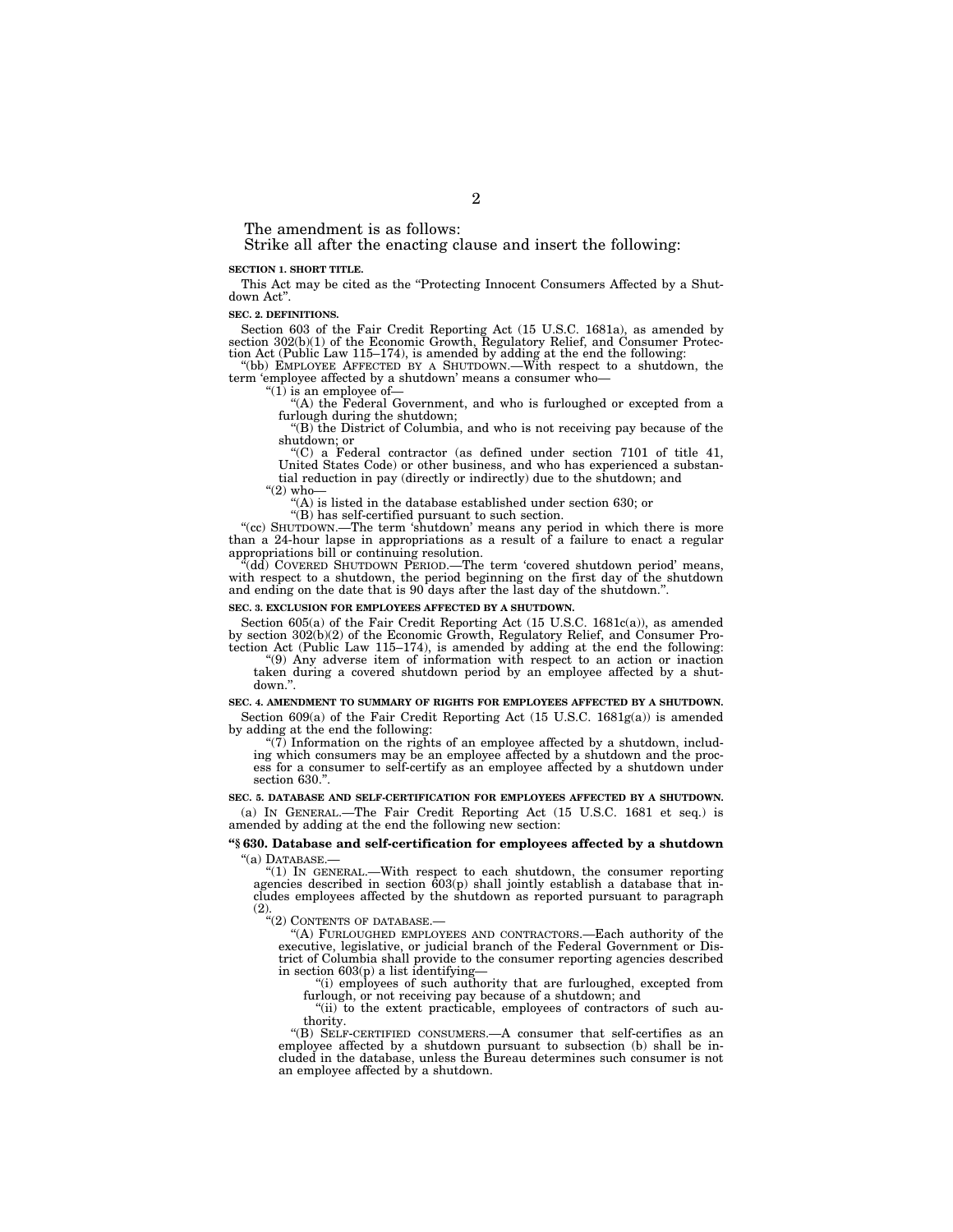''(3) ACCESS TO DATABASE.—The consumer reporting agencies described in section 603(p) shall make the database established under this subsection available to the Bureau, other consumer reporting agencies, furnishers of information to consumer reporting agencies, and users of consumer reports. A consumer reporting agency described in section  $603(x)$  shall periodically access the database to confirm the accuracy of information such an agency has that identifies a consumer as an employee affected by a shutdown.

''(b) SELF-CERTIFICATION PROCESS.—A consumer shall be deemed to be a employee affected by a shutdown if such consumer self-certifies through—

" $(1)$  the website established under subsection  $(c)$ ; or

 $(2)$  a toll-free telephone number established by a consumer reporting agency. "(c) WEBSITE.—The consumer reporting agencies described in section  $603(p)$  shall jointly establish a website for a consumer to self-certify as an employee affected by a shutdown. Such website may not include any advertisement or other solicitation.

(b) TABLE OF CONTENTS AMENDMENT.—The table of contents of the Fair Credit Reporting Act is amended by adding at the end the following new item:

''630. Database and self-certification for employees affected by a shutdown.''.

#### **SEC. 6. PROHIBITION ON ADVERSE ACTIONS AGAINST EMPLOYEES AFFECTED BY A SHUT-DOWN.**

Section 604 of the Fair Credit Reporting Act (15 U.S.C. 1681b) is amended by adding at the end the following:

''(h) PROHIBITION ON ADVERSE ACTIONS AGAINST EMPLOYEES AFFECTED BY A SHUTDOWN.—If a user of a consumer report knows that a consumer is an employee affected by a shutdown, such user may not take an adverse action based on—

''(1) any adverse item of information contained in such report with respect to

an action or inaction taken during a covered shutdown period by the employee; or

''(2) information on the consumer included in the database established under section 630.''.

#### **SEC. 7. BUREAU REGULATIONS OR GUIDANCE.**

Not later than 30 days after the date of the enactment of this Act, the Bureau of Consumer Financial Protection shall issue rules or guidance, as appropriate, to carry out the requirements of this Act.

#### PURPOSE AND SUMMARY

On September 13, 2019, Chairwoman Maxine Waters introduced H.R. 4328, the "Protecting Innocent Consumers Affected by a Shutdown Act,'' which amends the Fair Credit Reporting Act to protect government employees, contractors, and other consumers affected by a Federal government shutdown. H.R. 4328 restricts ''furnishers'' and the credit rating agencies from including any adverse financial information resulting from a government shutdown in the affected consumers' credit profiles for the duration of a shutdown, plus 90 days. H.R. 4328 also prohibits banks, employers and other users of consumer reports from considering adverse credit information regarding such consumers from the applicable period.

#### BACKGROUND AND NEED FOR LEGISLATION

At the end of last Congress, President Trump shut the government down for 35 days, the longest shutdown in U.S. history, resulting in missed paychecks for countless government employees, as well as contractors and businesses that rely on the government. During that time, approximately 800,000 federally employees were partially or fully furloughed and about four million federal contractors were affected. Many of these consumers found it hard to make essential housing or consumer payments when their income was temporarily limited. The shutdown directly affecting nearly 3 percent of the entire U.S. labor force. The Congressional Budget Office estimated the shutdown cost the American economy \$11 billion,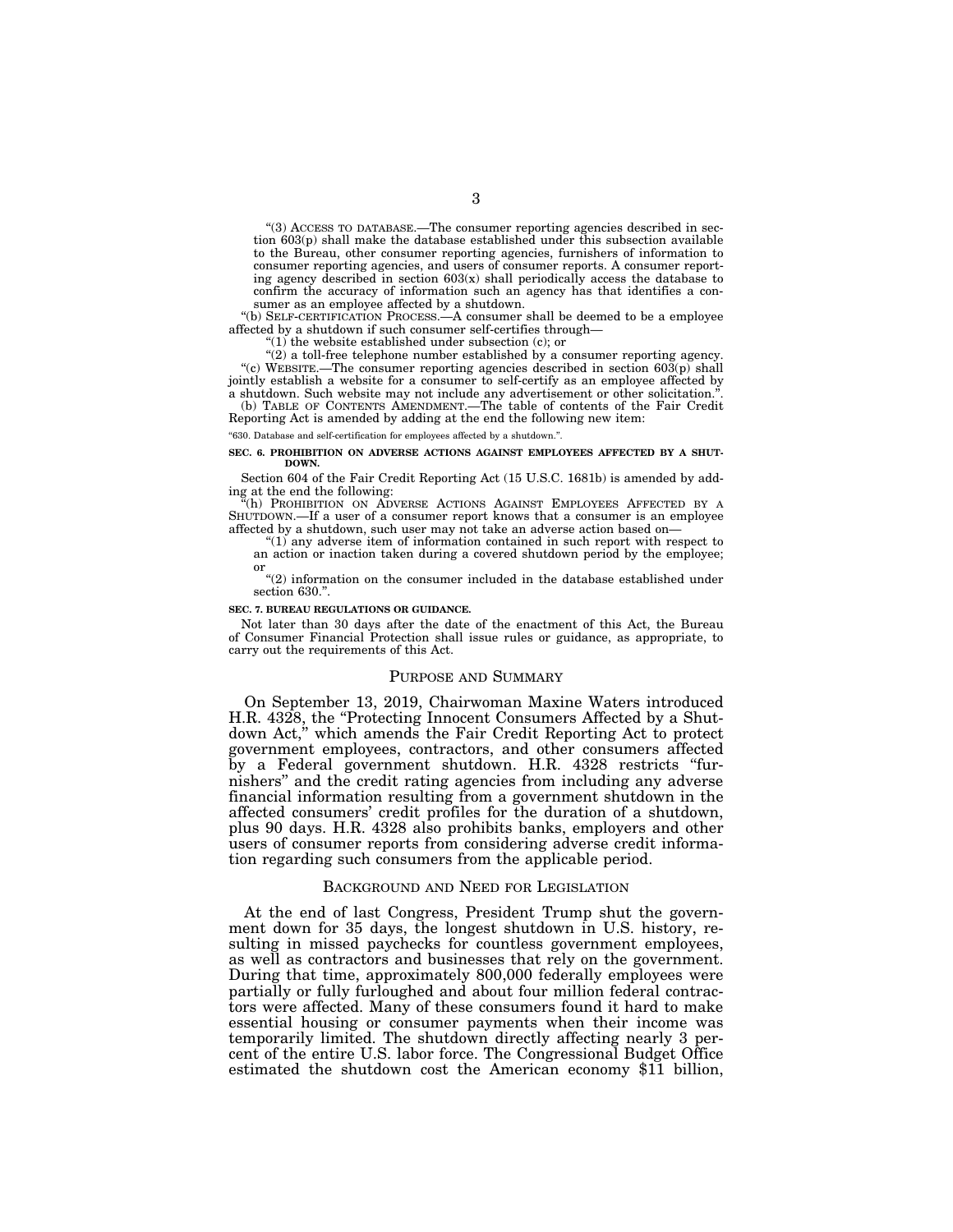and delayed approximately \$18 billion in federal discretionary spending for compensation and purchases of goods and services.

During the shutdown, Chairwoman Maxine Waters wrote to the heads of financial services industry trade associations and the largest credit reporting agencies to ask them to describe what their institutions and member companies were doing to help consumers affected by the Trump shutdown. Rep. Waters reminded these companies that these affected employees, contractors, and other individuals did not cause the shutdown and should not suffer any adverse consequences from these circumstances. These individuals who experienced a loss of income during the government shutdown may have been unable to make payments on debts such as mortgages, student loans, car loans, business loans, or credit cards. And, as a result, their credit scores and reports, which are increasingly relied upon by creditors, employers, insurers, and even law enforcement would be negatively affected through no fault of their own.

Current law does not provide for assistance to Federal employees, contractors and other consumers negatively affected by a Federal government shutdown. H.R. 4328, by establishing a mechanism to prevent credit reporting agencies from including any adverse financial information that occurs during the shutdown or within 90 days thereafter, would provide consumer relief and certainty to affected workers. To help affected consumers, H.R. 4328 restricts the persons and companies who provide financial information, known as "furnishers" and the credit rating agencies from including adverse financial information resulting from a government shutdown in the affected consumers' credit profiles for the duration of a shutdown plus 90 days. This bill would prohibit banks, employers and other users of consumer reports from considering adverse information regarding such consumers.

H.R. 4328 also restricts any user of consumer reports, including creditors, potential employers, and others, from considering adverse information regarding a consumer affected by a shutdown. Once negative information is reported to consumer reporting agencies, affected employees are likely to see a reduction in their credit scores, thereby negatively affecting their ability to access credit in the future. At the September 18, 2019 Committee mark-up, Representative Axne suggested adding a provision to H.R. 4328 that would allow any employee to opt-out of being included in the database as either a government employee or contractor if they wished to do so for privacy reasons.

H.R. 4328 is supported by the American Federation of Government Employees (AFGE), the largest Federal employee union representing 700,000 Federal and D.C. government workers, and the National Treasury Employees Union, which represents 150,000 workers in 33 departments and agencies.

#### SECTION-BY-SECTION ANALYSIS

#### *Section 1. Short title*

This section states that the title of the bill is the ''Protecting Innocent Consumers Affected by a Shutdown Act''.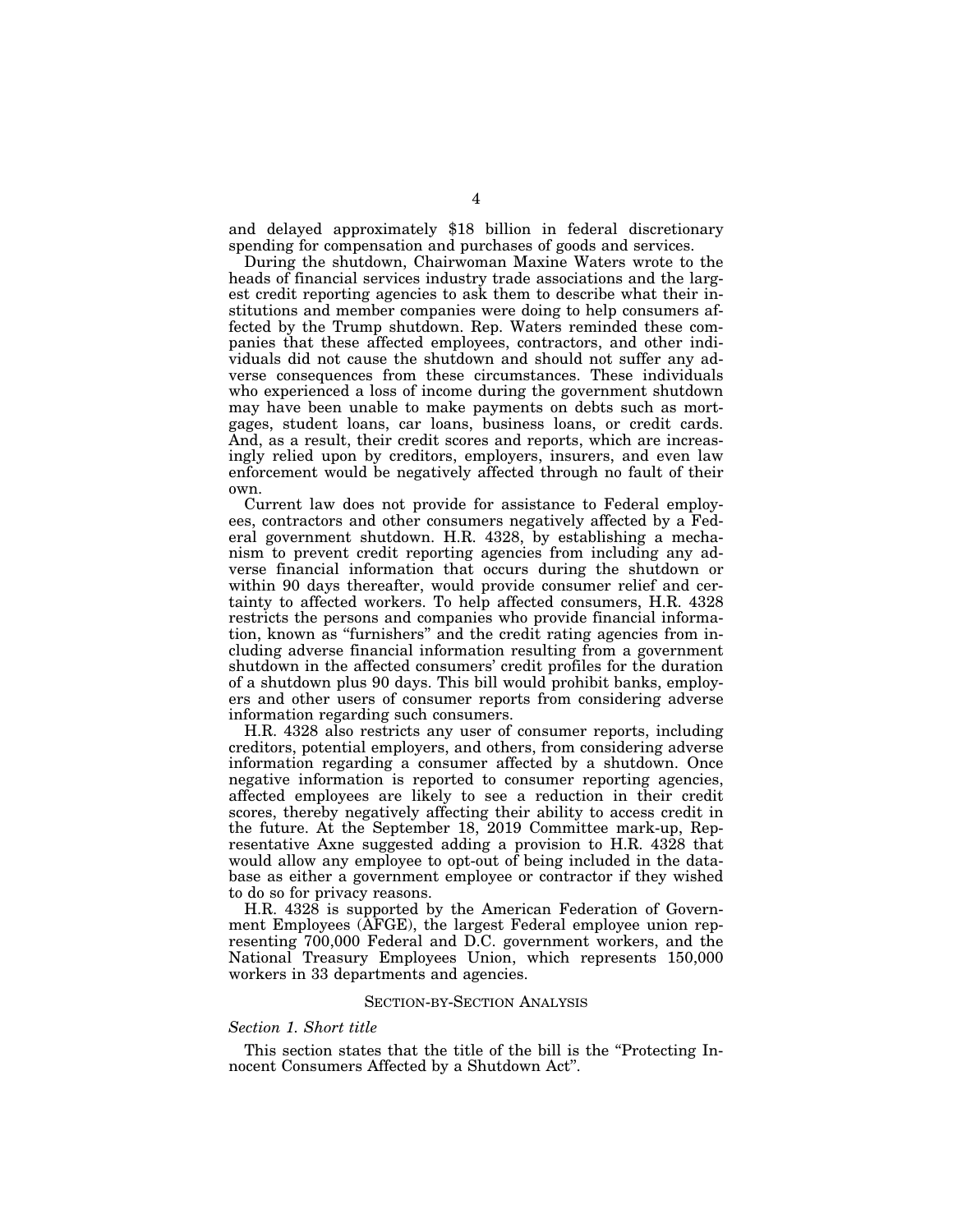# *Section 2. Definition of employee affected by a shutdown*

Section 2 amends Section 603 of the Fair Credit Reporting Act to define employees affected by a shutdown as an employee of the Federal Government, an employee of the District of Columbia, a Federal contractor, or as someone who has self-certified as an affected worker in a database created by consumer reporting agencies. Furthermore, this section defines a ''shutdown'' as any period with more than a 24-hour lapse in appropriations, and defines the term ''covered shutdown period'' as the period beginning on the first day of the shutdown and ending on the date that is 90 days after the last day of the shutdown.

Section 2 further requires the Securities and Exchange Commission (SEC), within 270 days of the enactment of this bill, to issue final rules requiring disclosure of: workforce demographic information; workforce stability information; workforce composition, including data on diversity; workforce skills and capabilities; workforce empowerment; workforce health and safety, and workforce compensation and incentives.

# *Section 3. Exclusion for employees affected by a shutdown*

Section 3 amends Section 605(a) of the Fair Credit Reporting Act to require that no consumer reporting agency may make a consumer report containing adverse information of an employee affected by the shutdown taken during the covered shutdown period.

## *Section 4. Amendment to summary of rights for employees affected by a shutdown*

Section 4 amends Section 609(a) of the Fair Credit Reporting Act to require consumer reporting agencies, if requested, to clearly and accurately disclose to consumers information on the rights of an employee affected by a shutdown.

## *Section 5. Database and self-certification for employees affected by a shutdown*

Section 5 amends the Fair Credit Reporting Act to create a database and self-certification procedure for employees affected by a shutdown. It stipulates that credit reporting agencies shall jointly establish this database, which will be comprised of furloughed employees and contractors sent by the Federal Government or District of Columbia. Self-certified consumers may include themselves in the database through a website or toll-free number, but the Consumer Bureau has the authority to determine whether they are an affected consumer.

## *Section 6. Prohibition on adverse actions against employees affected by a shutdown*

Section 6 amends Section 604 of the Fair Credit Reporting Act to prohibit any user of a consumer report from adversely acting against an eligible employee affected by a shutdown.

## *Section 7. Bureau regulations or guidance*

Section 7 grants the Consumer Financial Protection Bureau (CFPB) the authority to issue rules or guidance, as appropriate, to carry out the requirements of this Act.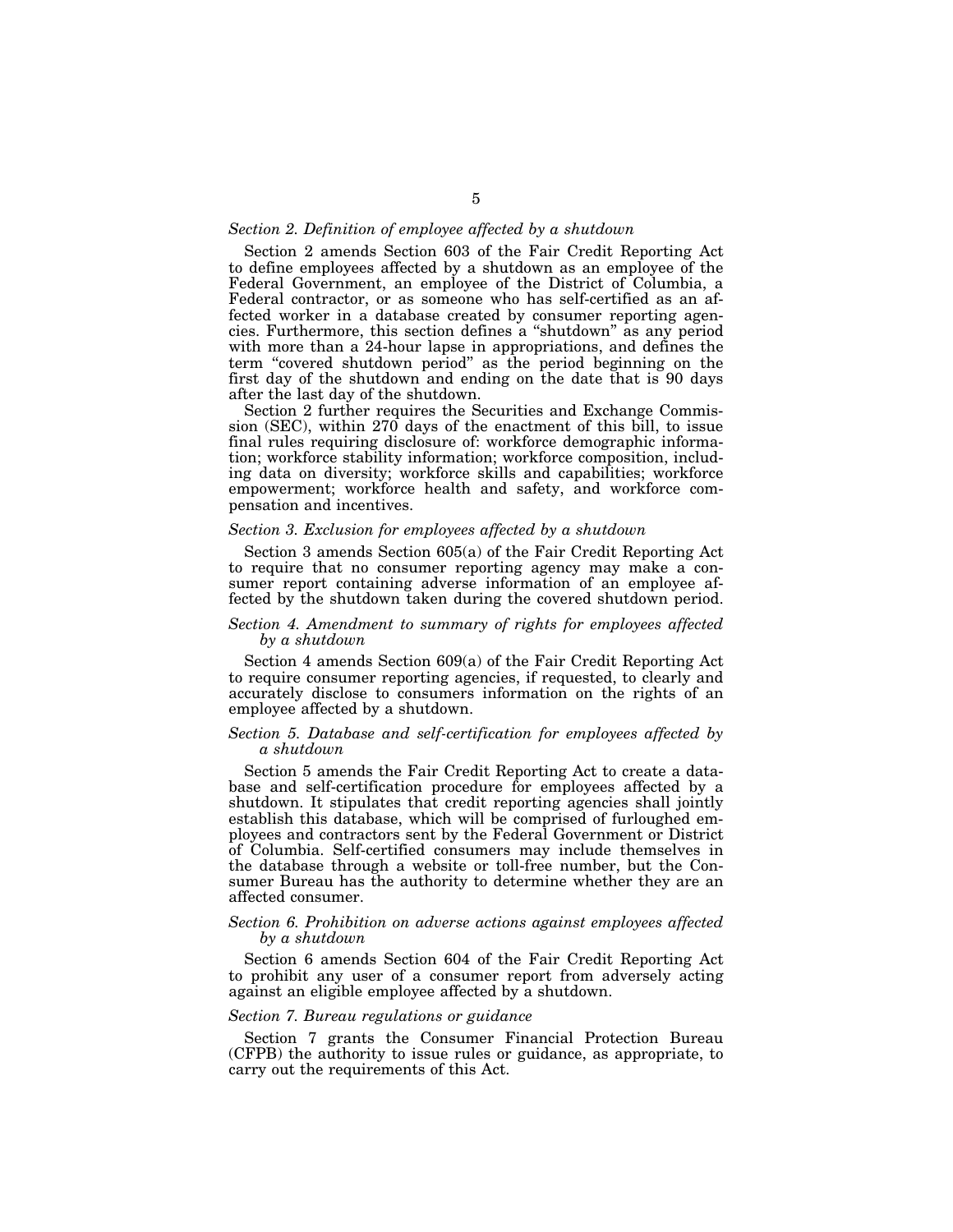# **HEARINGS**

For the purposes of section 103(i) of H. Res. 6 for the 116th Congress—

(1) On February 26, 2019, the Committee on Financial Services held a hearing to consider a discussion draft of H.R. 4328 entitled ''Who's Keeping Score? Holding Credit Bureaus Accountable and Repairing a Broken System'' to consider two discussion drafts, specifically the ''Protecting Innocent Consumers Affected by a Shutdown Act'' as well as the ''Comprehensive Consumer Credit Reporting Reform Act of 2019.'' The first panel of the two-panel hearing consisted of the three CEOs of the three largest Credit Reporting Agencies: Equifax, TransUnion, and Experian. Witnesses on the second panel included representatives from the National Fair Housing Alliance, the National Consumer Law Center, UnidosUS, U.S. Public Interest Research Group (PIRG), and a Paul Hastings partner and attorney. The hearing allowed Members of the Financial Services Committee to hear from witnesses about the challenges to modernizing the Fair Credit Reporting Act to better protect consumers and their data, including those affected by a government shutdown.

(2) The House Financial Services Committee's taskforce on Financial Technology held a hearing, entitled "Examining the Use of Alternative Data in Underwriting and Credit Scoring to Expand Access to Credit'' on July 25, 2019 to discuss emerging technologies and how they impact access to credit, and their impact across communities. The panel consisted of representatives from the National Consumer Law Center, Tulane University Law School, The Government Accountability Office (GAO), Upstart, and Upturn.

#### COMMITTEE CONSIDERATION

The Committee on Financial Services met in open session on September 18, 2019, and ordered H.R. 4328 to be reported favorably to the House without an amendment in the nature of a substitute by a recorded vote of 32 yeas and 22 neas, a quorum being present.

#### COMMITTEE VOTES AND ROLL CALL VOTES

In compliance with clause 3(b) of rule XIII of the Rules of the House of Representatives, the Committee advises that the following roll call votes occurred during the Committee's consideration of H.R. 4328: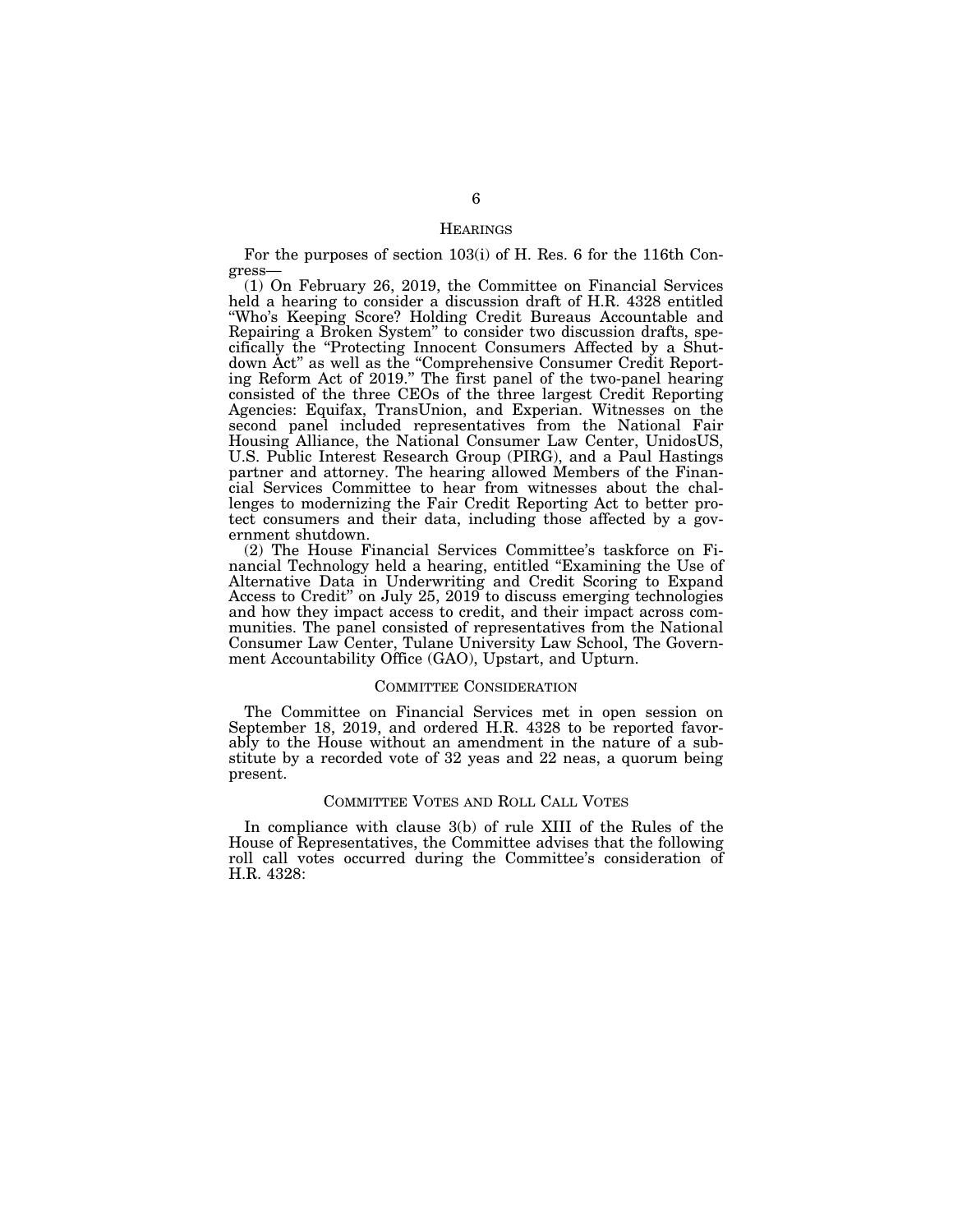| Present | Representatives<br>Ms. Waters, Chairwoman | Ayes                    | <b>Nays</b><br>X        |               | <b>Committee on Financial Services</b> | <b>Full Committee</b>        |                         |      |
|---------|-------------------------------------------|-------------------------|-------------------------|---------------|----------------------------------------|------------------------------|-------------------------|------|
|         | Mrs. Maloney                              |                         | X                       |               |                                        |                              |                         |      |
|         | Ms. Velázquez                             |                         | X                       |               |                                        | 116th Congress (1st Session) |                         |      |
|         | Mr. Sherman                               |                         | $\overline{\mathbf{x}}$ |               |                                        |                              |                         |      |
|         | Mr. Meeks                                 |                         | X                       |               |                                        |                              |                         |      |
|         | Mr. Clay                                  |                         | X                       |               |                                        |                              |                         |      |
|         | Mr. Scott                                 |                         | X                       |               | 9/18/2019                              |                              |                         |      |
|         | Mr. Green                                 |                         |                         | Date:         |                                        |                              |                         |      |
|         | Mr. Cleaver                               |                         | X                       |               |                                        |                              |                         |      |
|         | Mr. Perlmutter                            |                         | X                       |               |                                        |                              |                         |      |
|         |                                           |                         | X                       |               | Measure H.R. 4328                      |                              |                         |      |
|         | Mr. Himes                                 |                         | x                       |               |                                        |                              |                         |      |
|         | Mr. Foster                                |                         | X                       |               |                                        |                              |                         |      |
|         | Mrs. Beatty                               |                         |                         |               |                                        |                              |                         |      |
|         | Mr. Heck                                  |                         | X                       |               |                                        |                              |                         |      |
|         | Mr. Vargas                                |                         | X                       | Amendment No. |                                        | 6а                           |                         |      |
|         | Mr. Gottheimer                            |                         | X                       |               |                                        |                              |                         |      |
|         | Mr. Gonzalez (TX)                         |                         | X                       | Offered by:   |                                        |                              | Riggleman to Waters ANS |      |
|         | Mr. Lawson                                |                         | X                       |               |                                        |                              |                         |      |
|         | Mr. San Nicolas                           |                         | X                       |               |                                        |                              |                         |      |
|         | Ms. Tlaib                                 |                         | X                       |               |                                        |                              |                         |      |
|         | Ms. Porter                                |                         | X                       |               |                                        |                              |                         |      |
|         | Ms. Axne                                  |                         | X                       |               |                                        |                              |                         |      |
|         | Mr. Casten                                |                         | X                       |               |                                        |                              |                         |      |
|         | Ms. Presslev                              |                         | X                       |               |                                        |                              |                         |      |
|         | Mr. McAdams                               |                         | X                       |               |                                        |                              |                         |      |
|         | Ms. Ocasio-Cortez                         |                         | X                       |               |                                        |                              |                         |      |
|         | Mrs. Wexton                               |                         | $\overline{\mathbf{x}}$ |               |                                        |                              |                         |      |
|         | Mr. Lynch                                 |                         | X                       |               |                                        |                              |                         |      |
|         | Ms. Gabbard                               |                         | X                       |               |                                        |                              |                         |      |
|         | Ms. Adams                                 |                         | $\overline{\mathbf{x}}$ |               |                                        |                              |                         |      |
|         | Ms. Dean                                  |                         | X                       |               |                                        |                              |                         |      |
|         | Mr. Garcia (IL)                           |                         | X                       |               |                                        |                              |                         |      |
|         | Ms. Garcia (TX)                           |                         | $\overline{\mathbf{x}}$ |               |                                        |                              |                         |      |
|         | Mr. Phillips                              |                         | X                       |               |                                        |                              |                         |      |
| 34      |                                           |                         |                         |               |                                        |                              |                         |      |
|         | Mr. McHenry, Ranking Member               |                         |                         |               |                                        |                              |                         |      |
|         |                                           | X<br>X                  |                         |               |                                        |                              |                         |      |
|         | Mrs. Wagner<br>Mr. King                   |                         |                         |               |                                        |                              |                         |      |
|         |                                           |                         |                         | Agreed        | Yes                                    | No                           | Prsnt                   | Wdrn |
|         | Mr. Lucas                                 | X                       |                         | Tо            |                                        | X                            |                         |      |
|         | Mr. Posey                                 | X                       |                         |               |                                        |                              |                         |      |
|         | Mr. Luetkemeyer                           | $\overline{\mathbf{x}}$ |                         |               |                                        |                              |                         |      |
|         | Mr. Huizenga                              | X                       |                         | Voice         |                                        | Ayes                         |                         | Nays |
|         | Mr. Duffy                                 |                         |                         | Vote          |                                        |                              |                         |      |
|         | Mr. Stivers                               | X                       |                         |               |                                        |                              |                         |      |
|         | Mr. Barr                                  | X                       |                         |               |                                        |                              |                         |      |
|         |                                           |                         |                         |               |                                        |                              |                         |      |
|         | Mr. Tipton                                | X                       |                         |               |                                        |                              |                         |      |
|         | Mr. Williams                              | X                       |                         |               |                                        |                              |                         |      |
|         | Mr. Hill                                  | x                       |                         |               |                                        |                              |                         |      |
|         | Mr. Emmer                                 | X                       |                         |               |                                        |                              |                         |      |
|         | Mr. Zeldin                                | X                       |                         | Record        |                                        | FC                           |                         |      |
|         | Mr. Loudermilk                            | X                       |                         | Vote          | 21-33                                  |                              |                         |      |
|         | Mr. Mooney                                | X                       |                         |               |                                        |                              |                         |      |
|         | Mr. Davidson<br>4                         |                         |                         |               |                                        |                              |                         |      |
|         | Mr. Budd                                  | X                       |                         |               |                                        |                              |                         |      |
|         | Mr. Kustoff                               |                         |                         |               |                                        |                              |                         |      |
|         | Mr. Hollingsworth                         | X                       |                         |               |                                        |                              |                         |      |
|         | Mr. Gonzalez (OH)                         | X                       |                         |               |                                        |                              |                         |      |
|         | Mr. Rose                                  | $\overline{\mathbf{x}}$ |                         |               |                                        |                              |                         |      |
|         | Mr. Steil                                 | $\overline{\mathbf{x}}$ |                         |               |                                        |                              |                         |      |
|         | Mr. Gooden                                | X                       |                         |               |                                        |                              |                         |      |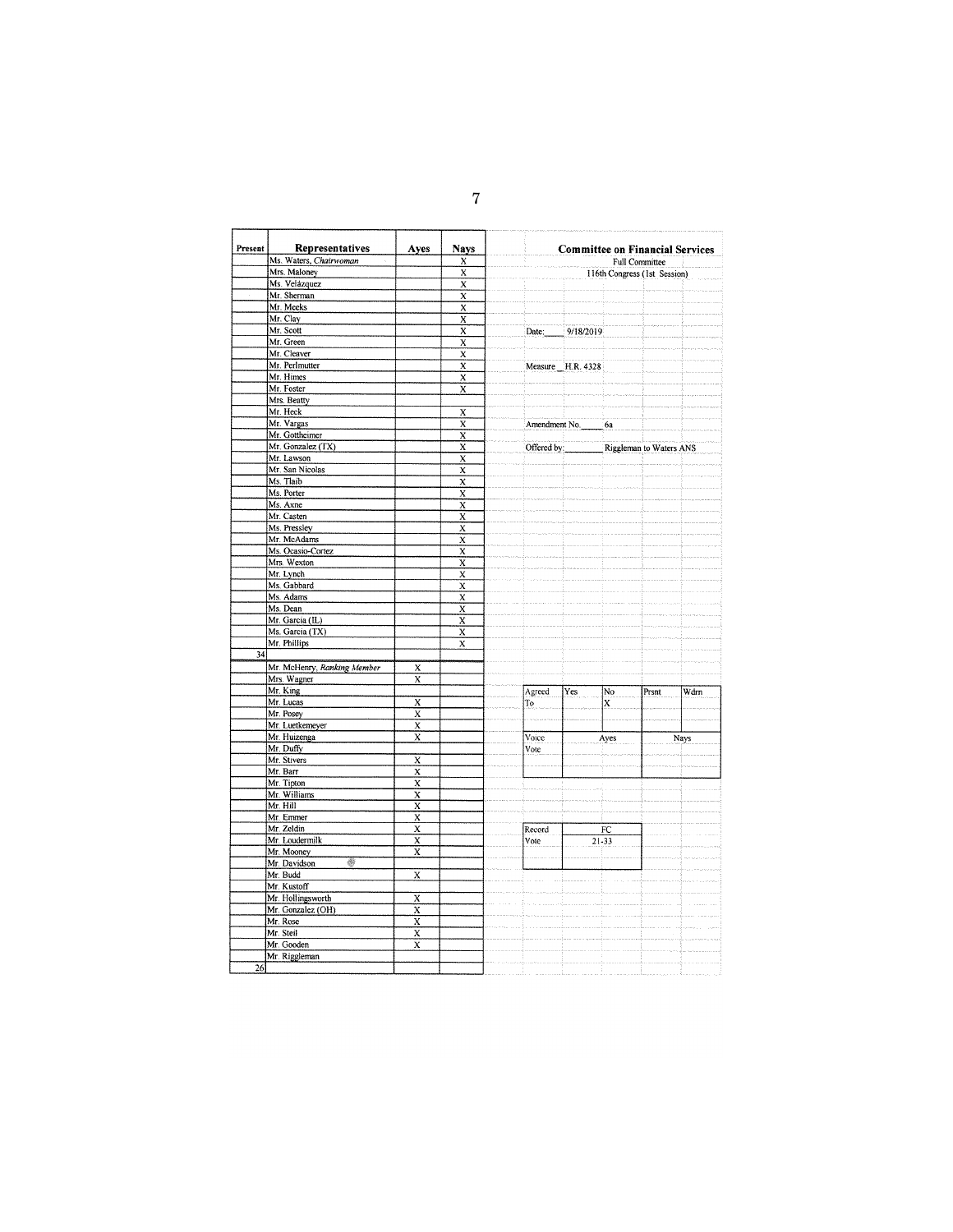| Present | Representatives             | Ayes                    | Nays                    |               | <b>Committee on Financial Services</b> |           |                              |      |
|---------|-----------------------------|-------------------------|-------------------------|---------------|----------------------------------------|-----------|------------------------------|------|
|         | Ms. Waters, Chairwoman      |                         | X                       |               |                                        |           | <b>Full Committee</b>        |      |
|         | Mrs. Malonev                |                         | $\overline{\mathbf{x}}$ |               |                                        |           | 116th Congress (1st Session) |      |
|         | Ms. Velázquez               |                         | X                       |               |                                        |           |                              |      |
|         | Mr. Sherman                 |                         | X                       |               |                                        |           |                              |      |
|         | Mr. Meeks                   |                         | x                       |               |                                        |           |                              |      |
|         | Mr. Clav                    |                         | X                       |               |                                        |           |                              |      |
|         | Mr. Scott                   |                         | X                       | Date:         | 9/18/2019                              |           |                              |      |
|         | Mr. Green                   |                         | X                       |               |                                        |           |                              |      |
|         | Mr. Cleaver                 |                         | X                       |               |                                        |           |                              |      |
|         | Mr. Perlmutter              |                         | X                       |               | Measure H.R. 4328                      |           |                              |      |
|         | Mr. Himes                   |                         | X                       |               |                                        |           |                              |      |
|         | Mr. Foster                  |                         | X                       |               |                                        |           |                              |      |
|         | Mrs. Beatty                 |                         |                         |               |                                        |           |                              |      |
|         | Mr. Heck                    |                         | X                       |               |                                        |           |                              |      |
|         | Mr. Vargas                  |                         | X                       | Amendment No. |                                        | 6b        |                              |      |
|         | Mr. Gottheimer              |                         | X                       |               |                                        |           |                              |      |
|         | Mr. Gonzalez (TX)           |                         | X                       | Offered by:   |                                        |           | Tipton to Waters ANS         |      |
|         | Mr. Lawson                  |                         | x                       |               |                                        |           |                              |      |
|         | Mr. San Nicolas             |                         | X                       |               |                                        |           |                              |      |
|         | Ms. Tlaib                   |                         | X                       |               |                                        |           |                              |      |
|         | Ms. Porter                  |                         | X                       |               |                                        |           |                              |      |
|         | Ms. Axne                    |                         | X                       |               |                                        |           |                              |      |
|         | Mr. Casten                  |                         | X                       |               |                                        |           |                              |      |
|         | Ms. Pressley                |                         | Χ                       |               |                                        |           |                              |      |
|         | Mr. McAdams                 |                         | X                       |               |                                        |           |                              |      |
|         | Ms. Ocasio-Cortez           |                         | X                       |               |                                        |           |                              |      |
|         | Mrs. Wexton                 |                         |                         |               |                                        |           |                              |      |
|         |                             |                         | X<br>X                  |               |                                        |           |                              |      |
|         | Mr. Lynch                   |                         |                         |               |                                        |           |                              |      |
|         | Ms. Gabbard                 |                         | X                       |               |                                        |           |                              |      |
|         | Ms. Adams                   |                         |                         |               |                                        |           |                              |      |
|         | Ms. Dean                    |                         | X                       |               |                                        |           |                              |      |
|         | Mr. Garcia (IL)             |                         | X                       |               |                                        |           |                              |      |
|         | Ms. Garcia (TX)             |                         | X                       |               |                                        |           |                              |      |
|         | Mr. Phillips                |                         | X                       |               |                                        |           |                              |      |
| 34      |                             |                         |                         |               |                                        |           |                              |      |
|         | Mr. McHenry, Ranking Member | x                       |                         |               |                                        |           |                              |      |
|         | Mrs. Wagner                 | $\overline{\mathbf{x}}$ |                         |               |                                        |           |                              |      |
|         | Mr. King                    |                         |                         | Agreed        | Yes                                    | No        | Prsnt                        | Wdrn |
|         | Mr. Lucas                   | X                       |                         | To            |                                        | X         |                              |      |
|         | Mr. Posey                   | X                       |                         |               |                                        |           |                              |      |
|         | Mr. Luetkemeyer             | X                       |                         |               |                                        |           |                              |      |
|         | Mr. Huizenga                | X                       |                         | Voice         |                                        | Ayes      |                              | Nays |
|         | Mr. Duffy                   |                         |                         | Vote          |                                        |           |                              |      |
|         | Mr. Stivers                 | X                       |                         |               |                                        |           |                              |      |
|         | Mr. Barr                    | X                       |                         |               |                                        |           |                              |      |
|         | Mr. Tipton                  | X                       |                         |               |                                        |           |                              |      |
|         | Mr. Williams                | X                       |                         |               |                                        |           |                              |      |
|         | Mr. Hill                    | X                       |                         |               |                                        |           |                              |      |
|         | Mr. Emmer                   | x                       |                         |               |                                        |           |                              |      |
|         | Mr. Zeldin                  | X                       |                         | Record        |                                        | FC        |                              |      |
|         | Mr. Loudermilk              | X                       |                         | Vote          |                                        | $22 - 32$ |                              |      |
|         | Mr. Mooney                  | X                       |                         |               |                                        |           |                              |      |
|         | Mr. Davidson                | X                       |                         |               |                                        |           |                              |      |
|         | Mr. Budd                    | X                       |                         |               |                                        |           |                              |      |
|         | Mr. Kustoff                 |                         |                         |               |                                        |           |                              |      |
|         | Mr. Hollingsworth           | X                       |                         |               |                                        |           |                              |      |
|         | Mr. Gonzalez (OH)           | X                       |                         |               |                                        |           |                              |      |
|         | Mr. Rose                    | X                       |                         |               |                                        |           |                              |      |
|         | Mr. Steil                   | X                       |                         |               |                                        |           |                              |      |
|         | Mr. Gooden                  | X                       |                         |               |                                        |           |                              |      |
|         |                             |                         |                         |               |                                        |           |                              |      |
| 26      | Mr. Riggleman               |                         |                         |               |                                        |           |                              |      |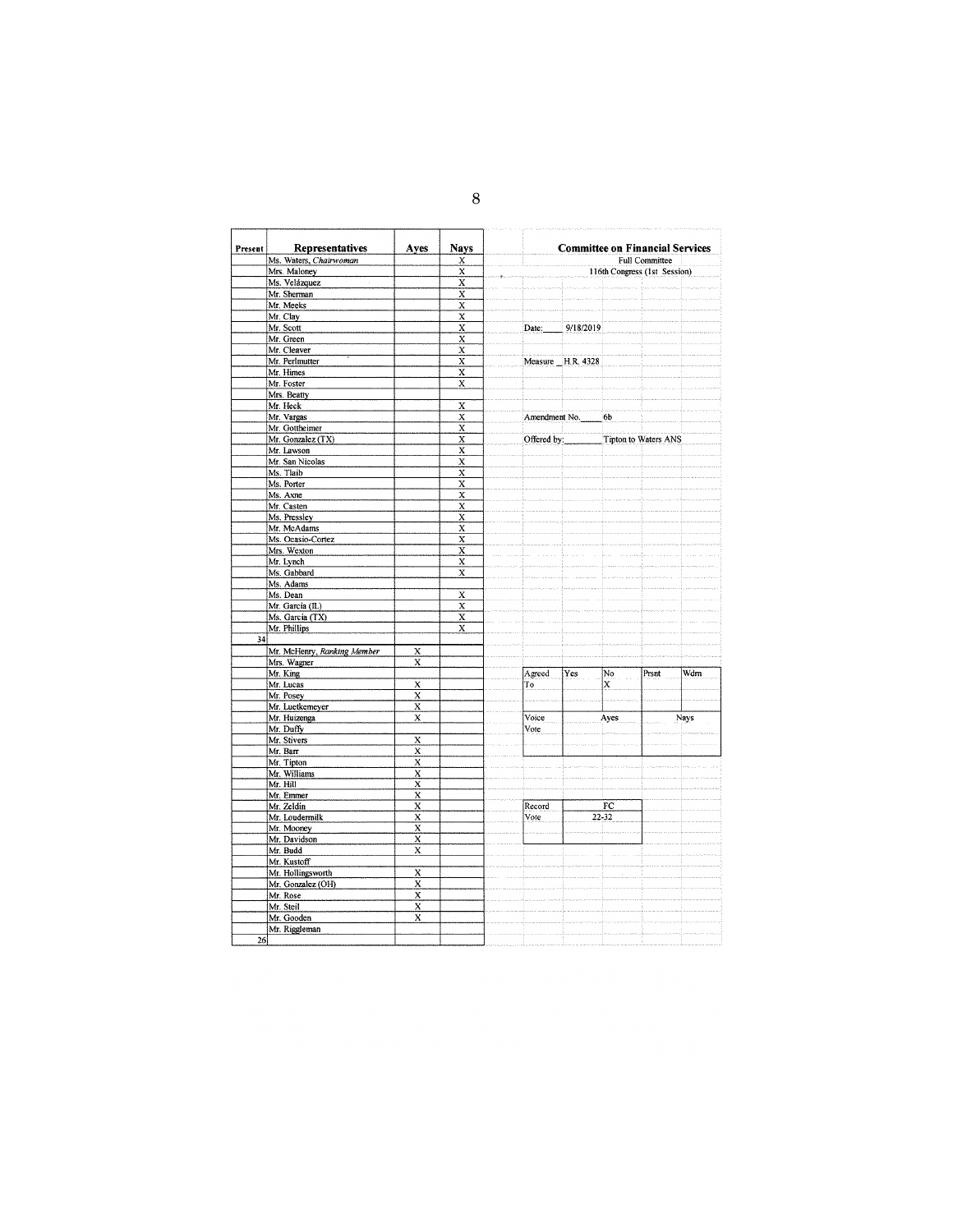| Present | Representatives<br>Ms. Waters, Chairwoman | Ayes<br>X | <b>Nays</b> | <b>Committee on Financial Services</b><br><b>Full Committee</b> |                   |        |                              |      |
|---------|-------------------------------------------|-----------|-------------|-----------------------------------------------------------------|-------------------|--------|------------------------------|------|
|         | Mrs. Maloney                              | X         |             |                                                                 |                   |        | 116th Congress (1st Session) |      |
|         | Ms. Velázquez                             | X         |             |                                                                 |                   |        |                              |      |
|         | Mr. Sherman                               | X         |             |                                                                 |                   |        |                              |      |
|         | Mr. Meeks                                 | X         |             |                                                                 |                   |        |                              |      |
|         | Mr. Clav                                  | X         |             |                                                                 |                   |        |                              |      |
|         | Mr. Scott                                 | X         |             | Date:                                                           | 9/18/2019         |        |                              |      |
|         | Mr. Green                                 |           |             |                                                                 |                   |        |                              |      |
|         | Mr. Cleaver                               | X<br>X    |             |                                                                 |                   |        |                              |      |
|         | Mr. Perimutter                            |           |             |                                                                 |                   |        |                              |      |
|         |                                           | X         |             |                                                                 | Measure H.R. 4328 |        |                              |      |
|         | Mr. Himes                                 | X         |             |                                                                 |                   |        |                              |      |
|         | Mr. Foster                                | X         |             |                                                                 |                   |        |                              |      |
|         | Mrs. Beatty                               |           |             |                                                                 |                   |        |                              |      |
|         | Mr. Heck                                  | X         |             |                                                                 |                   |        |                              |      |
|         | Mr. Vargas                                | X         |             | Amendment No.                                                   |                   |        |                              |      |
|         | Mr. Gottheimer                            | X         |             |                                                                 |                   |        |                              |      |
|         | Mr. Gonzalez (TX)                         | X         |             | Offered by:                                                     |                   | Waters |                              |      |
|         | Mr. Lawson                                | X         |             |                                                                 |                   |        |                              |      |
|         | Mr. San Nicolas                           | X         |             |                                                                 |                   |        |                              |      |
|         | Ms. Tlaib                                 | X         |             |                                                                 |                   |        |                              |      |
|         | Ms. Porter                                | X         |             |                                                                 |                   |        |                              |      |
|         | Ms. Axne                                  | X         |             |                                                                 |                   |        |                              |      |
|         | Mr. Casten                                | x         |             |                                                                 |                   |        |                              |      |
|         | Ms. Pressley                              | X         |             |                                                                 |                   |        |                              |      |
|         | Mr. McAdams                               | X         |             |                                                                 |                   |        |                              |      |
|         | Ms. Ocasio-Cortez                         | X         |             |                                                                 |                   |        |                              |      |
|         | Mrs. Wexton                               | X         |             |                                                                 |                   |        |                              |      |
|         | Mr. Lynch                                 | X         |             |                                                                 |                   |        |                              |      |
|         | Ms. Gabbard                               | X         |             |                                                                 |                   |        |                              |      |
|         | Ms. Adams                                 |           |             |                                                                 |                   |        |                              |      |
|         | Ms. Dean                                  | X         |             |                                                                 |                   |        |                              |      |
|         | Mr. Garcia (IL)                           | X         |             |                                                                 |                   |        |                              |      |
|         | Ms. Garcia (TX)                           | X         |             |                                                                 |                   |        |                              |      |
|         | Mr. Phillips                              | X         |             |                                                                 |                   |        |                              |      |
| 34      |                                           |           |             |                                                                 |                   |        |                              |      |
|         | Mr. McHenry, Ranking Member               |           | X           |                                                                 |                   |        |                              |      |
|         | Mrs. Wagner                               |           | X           |                                                                 |                   |        |                              |      |
|         |                                           |           |             |                                                                 |                   |        |                              |      |
|         | Mr. King                                  |           |             | Agreed                                                          | Yes               | No     | Prsnt                        | Wdm  |
|         | Mr. Lucas                                 |           | $\mathbf x$ | To.                                                             | X                 |        |                              |      |
|         | Mr. Posey                                 |           | X           |                                                                 |                   |        |                              |      |
|         | Mr. Luetkemeyer                           |           | X           |                                                                 |                   |        |                              |      |
|         | Mr. Huizenga                              |           | X           | Voice                                                           |                   | Ayes   |                              | Nays |
|         | Mr. Duffy                                 |           |             | Vote                                                            |                   |        |                              |      |
|         | Mr. Stivers                               |           | X           |                                                                 |                   |        |                              |      |
|         | Mr. Barr                                  |           | X           |                                                                 |                   |        |                              |      |
|         | Mr. Tipton                                |           | х           |                                                                 |                   |        |                              |      |
|         | Mr. Williams                              |           | X           |                                                                 |                   |        |                              |      |
|         | Mr. Hill                                  |           | X           |                                                                 |                   |        |                              |      |
|         | Mr. Emmer                                 |           | X           |                                                                 |                   |        |                              |      |
|         | Mr. Zeldin                                |           | X           | Record                                                          |                   | FC     |                              |      |
|         | Mr. Loudermilk                            |           | X           | Vote                                                            |                   | 33-22  |                              |      |
|         | Mr. Mooney                                |           | X           |                                                                 |                   |        |                              |      |
|         | Mr. Davidson                              |           | X           |                                                                 |                   |        |                              |      |
|         | Mr. Budd                                  |           | X           |                                                                 |                   |        |                              |      |
|         | Mr. Kustoff                               |           |             |                                                                 |                   |        |                              |      |
|         | Mr. Hollingsworth                         |           | X           |                                                                 |                   |        |                              |      |
|         | Mr. Gonzalez (OH)                         |           | X           |                                                                 |                   |        |                              |      |
|         | Mr. Rose                                  |           | X           |                                                                 |                   |        |                              |      |
|         | Mr. Steil                                 |           | X           |                                                                 |                   |        |                              |      |
|         | Mr. Gooden                                |           | X           |                                                                 |                   |        |                              |      |
|         | Mr. Riggleman                             |           |             |                                                                 |                   |        |                              |      |
|         |                                           |           |             |                                                                 |                   |        |                              |      |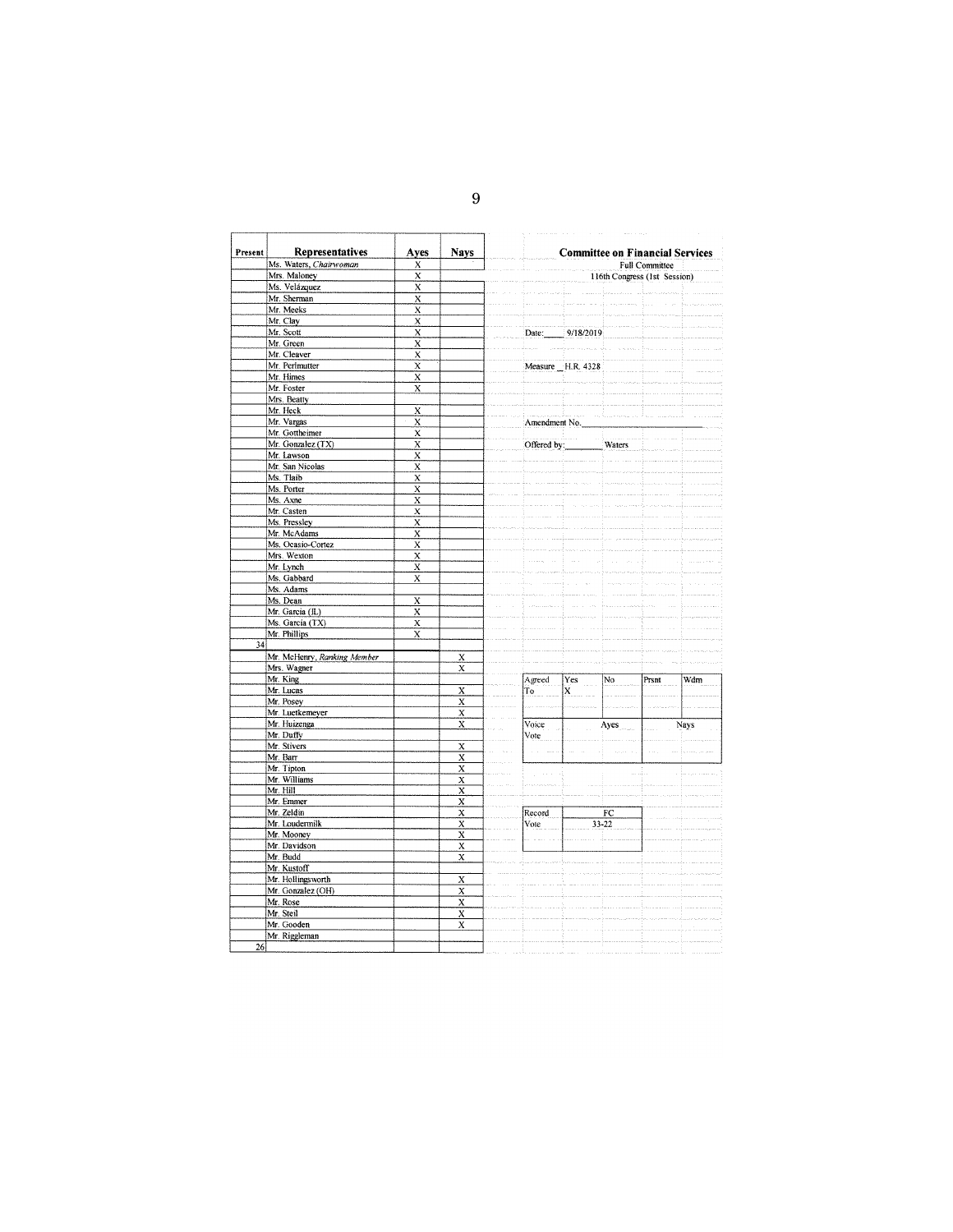## STATEMENT OF OVERSIGHT FINDINGS AND RECOMMENDATIONS OF THE COMMITTEE

In compliance with clause  $3(c)(1)$  of rule XIII and clause  $2(b)(1)$ of rule X of the Rules of the House of Representatives, the Committee's oversight findings and recommendations are reflected in the descriptive portions of this report.

#### STATEMENT OF PERFORMANCE GOALS AND OBJECTIVES

Pursuant to clause  $(3)(c)$  of rule XIII of the Rules of the House of Representatives, the goals of H.R. 4328 are to ensure that government employees, contractors, and other consumers affected by a Federal government shutdown.

### NEW BUDGET AUTHORITY AND CBO COST ESTIMATE

Pursuant to clause  $3(c)(2)$  of rule XIII of the Rules of the House of Representatives and section 308(a) of the *Congressional Budget Act of 1974*, and pursuant to clause 3(c)(3) of rule XIII of the Rules of the House of Representatives and section 402 of the *Congressional Budget Act of 1974*, the Committee has received the following estimate for H.R. 4328 from the Director of the Congressional Budget Office:

#### U.S. CONGRESS, CONGRESSIONAL BUDGET OFFICE, *Washington, DC.*

Hon. MAXINE WATERS,

*Chairwoman, Committee on Financial Services, House of Representatives, Washington, DC.* 

DEAR MADAM CHAIRWOMAN: The Congressional Budget Office has prepared the enclosed cost estimate for H.R. 4328, the Protecting Innocent Consumers Affected by a Shutdown Act.

If you wish further details on this estimate, we will be pleased to provide them. The CBO staff contacts are Matthew Pickford and David Hughes.

Sincerely,

PHILLIP L. SWAGEL, *Director.* 

Enclosure.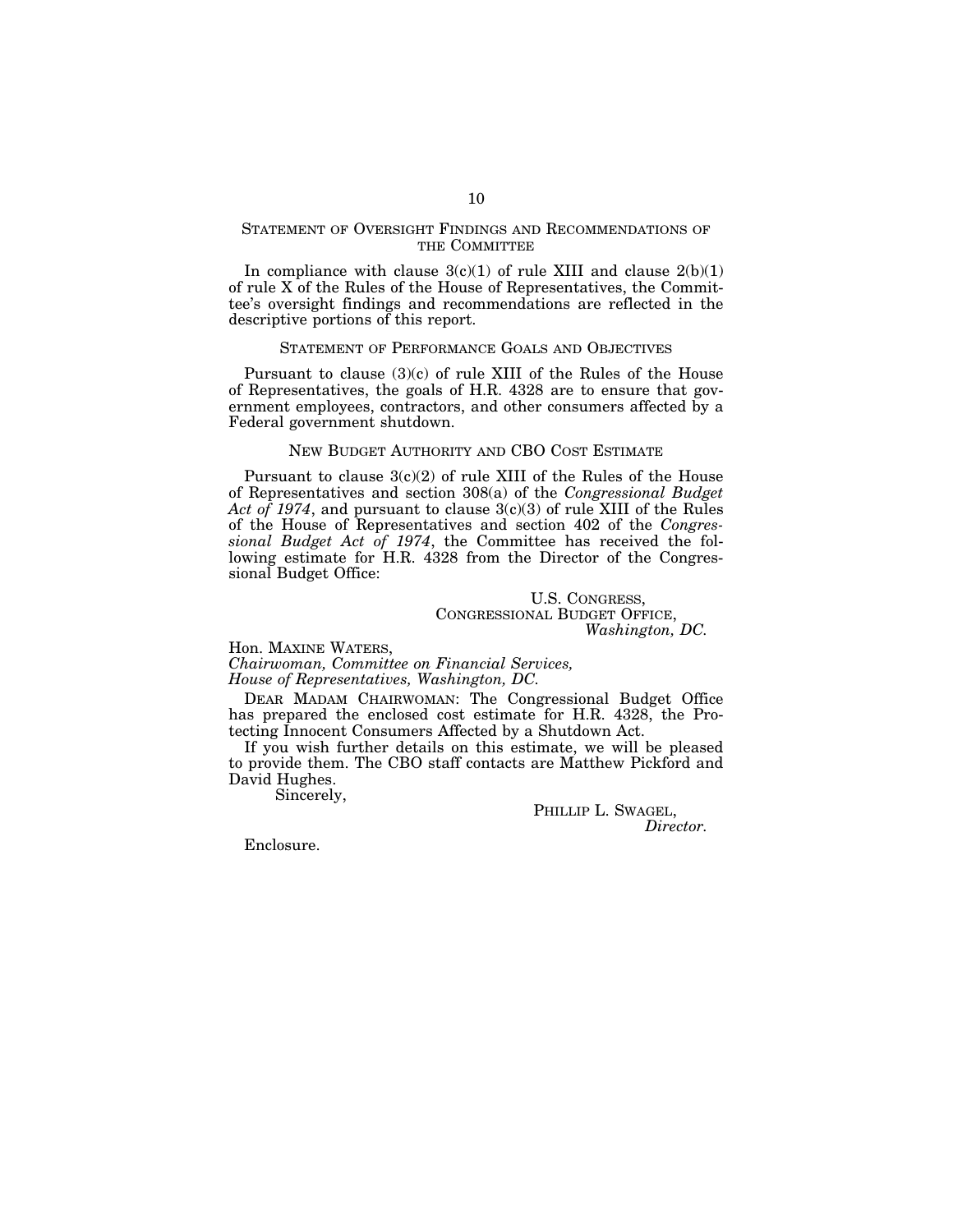| H.R. 4328, Protecting Innocent Consumers Affected by a Shutdown Act<br>As ordered reported by the House Committee on Financial Services on September 20, 2019 |      |                                     |                                |  |  |  |
|---------------------------------------------------------------------------------------------------------------------------------------------------------------|------|-------------------------------------|--------------------------------|--|--|--|
| By Fiscal Year, Millions of Dollars                                                                                                                           | 2020 | 2020-2025                           | 2020-2030                      |  |  |  |
| Direct Spending (Outlavs)                                                                                                                                     | ÷    | ŵ                                   |                                |  |  |  |
| Revenues                                                                                                                                                      | 0    | 0                                   | Ω                              |  |  |  |
| Increase or Decrease (-)<br>in the Deficit                                                                                                                    | ٠    | ŵ                                   | ÷                              |  |  |  |
| <b>Spending Subject to</b><br><b>Appropriation (Outlays)</b>                                                                                                  | ۰    | 15                                  | not estimated                  |  |  |  |
| Statutory pay-as-you-go<br>procedures apply?                                                                                                                  | Yes  | <b>Mandate Effects</b>              |                                |  |  |  |
| Increases on-budget deficits in any<br>of the four consecutive 10-year                                                                                        | No   | Contains intergovernmental mandate? | Yes, Under<br><b>Threshold</b> |  |  |  |
| periods beginning in 2031?                                                                                                                                    |      | Contains private-sector mandate?    | Yes, Under<br>Threshold        |  |  |  |
| $*$ = between zero and \$500,000.                                                                                                                             |      |                                     |                                |  |  |  |

H.R. 4328 would prohibit consumer reporting agencies (CRAs) from assembling any consumer report that includes adverse information about any action or inaction taken by a furloughed federal employee during a government shutdown and for 90 days following a shutdown. Some federal contractors and District of Columbia employees whose compensation is affected by a shutdown would receive the same protections. Under the bill, users of consumer reports would be prohibited from taking adverse action against those employees and contractors based on adverse information collected during a shutdown period.

In the event of a government shutdown, H.R. 4328 would require nationwide CRAs to establish and maintain a database of federal employees and contractors whose compensation is affected by the shutdown. Federal agencies would be required to provide the CRA industry with a list of furloughed federal employees and affected contractors. That database would be shared with the Consumer Financial Protection Bureau (CFPB), entities that provide information to CRAs, and users of consumer reports.

Federal Cost: The ability of the federal government to share information about employees and contractors is constrained by existing privacy laws. The Privacy Act of 1974, 5 U.S.C. 552, prevents government agencies from sharing any personally identifiable information it maintains about an individual with other agencies or private sources unless the agency obtains the individual's consent.

CBO estimates that creating the electric authorization process would be similar to the effort that was required to develop another federal system known as Login.gov. The cost of developing Login.gov—a system that offers 14 million users secure access to 18 federal agencies and more than 30 applications—was \$30 million over a four year period. CBO anticipates that obtaining consent from all furloughed federal employees and contractors under H.R. 4328 would require a system with a single application and fewer users. On that basis, CBO estimates that creating the new database would cost \$15 million over the 2020–2025 period, or less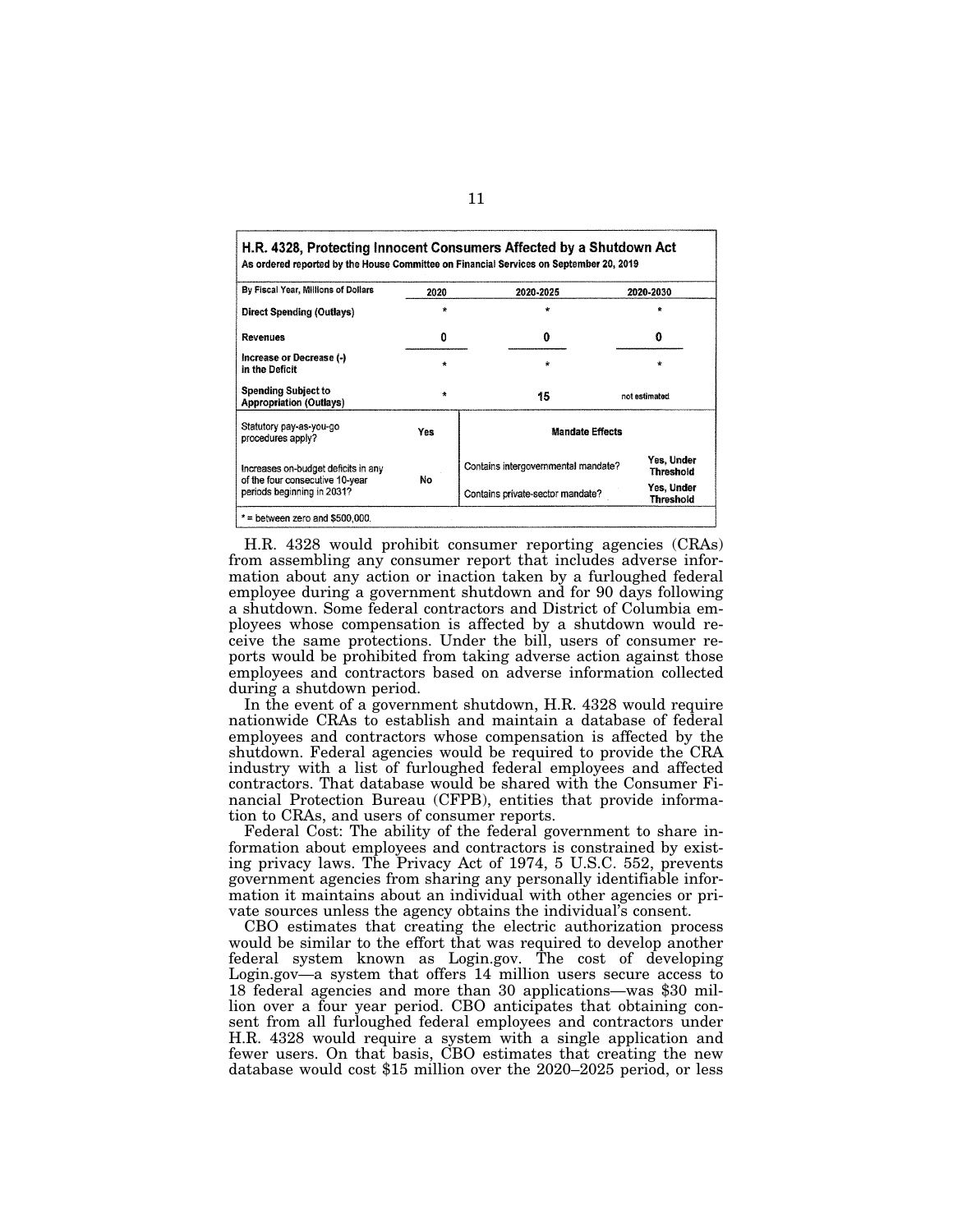than \$1 million per major federal agency. Most of those costs would be subject to the availability of appropriated funds.

Enacting H.R. 4328 could affect direct spending by some agencies that are allowed to use fees, receipts from the sale of goods, and other collections to cover operating costs. CBO estimates that any net changes in direct spending by those agencies would be negligible because most of them can adjust amounts collected to reflect changes in operating costs.

Based on information from the CFPB, CBO estimates that CFPB would need the services of two full-time employees at a cost of \$200,000 per employee to issue regulations and establish processes to implement the bill's requirements in 2020. On that basis, CBO estimates that enacting H.R. 4328 would increase direct spending by less than \$500,000 over the 2020–2030 period. The CFPB is permanently authorized to receive funding from the Federal Reserve in an amount necessary to carry out its operations and can spend those amounts without further appropriation.

Mandates: H.R. 4328 contains intergovernmental and privatesector mandates as defined in the Unfunded Mandates Reform Act (UMRA). CBO estimates that the cost of the mandates would not exceed UMRA's intergovernmental or private-sector threshold (\$84 million and \$168 million in 2020, respectively, adjusted annually for inflation).

The bill would impose private-sector mandates by placing new requirements and prohibitions on consumer reporting agencies. Using industry data, CBO estimates that CRAs would spend roughly \$80 million to comply with those mandates.

Specifically, CRAs would be required to:

• Create a shared database for each shutdown of the federal government to log federal employees and contractors affected by the shutdown,

• Access the new database periodically to ensure the accuracy of information it holds,

• Create a website and a toll-free telephone number for use by consumers to self-certify as an employee affected by a shutdown, and

• Disclose to consumers, upon request, the rights of employees affected by a shutdown.

The bill also would prohibit CRAs from including adverse information in consumer reports, and users of those reports from knowingly taking an adverse action against an employee based on information contained in their consumer report about actions that occurred during the period of a federal government shutdown. That prohibition would impose an intergovernmental and private-sector mandate because individuals in the public and private sector use consumer reports for background checks and personnel decisions. The incremental cost for users to disregard adverse information in a consumer report would be small.

Finally, the bill would impose an additional intergovernmental mandate by requiring the District of Columbia to disclose a list to CRAs identifying employees affected by a shutdown of the federal government. The cost to supply the list would be small because the District of Columbia already possesses the information to be reported under the bill.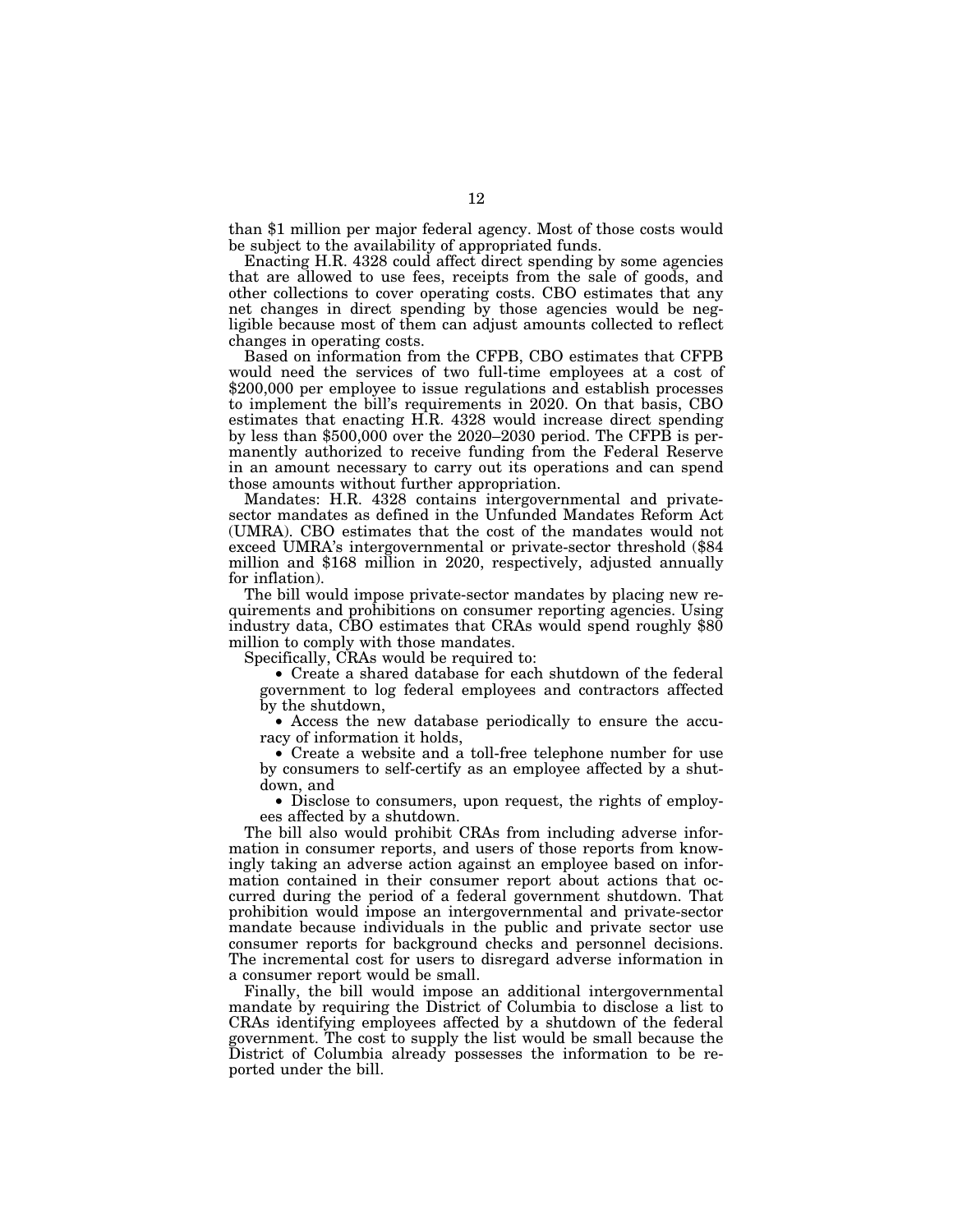The CBO staff contacts for this estimate are Matthew Pickford and David Hughes (for federal costs) and Rachel Austin (for mandates). This estimate was reviewed by H. Samuel Papenfuss, Deputy Director of Budget Analysis.

## COMMITTEE COST ESTIMATE

Clause  $3(d)(1)$  of rule XIII of the Rules of the House of Representatives requires an estimate and a comparison of the costs that would be incurred in carrying out H.R. 4328. However, clause  $3(d)(2)(B)$  of that rule provides that this requirement does not apply when the committee has included in its report a timely submitted cost estimate of the bill prepared by the Director of the Congressional Budget Office under section 402 of the *Congressional Budget Act*, which is attached.

#### UNFUNDED MANDATE STATEMENT

Pursuant to Section 423 of the *Congressional Budget and Impoundment Control Act* (as amended by Section 101(a)(2) of the *Unfunded Mandates Reform Act*, Pub. L. 104–4), the Committee adopts as its own the estimate of federal mandates regarding H.R. 4328, as amended, prepared by the Director of the Congressional Budget Office.

#### ADVISORY COMMITTEE

No advisory committees within the meaning of section 5(b) of the Federal Advisory Committee Act were created by this legislation.

#### APPLICATION OF LAW TO THE LEGISLATIVE BRANCH

Pursuant to section 102(b)(3) of the *Congressional Accountability Act*, Pub. L. No. 104–1, H.R. 4328, as amended, does not apply to terms and conditions of employment or to access to public services or accommodations within the legislative branch.

#### EARMARK STATEMENT

In accordance with clause 9 of rule XXI of the Rules of the House of Representatives, H.R. 4328 does not contain any congressional earmarks, limited tax benefits, or limited tariff benefits as described in clauses  $9(e)$ ,  $9(f)$ , and  $9(g)$  of rule XXI.

#### DUPLICATION OF FEDERAL PROGRAMS

Pursuant to clause  $3(c)(5)$  of rule XIII of the Rules of the House of Representatives, the Committee states that no provision of H.R. 4328 establishes or reauthorizes a program of the Federal Government known to be duplicative of another federal program, a program that was included in any report from the Government Accountability Office to Congress pursuant to section 21 of Public Law 111–139, or a program related to a program identified in the most recent Catalog of Federal Domestic Assistance.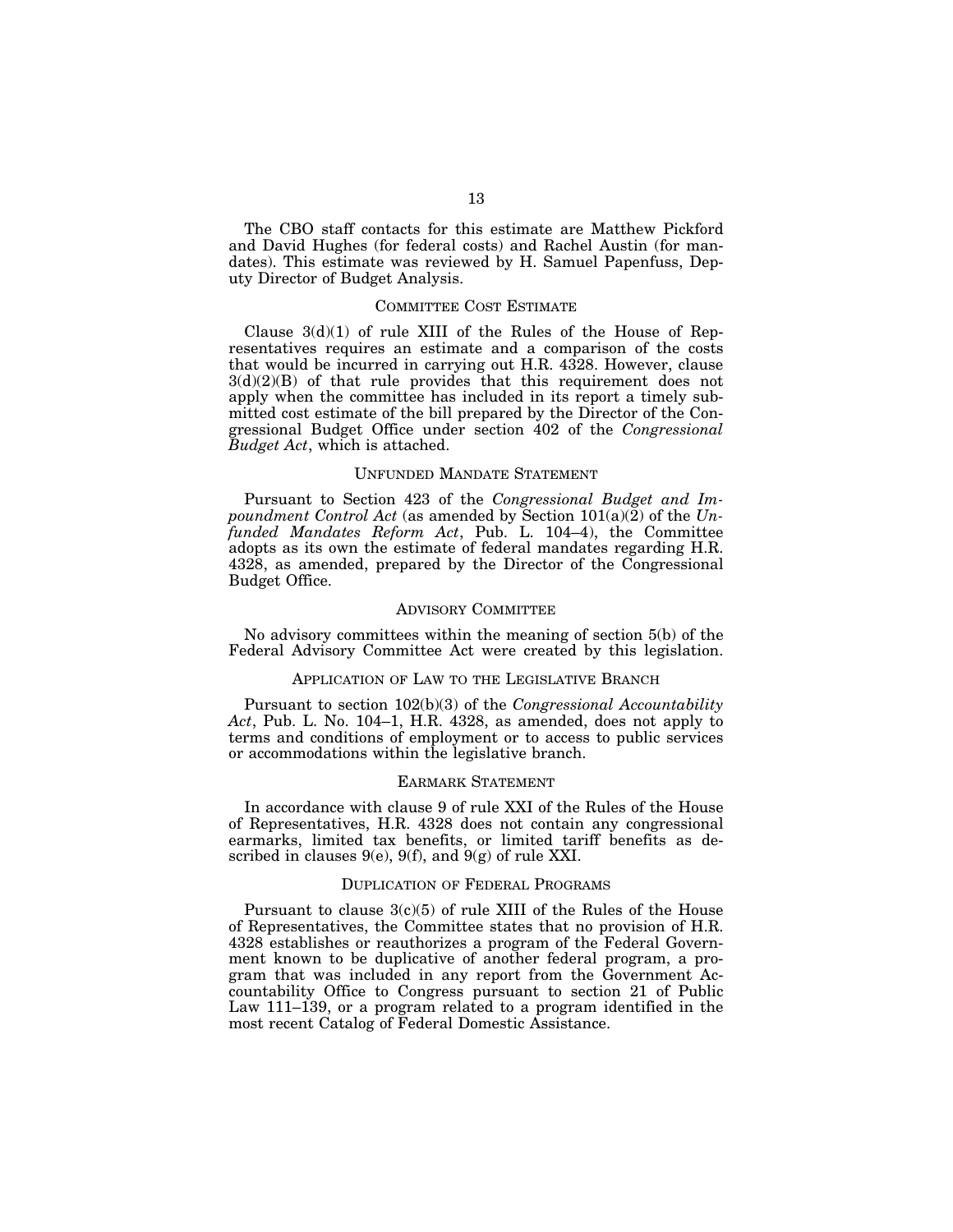#### CHANGES TO EXISTING LAW

In compliance with clause 3(e) of rule XIII of the Rules of the House of Representatives, changes in existing law made by the bill, H.R. 5930, as reported, are shown as follows:

CHANGES IN EXISTING LAW MADE BY THE BILL, AS REPORTED

In compliance with clause 3(e) of rule XIII of the Rules of the House of Representatives, changes in existing law made by the bill, as reported, are shown as follows (new matter is printed in italics and existing law in which no change is proposed is shown in roman):

# **FAIR CREDIT REPORTING ACT**

# **TITLE VI—CONSUMER CREDIT REPORTING**

Sec. 601. Short title.

\* \* \* \* \* \* \* \*

629. Corporate and technological circumvention prohibited. *630. Database and self-certification for employees affected by a shutdown.* 

\* \* \* \* \* \* \*

## **§ 603. Definitions and rules of construction**

(a) Definitions and rules of construction set forth in this section are applicable for the purposes of this title.

(b) The term ''person'' means any individual, partnership, corporation, trust, estate, cooperative, association, government or governmental subdivision or agency, or other entity.

(c) The term ''consumer'' means an individual.

(d) CONSUMER REPORT.—

(1) IN GENERAL.—The term ''consumer report'' means any written, oral, or other communication of any information by a consumer reporting agency bearing on a consumer's credit worthiness, credit standing, credit capacity, character, general reputation, personal characteristics, or mode of living which is used or expected to be used or collected in whole or in part for the purpose of serving as a factor in establishing the consumer's eligibility for—

(A) credit or insurance to be used primarily for personal, family, or household purposes;

(B) employment purposes; or

(C) any other purpose authorized under section 604.

(2) EXCLUSIONS.—Except as provided in paragraph (3), the term "consumer report" does not include-

(A) subject to section 624, any—

(i) report containing information solely as to transactions or experiences between the consumer and the person making the report;

(ii) communication of that information among persons related by common ownership or affiliated by corporate control; or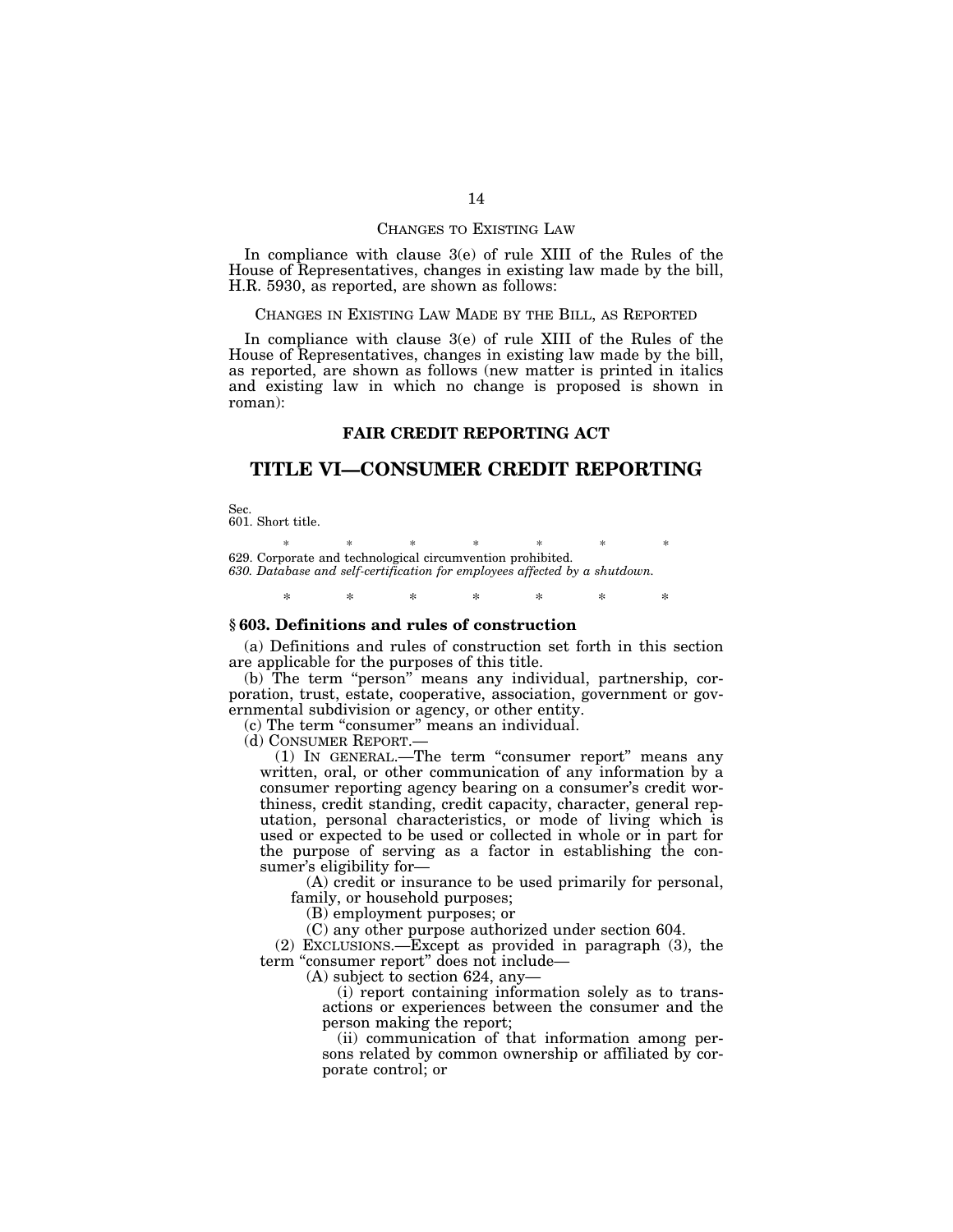(iii) communication of other information among persons related by common ownership or affiliated by corporate control, if it is clearly and conspicuously disclosed to the consumer that the information may be communicated among such persons and the consumer is given the opportunity, before the time that the information is initially communicated, to direct that such information not be communicated among such persons;

(B) any authorization or approval of a specific extension of credit directly or indirectly by the issuer of a credit card or similar device;

(C) any report in which a person who has been requested by a third party to make a specific extension of credit directly or indirectly to a consumer conveys his or her decision with respect to such request, if the third party advises the consumer of the name and address of the person to whom the request was made, and such person makes the disclosures to the consumer required under section 615; or

(D) a communication described in subsection (o) or (x). (3) RESTRICTION ON SHARING OF MEDICAL INFORMATION.—Ex-

cept for information or any communication of information disclosed as provided in section  $604(g)(3)$ , the exclusions in paragraph (2) shall not apply with respect to information disclosed to any person related by common ownership or affiliated by corporate control, if the information is—

(A) medical information;

(B) an individualized list or description based on the payment transactions of the consumer for medical products or services; or

(C) an aggregate list of identified consumers based on payment transactions for medical products or services.

(e) The term ''investigative consumer report'' means a consumer report or portion thereof in which information on a consumer's character, general reputation, personal characteristics, or mode of living is obtained through personal interviews with neighbors, friends, or associates of the consumer reported on or with others with whom he is acquainted or who may have knowledge concerning any such items of information. However, such information shall not include specific factual information on a consumer's credit record obtained directly from a creditor of the consumer or from a consumer reporting agency when such information was obtained directly from a creditor of the consumer or from the consumer.

(f) The term ''consumer reporting agency'' means any person which, for monetary fees, dues, or on a cooperative nonprofit basis, regularly engages in whole or in part in the practice of assembling or evaluating consumer credit information or other information on consumers for the purpose of furnishing consumer reports to third parties, and which uses any means or facility of interstate commerce for the purpose of preparing or furnishing consumer reports.

(g) The term ''file'', when used in connection with information on any consumer, means all of the information on that consumer recorded and retained by a consumer reporting agency regardless of how the information is stored.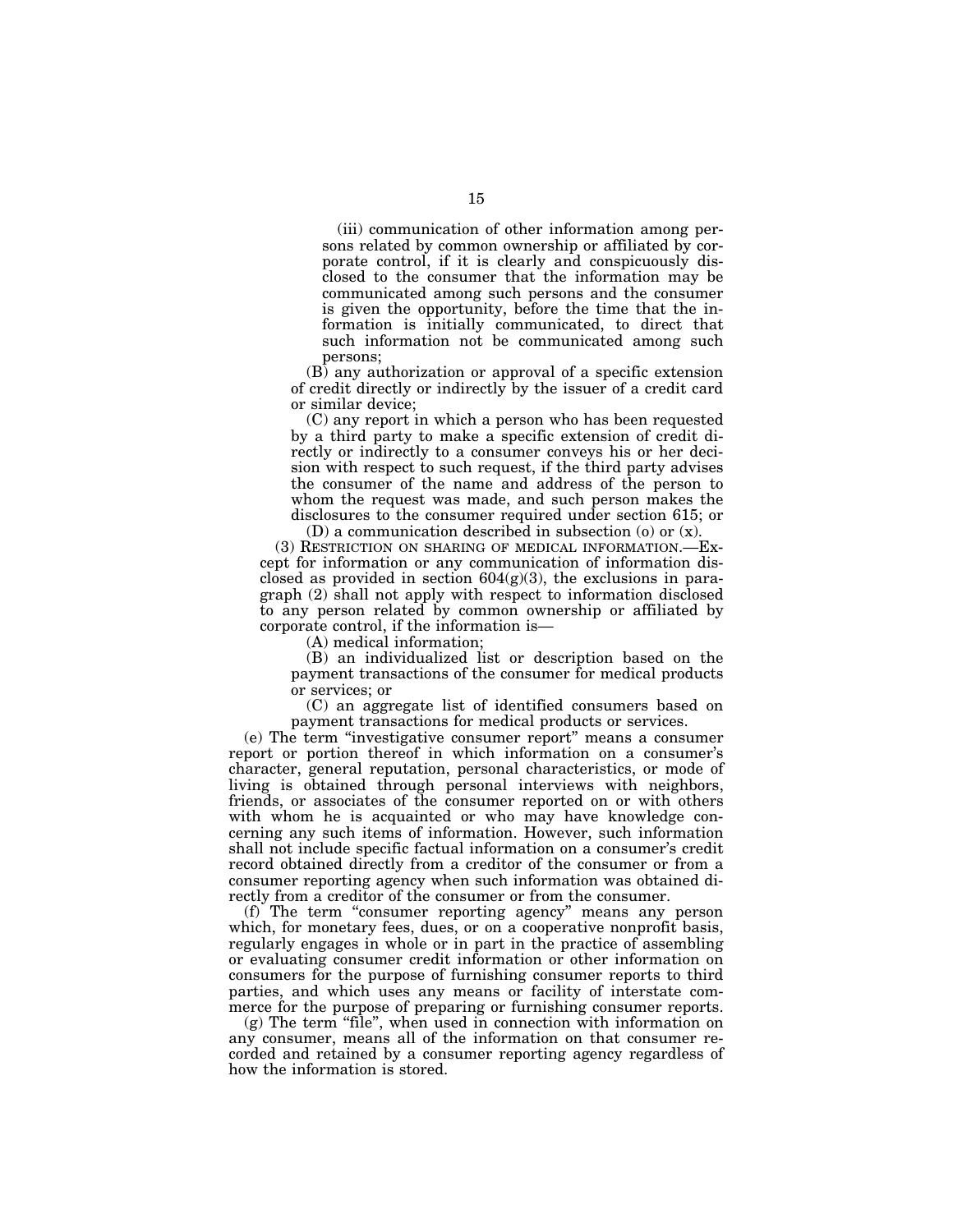(h) The term ''employment purposes'' when used in connection with a consumer report means a report used for the purpose of evaluating a consumer for employment, promotion, reassignment or retention as an employee.

(i) MEDICAL INFORMATION.—The term ''medical information''—

(1) means information or data, whether oral or recorded, in any form or medium, created by or derived from a health care provider or the consumer, that relates to—

(A) the past, present, or future physical, mental, or behavioral health or condition of an individual;

(B) the provision of health care to an individual; or

(C) the payment for the provision of health care to an individual.

(2) does not include the age or gender of a consumer, demographic information about the consumer, including a consumer's residence address or e-mail address, or any other information about a consumer that does not relate to the physical, mental, or behavioral health or condition of a consumer, including the existence or value of any insurance policy.

(j) DEFINITIONS RELATING TO CHILD SUPPORT OBLIGATIONS.—

(1) OVERDUE SUPPORT.—The term ''overdue support'' has the meaning given to such term in section 466(e) of the Social Security Act.

(2) STATE OR LOCAL CHILD SUPPORT ENFORCEMENT AGENCY.— The term ''State or local child support enforcement agency'' means a State or local agency which administers a State or local program for establishing and enforcing child support obligations.

(k) ADVERSE ACTION.—

(1) ACTIONS INCLUDED.—The term ''adverse action''—

(A) has the same meaning as in section  $701(d)(6)$  of the Equal Credit Opportunity Act; and

 $(B)$  means-

(i) a denial or cancellation of, an increase in any charge for, or a reduction or other adverse or unfavorable change in the terms of coverage or amount of, any insurance, existing or applied for, in connection with the underwriting of insurance;

(ii) a denial of employment or any other decision for employment purposes that adversely affects any current or prospective employee;

(iii) a denial or cancellation of, an increase in any charge for, or any other adverse or unfavorable change in the terms of, any license or benefit described in section  $604(a)(3)(D)$ ; and

(iv) an action taken or determination that is—

(I) made in connection with an application that was made by, or a transaction that was initiated by, any consumer, or in connection with a review of an account under section  $604(a)(3)(F)(ii)$ ; and

(II) adverse to the interests of the consumer.

(2) APPLICABLE FINDINGS, DECISIONS, COMMENTARY, AND OR-<br>DERS.—For purposes of any determination of whether an action is an adverse action under paragraph  $(1)(A)$ , all appropriate final findings, decisions, commentary, and orders issued under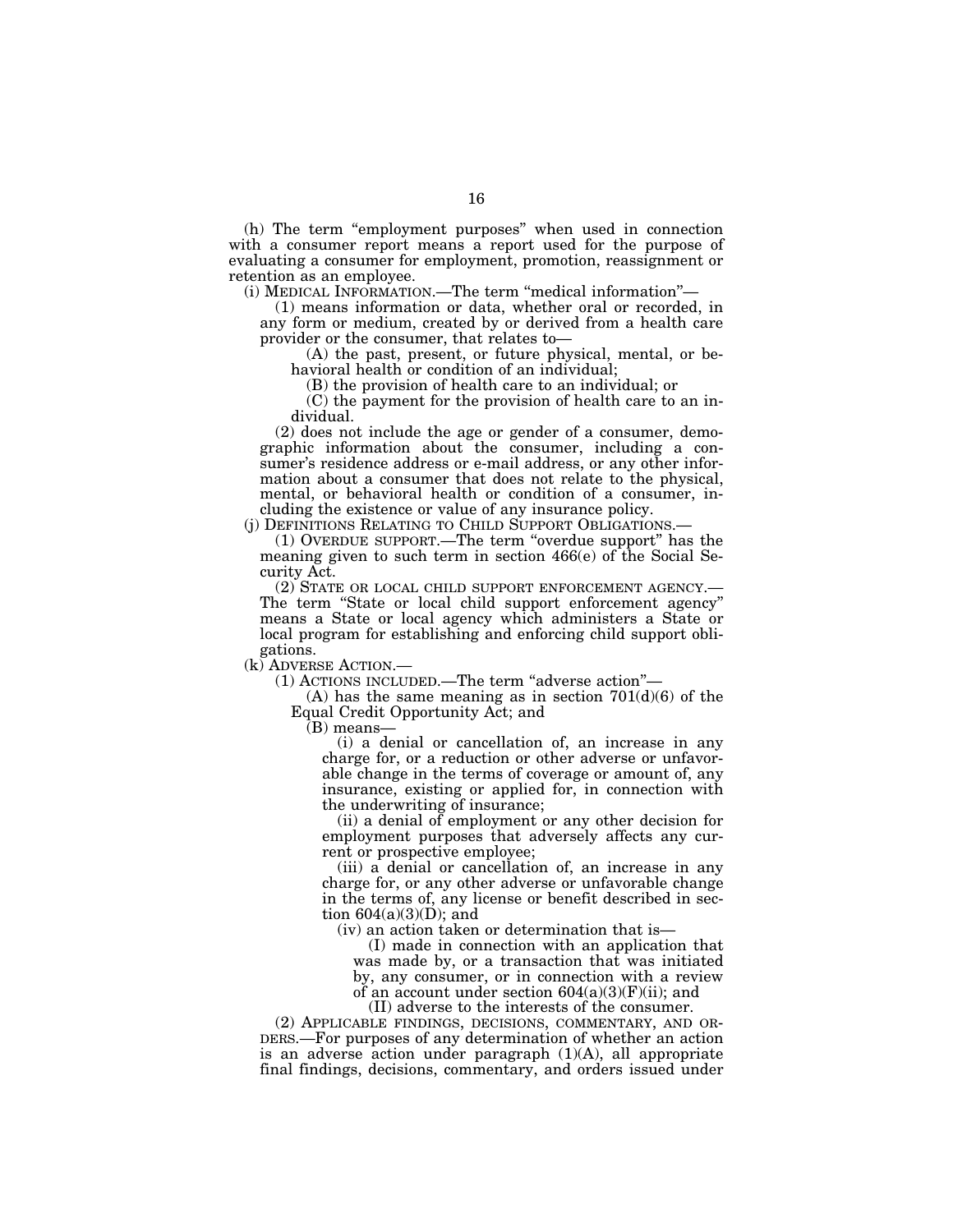section 701(d)(6) of the Equal Credit Opportunity Act by the Bureau or any court shall apply.

(*l*) FIRM OFFER OF CREDIT OR INSURANCE.—The term ''firm offer of credit or insurance'' means any offer of credit or insurance to a consumer that will be honored if the consumer is determined, based on information in a consumer report on the consumer, to meet the specific criteria used to select the consumer for the offer, except that the offer may be further conditioned on one or more of the following:

(1) The consumer being determined, based on information in the consumer's application for the credit or insurance, to meet specific criteria bearing on credit worthiness or insurability, as applicable, that are established—

(A) before selection of the consumer for the offer; and

(B) for the purpose of determining whether to extend credit or insurance pursuant to the offer.

(2) Verification—

(A) that the consumer continues to meet the specific criteria used to select the consumer for the offer, by using information in a consumer report on the consumer, information in the consumer's application for the credit or insurance, or other information bearing on the credit worthiness or insurability of the consumer; or

(B) of the information in the consumer's application for the credit or insurance, to determine that the consumer meets the specific criteria bearing on credit worthiness or insurability.

(3) The consumer furnishing any collateral that is a requirement for the extension of the credit or insurance that was—

(A) established before selection of the consumer for the offer of credit or insurance; and

(B) disclosed to the consumer in the offer of credit or insurance.

(m) CREDIT OR INSURANCE TRANSACTION THAT IS NOT INITIATED BY THE CONSUMER.—The term "credit or insurance transaction that is not initiated by the consumer'' does not include the use of a consumer report by a person with which the consumer has an account or insurance policy, for purposes of—

(1) reviewing the account or insurance policy; or

(2) collecting the account.

(n) STATE.—The term ''State'' means any State, the Commonwealth of Puerto Rico, the District of Columbia, and any territory or possession of the United States.

(o) EXCLUDED COMMUNICATIONS.—A communication is described in this subsection if it is a communication—

(1) that, but for subsection  $(d)(2)(D)$ , would be an investigative consumer report;

(2) that is made to a prospective employer for the purpose of—

(A) procuring an employee for the employer; or

(B) procuring an opportunity for a natural person to work for the employer;

(3) that is made by a person who regularly performs such procurement;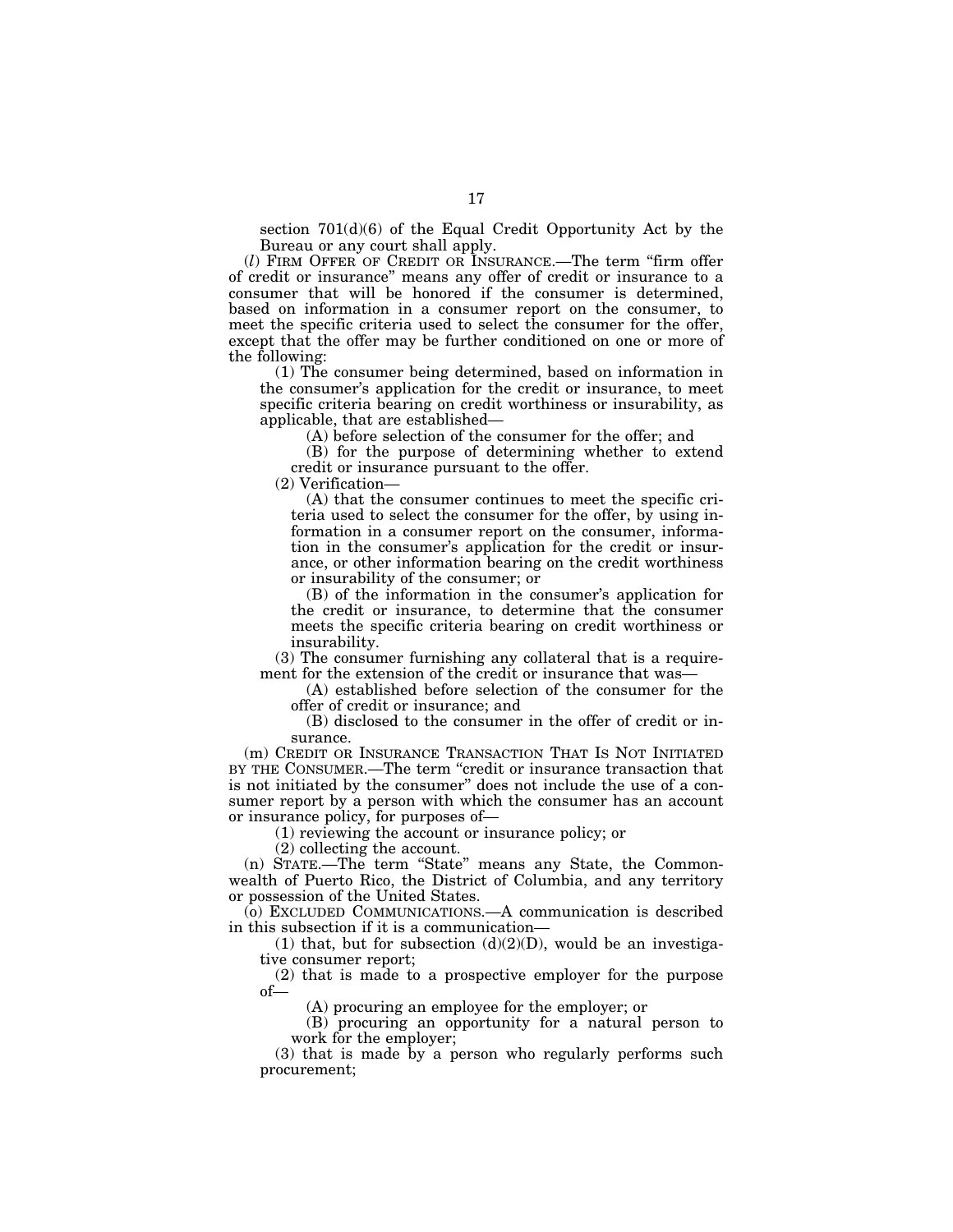(4) that is not used by any person for any purpose other than a purpose described in subparagraph (A) or (B) of paragraph (2); and

(5) with respect to which—

(A) the consumer who is the subject of the communication—

(i) consents orally or in writing to the nature and scope of the communication, before the collection of any information for the purpose of making the communication;

(ii) consents orally or in writing to the making of the communication to a prospective employer, before the making of the communication; and

(iii) in the case of consent under clause (i) or (ii) given orally, is provided written confirmation of that consent by the person making the communication, not later than 3 business days after the receipt of the consent by that person;

(B) the person who makes the communication does not, for the purpose of making the communication, make any inquiry that if made by a prospective employer of the consumer who is the subject of the communication would violate any applicable Federal or State equal employment opportunity law or regulation; and

(C) the person who makes the communication—

(i) discloses in writing to the consumer who is the subject of the communication, not later than 5 business days after receiving any request from the consumer for such disclosure, the nature and substance of all information in the consumer's file at the time of the request, except that the sources of any information that is acquired solely for use in making the communication and is actually used for no other purpose, need not be disclosed other than under appropriate discovery procedures in any court of competent jurisdiction in which an action is brought; and

(ii) notifies the consumer who is the subject of the communication, in writing, of the consumer's right to request the information described in clause (i).

(p) CONSUMER REPORTING AGENCY THAT COMPILES AND MAIN-TAINS FILES ON CONSUMERS ON A NATIONWIDE BASIS.—The term ''consumer reporting agency that compiles and maintains files on consumers on a nationwide basis'' means a consumer reporting agency that regularly engages in the practice of assembling or evaluating, and maintaining, for the purpose of furnishing consumer reports to third parties bearing on a consumer's credit worthiness, credit standing, or credit capacity, each of the following regarding consumers residing nationwide:

(1) Public record information.

(2) Credit account information from persons who furnish that information regularly and in the ordinary course of business.

(q) DEFINITIONS RELATING TO FRAUD ALERTS.— (1) ACTIVE DUTY MILITARY CONSUMER.—The term ''active duty military consumer'' means a consumer in military service who—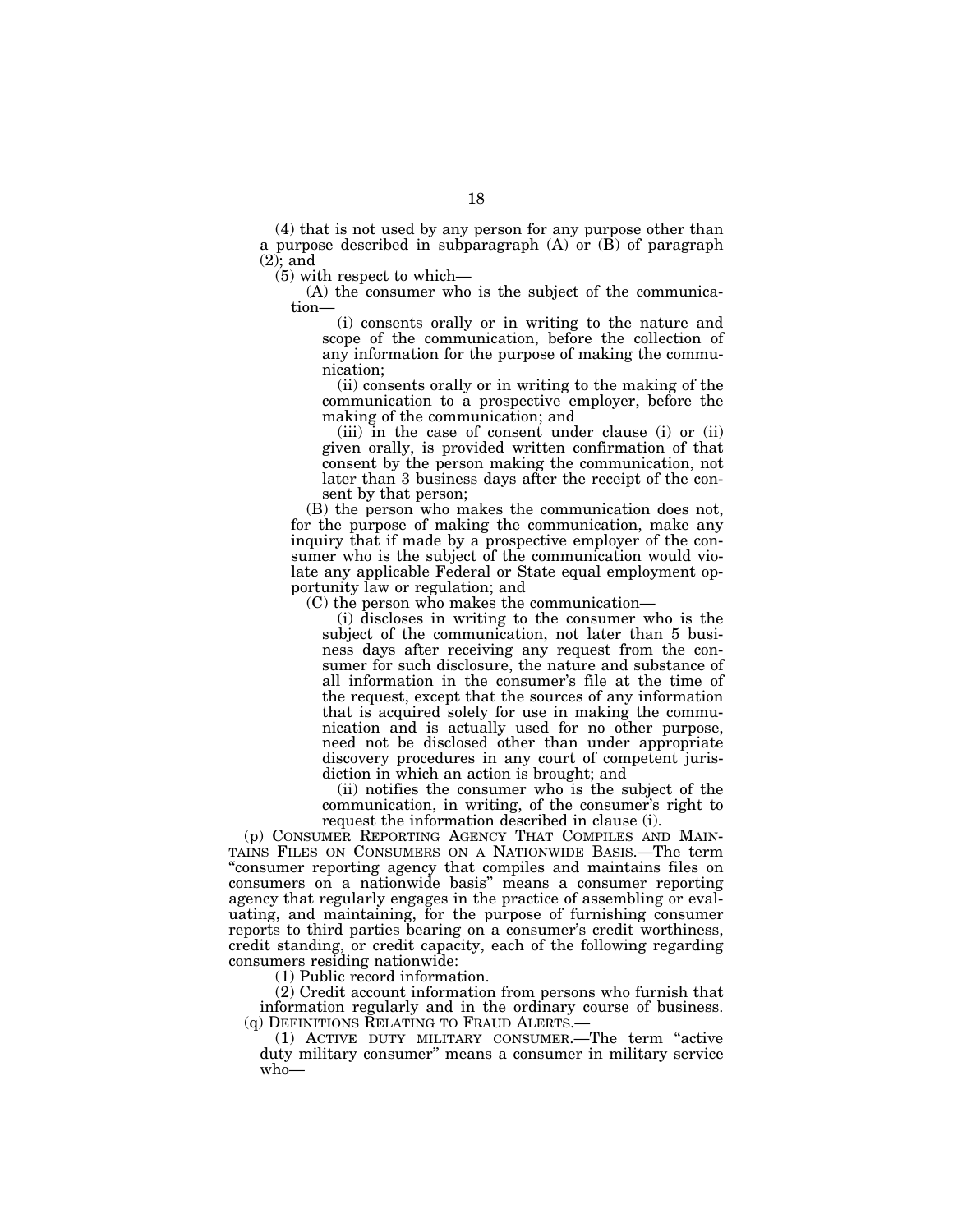(A) is on active duty (as defined in section  $101(d)(1)$  of title 10, United States Code) or is a reservist performing duty under a call or order to active duty under a provision of law referred to in section  $101(a)(13)$  of title 10, United States Code; and

(B) is assigned to service away from the usual duty station of the consumer.

(2) FRAUD ALERT; ACTIVE DUTY ALERT.—The terms ''fraud alert'' and ''active duty alert'' mean a statement in the file of a consumer that—

(A) notifies all prospective users of a consumer report relating to the consumer that the consumer may be a victim of fraud, including identity theft, or is an active duty military consumer, as applicable; and

(B) is presented in a manner that facilitates a clear and conspicuous view of the statement described in subparagraph (A) by any person requesting such consumer report.

(3) IDENTITY THEFT.—The term ''identity theft'' means a fraud committed using the identifying information of another person, subject to such further definition as the Bureau may prescribe, by regulation.

(4) IDENTITY THEFT REPORT.—The term ''identity theft report'' has the meaning given that term by rule of the Bureau, and means, at a minimum, a report—

(A) that alleges an identity theft;

(B) that is a copy of an official, valid report filed by a consumer with an appropriate Federal, State, or local law enforcement agency, including the United States Postal Inspection Service, or such other government agency deemed appropriate by the Bureau; and

 $(C)$  the filing of which subjects the person filing the report to criminal penalties relating to the filing of false in-

formation if, in fact, the information in the report is false. (5) NEW CREDIT PLAN.—The term ''new credit plan'' means a new account under an open end credit plan (as defined in section 103(i) of the Truth in Lending Act) or a new credit transaction not under an open end credit plan.<br>(r) CREDIT AND DEBIT RELATED TERMS—

(r) CREDIT AND DEBIT RELATED TERMS— (1) CARD ISSUER.—The term ''card issuer'' means—

(A) a credit card issuer, in the case of a credit card; and (B) a debit card issuer, in the case of a debit card.

(2) CREDIT CARD.—The term ''credit card'' has the same meaning as in section 103 of the Truth in Lending Act.

(3) DEBIT CARD.—The term ''debit card'' means any card issued by a financial institution to a consumer for use in initiating an electronic fund transfer from the account of the consumer at such financial institution, for the purpose of transferring money between accounts or obtaining money, property, labor, or services.

(4) ACCOUNT AND ELECTRONIC FUND TRANSFER.—The terms "account" and "electronic fund transfer" have the same meanings as in section 903 of the Electronic Fund Transfer Act.

(5) CREDIT AND CREDITOR.—The terms ''credit'' and ''creditor'' have the same meanings as in section 702 of the Equal Credit Opportunity Act.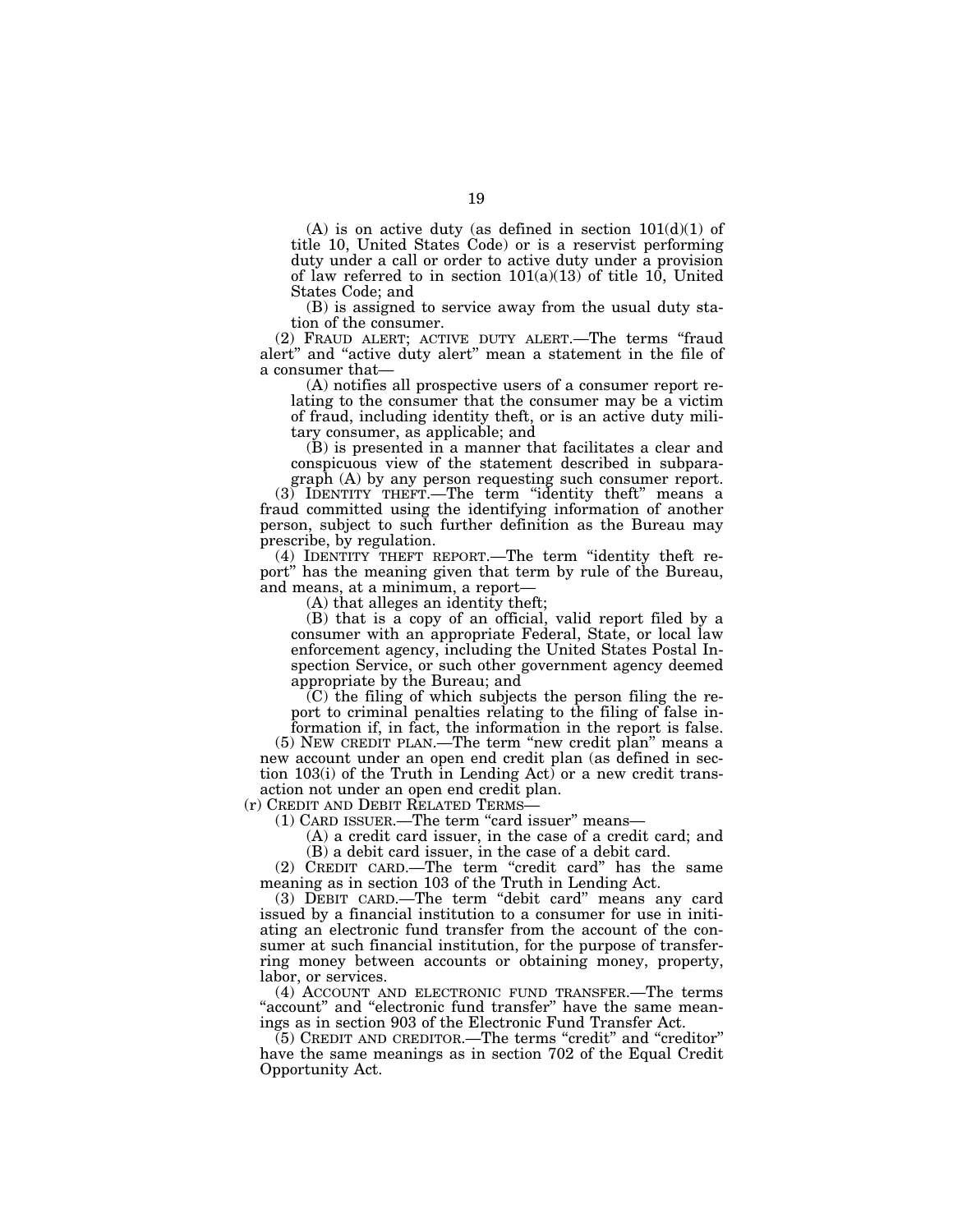(s) FEDERAL BANKING AGENCY.—The term ''Federal banking agency'' has the same meaning as in section 3 of the Federal Deposit Insurance Act.

(t) FINANCIAL INSTITUTION.—The term ''financial institution'' means a State or National bank, a State or Federal savings and loan association, a mutual savings bank, a State or Federal credit union, or any other person that, directly or indirectly, holds a transaction account (as defined in section 19(b) of the Federal Reserve Act) belonging to a consumer.

(u) RESELLER.—The term ''reseller'' means a consumer reporting agency that—

(1) assembles and merges information contained in the database of another consumer reporting agency or multiple consumer reporting agencies concerning any consumer for purposes of furnishing such information to any third party, to the extent of such activities; and

(2) does not maintain a database of the assembled or merged information from which new consumer reports are produced.

(v) COMMISSION.—The term ''Commission'' means the Bureau.

(w) The term ''Bureau'' means the Bureau of Consumer Financial Protection.

(x) NATIONWIDE SPECIALTY CONSUMER REPORTING AGENCY.—The term "nationwide specialty consumer reporting agency" means a consumer reporting agency that compiles and maintains files on consumers on a nationwide basis relating to—

(1) medical records or payments;

(2) residential or tenant history;

(3) check writing history;

(4) employment history; or

(5) insurance claims.

(y) EXCLUSION OF CERTAIN COMMUNICATIONS FOR EMPLOYEE IN-VESTIGATIONS.—

(1) COMMUNICATIONS DESCRIBED IN THIS SUBSECTION.—A communication is described in this subsection if—

(A) but for subsection  $(d)(2)(D)$ , the communication would be a consumer report;

(B) the communication is made to an employer in connection with an investigation of—

(i) suspected misconduct relating to employment; or

(ii) compliance with Federal, State, or local laws and regulations, the rules of a self-regulatory organization,

or any preexisting written policies of the employer;

(C) the communication is not made for the purpose of investigating a consumer's credit worthiness, credit standing, or credit capacity; and

(D) the communication is not provided to any person except—

(i) to the employer or an agent of the employer;

(ii) to any Federal or State officer, agency, or department, or any officer, agency, or department of a unit of general local government;

(iii) to any self-regulatory organization with regulatory authority over the activities of the employer or employee;

(iv) as otherwise required by law; or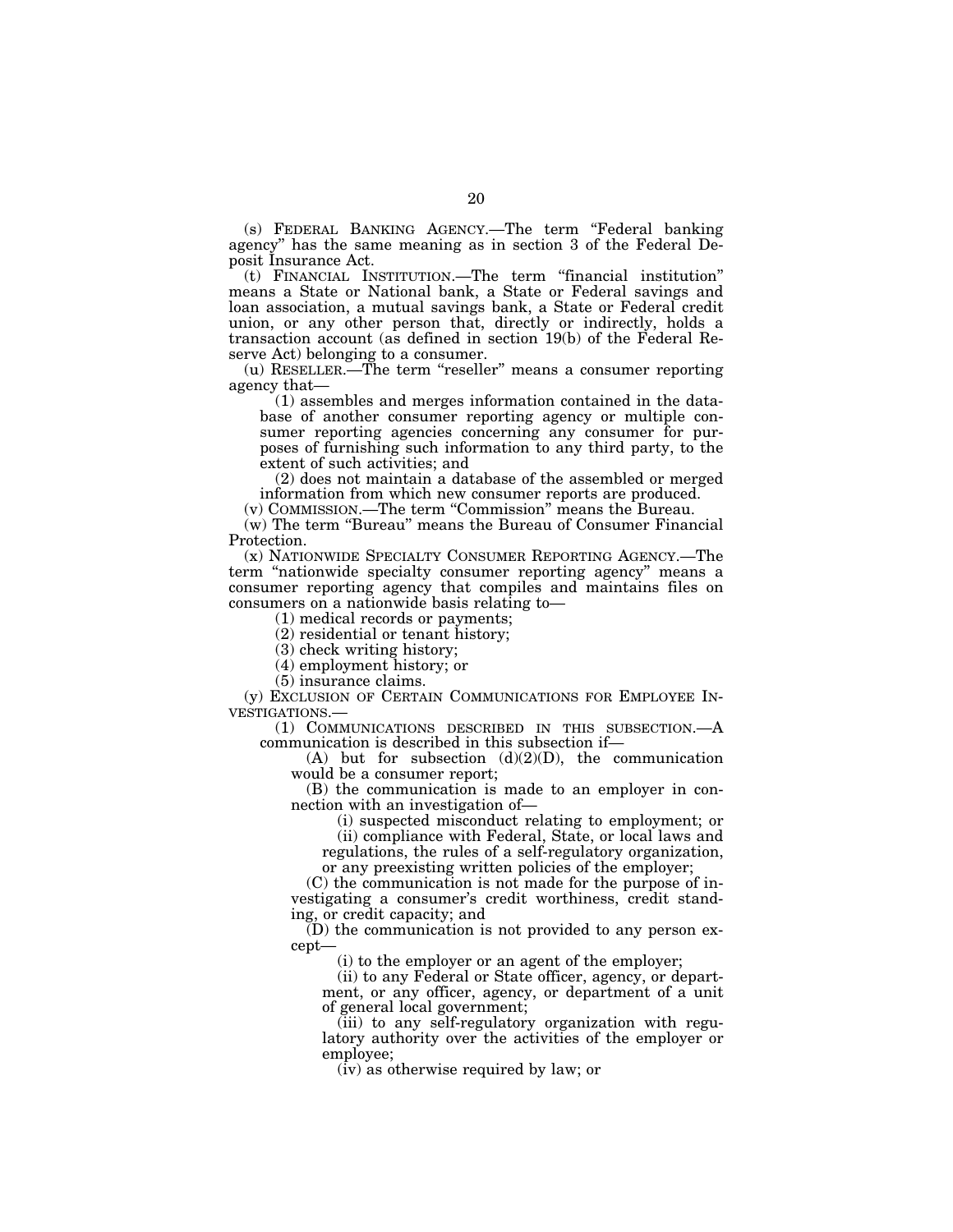(2) SUBSEQUENT DISCLOSURE.—After taking any adverse action based in whole or in part on a communication described in paragraph (1), the employer shall disclose to the consumer a summary containing the nature and substance of the communication upon which the adverse action is based, except that the sources of information acquired solely for use in preparing what would be but for subsection  $(d)(2)(D)$  an investigative consumer report need not be disclosed.

(3) SELF-REGULATORY ORGANIZATION DEFINED.—For purposes of this subsection, the term "self-regulatory organization" includes any self-regulatory organization (as defined in section 3(a)(26) of the Securities Exchange Act of 1934), any entity established under title I of the Sarbanes-Oxley Act of 2002, any board of trade designated by the Commodity Futures Trading Commission, and any futures association registered with such Commission.

(z) VETERAN.—The term ''veteran'' has the meaning given the term in section 101 of title 38, United States Code.

(aa) VETERAN'S MEDICAL DEBT.—The term ''veteran's medical debt''—

(1) means a medical collection debt of a veteran owed to a non-Department of Veterans Affairs health care provider that was submitted to the Department for payment for health care authorized by the Department of Veterans Affairs; and

(2) includes medical collection debt that the Department of Veterans Affairs has wrongfully charged a veteran.

*(bb) EMPLOYEE AFFECTED BY A SHUTDOWN.—With respect to a shutdown, the term ''employee affected by a shutdown'' means a consumer who—* 

*(1) is an employee of—* 

*(A) the Federal Government, and who is furloughed or excepted from a furlough during the shutdown;* 

*(B) the District of Columbia, and who is not receiving pay because of the shutdown; or* 

*(C) a Federal contractor (as defined under section 7101 of title 41, United States Code) or other business, and who has experienced a substantial reduction in pay (directly or indirectly) due to the shutdown; and* 

*(2) who—* 

*(A) is listed in the database established under section 630; or* 

*(B) has self-certified pursuant to such section.* 

*(cc) SHUTDOWN.—The term ''shutdown'' means any period in which there is more than a 24-hour lapse in appropriations as a result of a failure to enact a regular appropriations bill or continuing resolution.* 

*(dd) COVERED SHUTDOWN PERIOD.—The term ''covered shutdown period'' means, with respect to a shutdown, the period beginning on the first day of the shutdown and ending on the date that is 90 days after the last day of the shutdown.*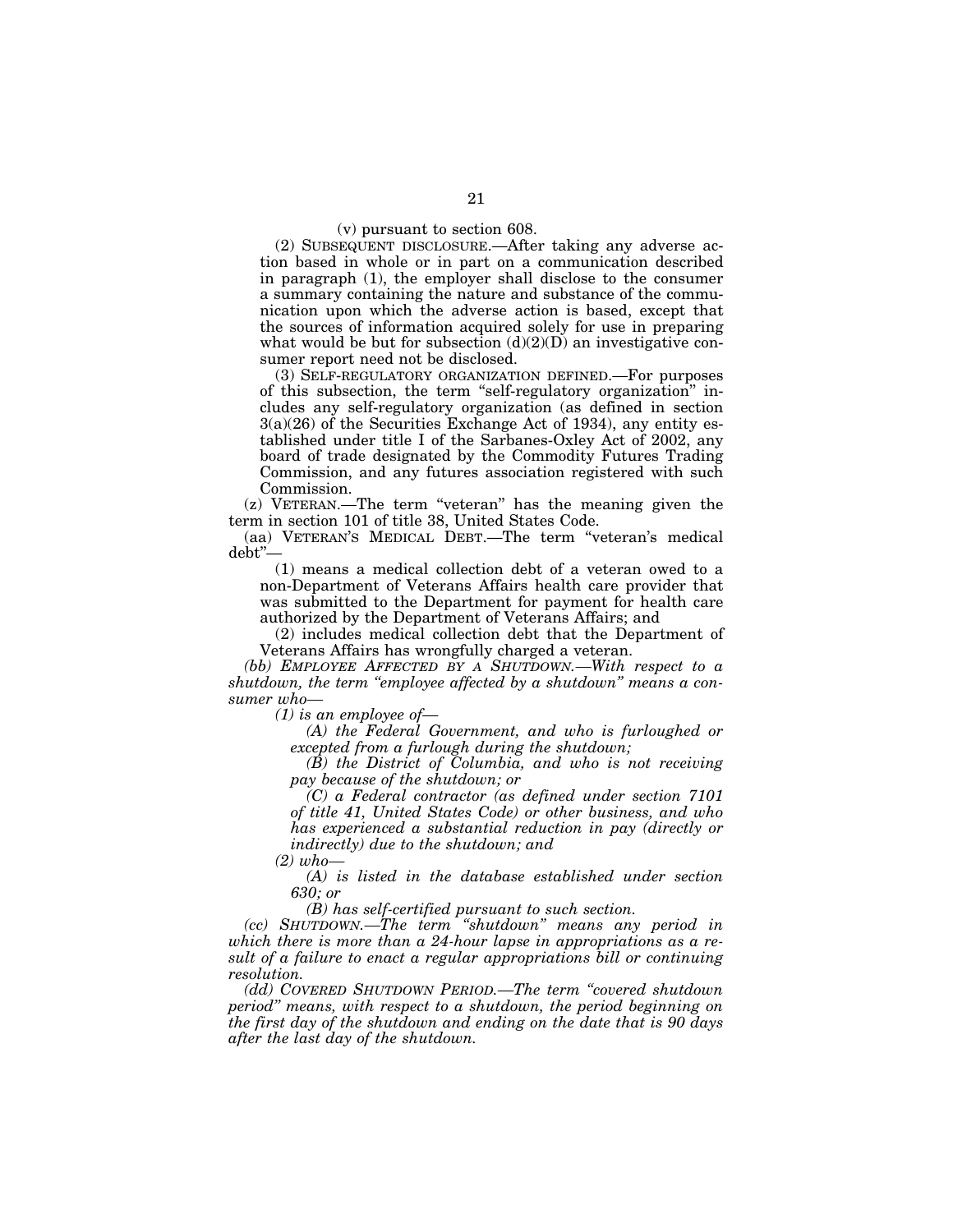### **§ 604. Permissible purposes of reports**

(a) IN GENERAL.—Subject to subsection (c), any consumer reporting agency may furnish a consumer report under the following circumstances and no other:

(1) In response to the order of a court having jurisdiction to issue such an order, or a subpoena issued in connection with proceedings before a Federal grand jury.

(2) In accordance with the written instructions of the consumer to whom it relates.

(3) To a person which it has reason to believe—

(A) intends to use the information in connection with a credit transaction involving the consumer on whom the information is to be furnished and involving the extension of credit to, or review or collection of an account of, the consumer; or

(B) intends to use the information for employment purposes; or

(C) intends to use the information in connection with the underwriting of insurance involving the consumer; or

(D) intends to use the information in connection with a determination of the consumer's eligibility for a license or other benefit granted by a governmental instrumentality required by law to consider an applicant's financial responsibility or status; or

(E) intends to use the information, as a potential investor or servicer, or current insurer, in connection with a valuation of, or an assessment of the credit or prepayment risks associated with, an existing credit obligation; or

(F) otherwise has a legitimate business need for the information—

(i) in connection with a business transaction that is initiated by the consumer; or

(ii) to review an account to determine whether the consumer continues to meet the terms of the account.

(G) executive departments and agencies in connection with the issuance of government-sponsored individuallybilled travel charge cards.

(4) In response to a request by the head of a State or local child support enforcement agency (or a State or local government official authorized by the head of such an agency), if the person making the request certifies to the consumer reporting agency that—

(A) the consumer report is needed for the purpose of establishing an individual's capacity to make child support payments, determining the appropriate level of such payments, or enforcing a child support order, award, agreement, or judgment;

(B) the parentage of the consumer for the child to which the obligation relates has been established or acknowledged by the consumer in accordance with State laws under which the obligation arises (if required by those laws); and

(C) the consumer report will be kept confidential, will be used solely for a purpose described in subparagraph (A), and will not be used in connection with any other civil, ad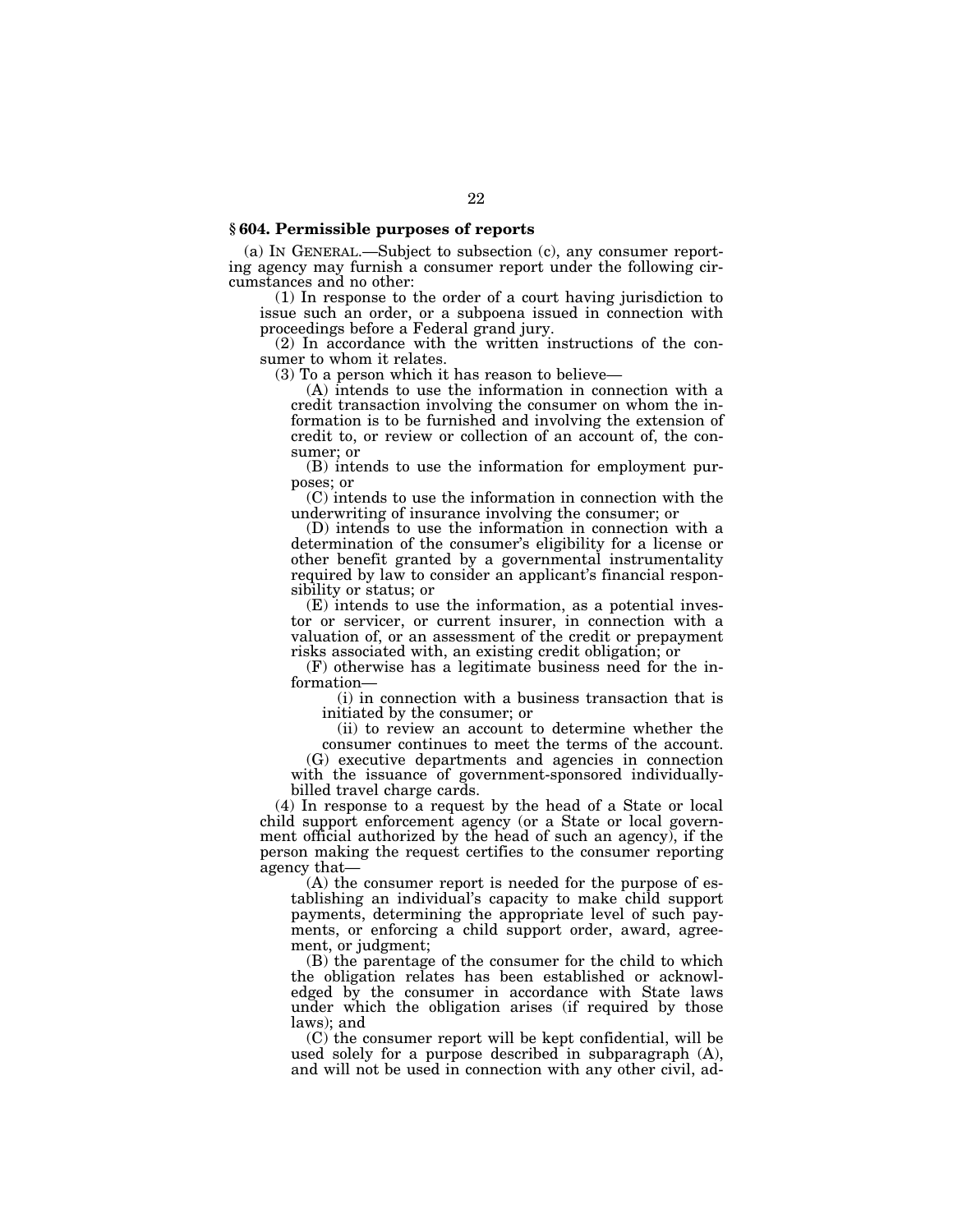ministrative, or criminal proceeding, or for any other purpose.

(5) To an agency administering a State plan under section 454 of the Social Security Act (42 U.S.C. 654) for use to set an initial or modified child support award.

(6) To the Federal Deposit Insurance Corporation or the National Credit Union Administration as part of its preparation for its appointment or as part of its exercise of powers, as conservator, receiver, or liquidating agent for an insured depository institution or insured credit union under the Federal Deposit Insurance Act or the Federal Credit Union Act, or other applicable Federal or State law, or in connection with the resolution or liquidation of a failed or failing insured depository institution or insured credit union, as applicable.

(b) CONDITIONS FOR FURNISHING AND USING CONSUMER REPORTS FOR EMPLOYMENT PURPOSES.—

(1) CERTIFICATION FROM USER.—A consumer reporting agency may furnish a consumer report for employment purposes only if—

(A) the person who obtains such report from the agency certifies to the agency that—

(i) the person has complied with paragraph (2) with respect to the consumer report, and the person will comply with paragraph  $(3)$  with respect to the consumer report if paragraph (3) becomes applicable; and

(ii) information from the consumer report will not be used in violation of any applicable Federal or State

equal employment opportunity law or regulation; and (B) the consumer reporting agency provides with the re-

port, or has previously provided, a summary of the consumer's rights under this title, as prescribed by the Bureau under section  $609(c)(3)$ .<br>(2) DISCLOSURE TO CONSUMER.

 $(A)$  In GENERAL.—Except as provided in subparagraph (B), a person may not procure a consumer report, or cause a consumer report to be procured, for employment purposes with respect to any consumer, unless—

(i) a clear and conspicuous disclosure has been made in writing to the consumer at any time before the report is procured or caused to be procured, in a document that consists solely of the disclosure, that a consumer report may be obtained for employment purposes; and

(ii) the consumer has authorized in writing (which authorization may be made on the document referred to in clause (i)) the procurement of the report by that person.

(B) APPLICATION BY MAIL, TELEPHONE, COMPUTER, OR OTHER SIMILAR MEANS.—If a consumer described in subparagraph (C) applies for employment by mail, telephone, computer, or other similar means, at any time before a consumer report is procured or caused to be procured in connection with that application—

(i) the person who procures the consumer report on the consumer for employment purposes shall provide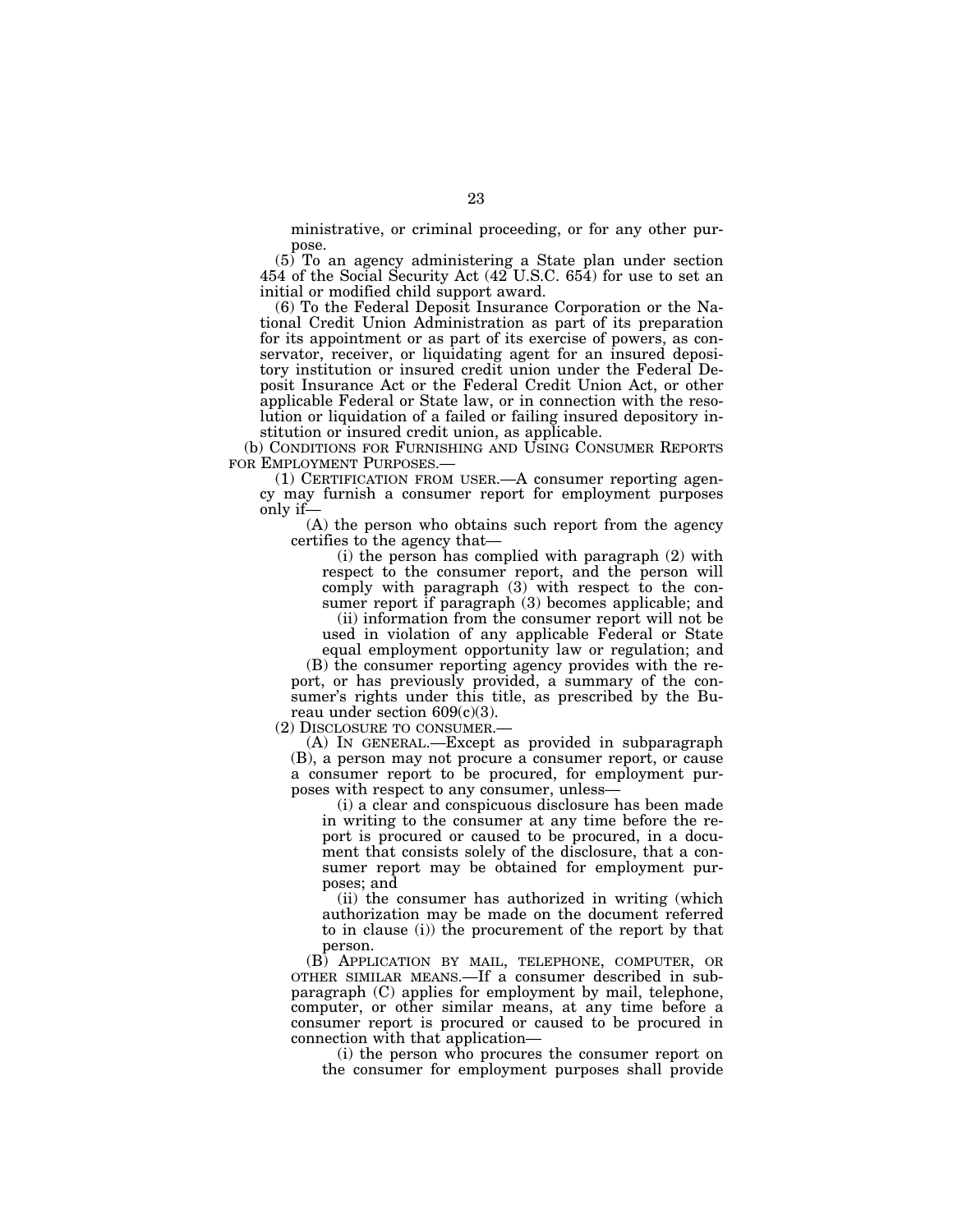to the consumer, by oral, written, or electronic means, notice that a consumer report may be obtained for employment purposes, and a summary of the consumer's rights under section  $615(a)(3)$ ; and

(ii) the consumer shall have consented, orally, in writing, or electronically to the procurement of the report by that person.

(C) SCOPE.—Subparagraph (B) shall apply to a person procuring a consumer report on a consumer in connection with the consumer's application for employment only if—

(i) the consumer is applying for a position over which the Secretary of Transportation has the power to establish qualifications and maximum hours of service pursuant to the provisions of section 31502 of title 49, or a position subject to safety regulation by a State transportation agency; and

(ii) as of the time at which the person procures the report or causes the report to be procured the only interaction between the consumer and the person in connection with that employment application has been by mail, telephone, computer, or other similar means.

(3) CONDITIONS ON USE FOR ADVERSE ACTIONS.—

(A) IN GENERAL.—Except as provided in subparagraph (B), in using a consumer report for employment purposes, before taking any adverse action based in whole or in part on the report, the person intending to take such adverse action shall provide to the consumer to whom the report relates—

(i) a copy of the report; and

(ii) a description in writing of the rights of the consumer under this title, as prescribed by the Bureau under section  $609(c)(3)$ .

(B) APPLICATION BY MAIL, TELEPHONE, COMPUTER, OR OTHER SIMILAR MEANS.—

(i) If a consumer described in subparagraph (C) applies for employment by mail, telephone, computer, or other similar means, and if a person who has procured a consumer report on the consumer for employment purposes takes adverse action on the employment application based in whole or in part on the report, then the person must provide to the consumer to whom the report relates, in lieu of the notices required under subparagraph (A) of this section and under section 615(a), within 3 business days of taking such action, an oral, written or electronic notification—

(I) that adverse action has been taken based in whole or in part on a consumer report received from a consumer reporting agency;

(II) of the name, address and telephone number of the consumer reporting agency that furnished the consumer report (including a toll-free telephone number established by the agency if the agency compiles and maintains files on consumers on a nationwide basis);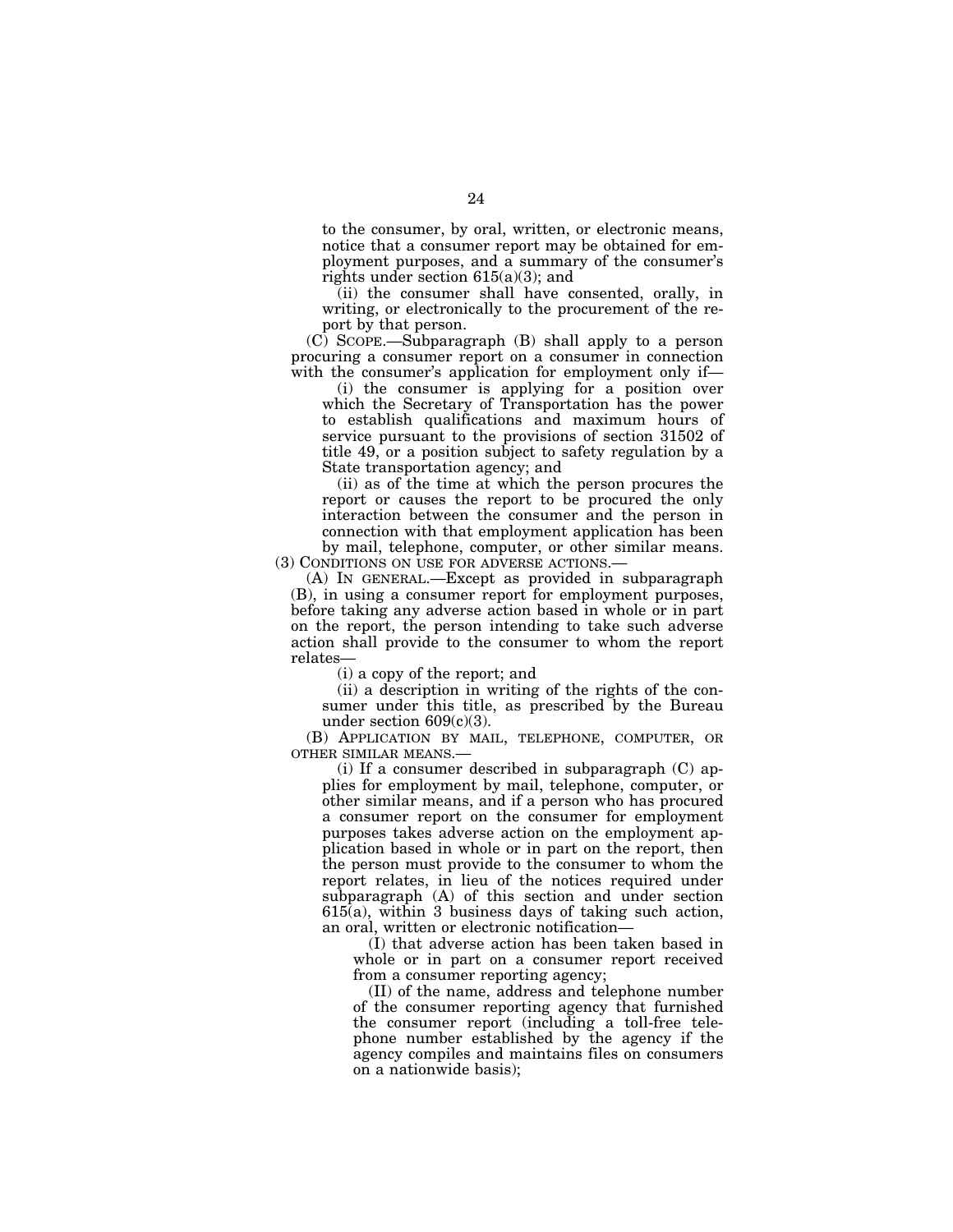(III) that the consumer reporting agency did not make the decision to take the adverse action and is unable to provide to the consumer the specific reasons why the adverse action was taken; and

(IV) that the consumer may, upon providing proper identification, request a free copy of a report and may dispute with the consumer reporting agency the accuracy or completeness of any information in a report.

(ii) If, under clause  $(B)(i)(IV)$ , the consumer requests a copy of a consumer report from the person who procured the report, then, within 3 business days of receiving the consumer's request, together with proper identification, the person must send or provide to the consumer a copy of a report and a copy of the consumer's rights as prescribed by the Bureau under section 609(c)(3).

(C) SCOPE.—Subparagraph (B) shall apply to a person procuring a consumer report on a consumer in connection with the consumer's application for employment only if—

(i) the consumer is applying for a position over which the Secretary of Transportation has the power to establish qualifications and maximum hours of service pursuant to the provisions of section 31502 of title 49, or a position subject to safety regulation by a State transportation agency; and

(ii) as of the time at which the person procures the report or causes the report to be procured the only interaction between the consumer and the person in connection with that employment application has been by mail, telephone, computer, or other similar means.

(4) EXCEPTION FOR NATIONAL SECURITY INVESTIGATIONS.—

(A) IN GENERAL.—In the case of an agency or department of the United States Government which seeks to obtain and use a consumer report for employment purposes, paragraph (3) shall not apply to any adverse action by such agency or department which is based in part on such consumer report, if the head of such agency or department makes a written finding that—

(i) the consumer report is relevant to a national security investigation of such agency or department;

(ii) the investigation is within the jurisdiction of such agency or department;

(iii) there is reason to believe that compliance with paragraph (3) will—

(I) endanger the life or physical safety of any person;

(II) result in flight from prosecution;

(III) result in the destruction of, or tampering with, evidence relevant to the investigation;

(IV) result in the intimidation of a potential witness relevant to the investigation;

(V) result in the compromise of classified information; or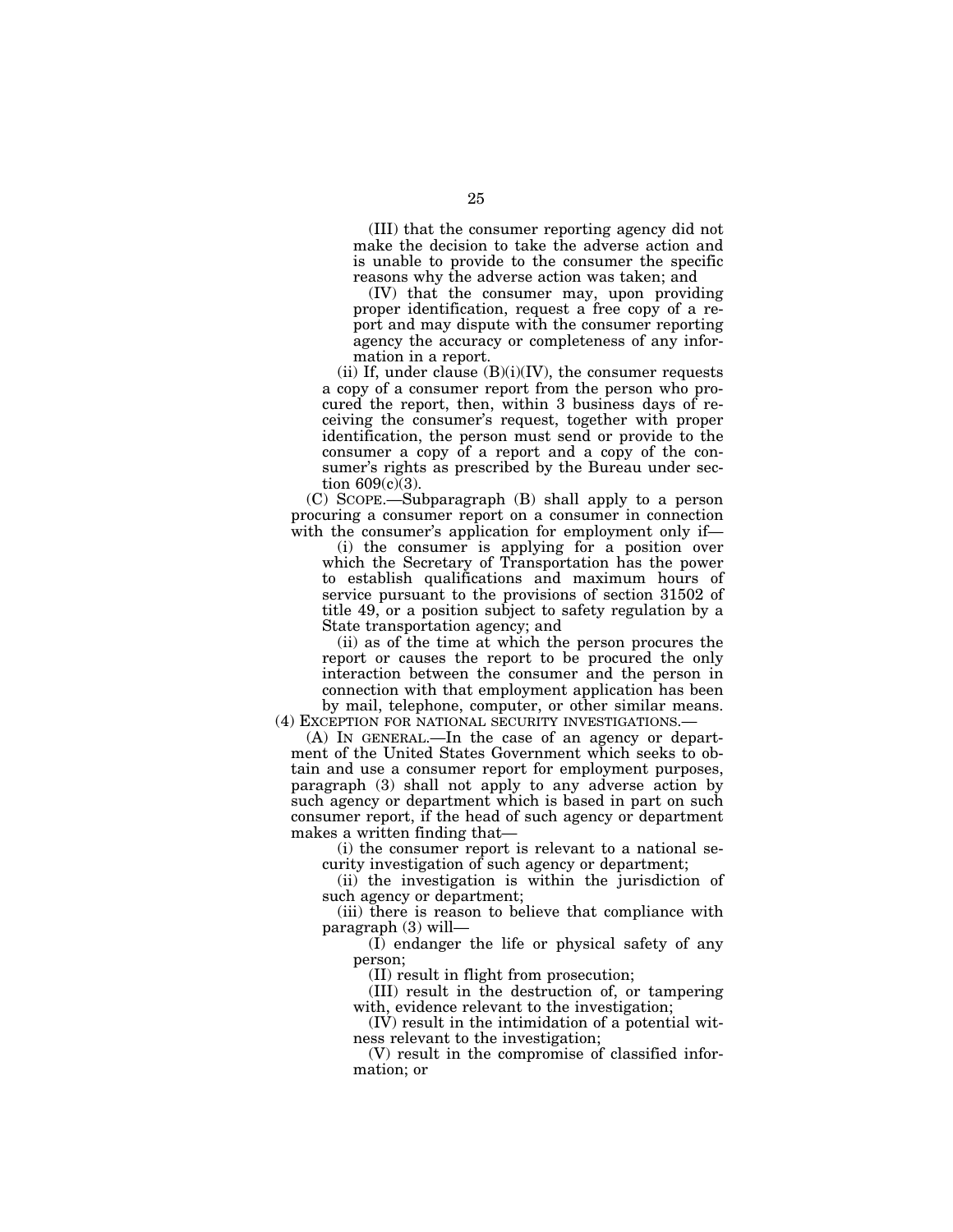(VI) otherwise seriously jeopardize or unduly delay the investigation or another official proceeding.

(B) NOTIFICATION OF CONSUMER UPON CONCLUSION OF INVESTIGATION.—Upon the conclusion of a national security investigation described in subparagraph (A), or upon the determination that the exception under subparagraph (A) is no longer required for the reasons set forth in such subparagraph, the official exercising the authority in such subparagraph shall provide to the consumer who is the subject of the consumer report with regard to which such finding was made—

(i) a copy of such consumer report with any classified information redacted as necessary;

(ii) notice of any adverse action which is based, in part, on the consumer report; and

(iii) the identification with reasonable specificity of the nature of the investigation for which the consumer report was sought.

(C) DELEGATION BY HEAD OF AGENCY OR DEPARTMENT.— For purposes of subparagraphs (A) and (B), the head of any agency or department of the United States Government may delegate his or her authorities under this paragraph to an official of such agency or department who has personnel security responsibilities and is a member of the Senior Executive Service or equivalent civilian or military rank.

(D) DEFINITIONS.—For purposes of this paragraph, the following definitions shall apply:

(i) CLASSIFIED INFORMATION.—The term ''classified information'' means information that is protected from unauthorized disclosure under Executive Order No. 12958 or successor orders.

(ii) NATIONAL SECURITY INVESTIGATION.—The term "national security investigation" means any official inquiry by an agency or department of the United States Government to determine the eligibility of a consumer to receive access or continued access to classified information or to determine whether classified information has been lost or compromised.

(c) FURNISHING REPORTS IN CONNECTION WITH CREDIT OR INSUR-ANCE TRANSACTIONS THAT ARE NOT INITIATED BY THE CON-SUMER.—

(1) IN GENERAL.—A consumer reporting agency may furnish a consumer report relating to any consumer pursuant to subparagraph  $(A)$  or  $(C)$  of subsection  $(a)(3)$  in connection with any credit or insurance transaction that is not initiated by the consumer only if—

(A) the consumer authorizes the agency to provide such report to such person; or

 $(B)(i)$  the transaction consists of a firm offer of credit or insurance;

(ii) the consumer reporting agency has complied with subsection (e);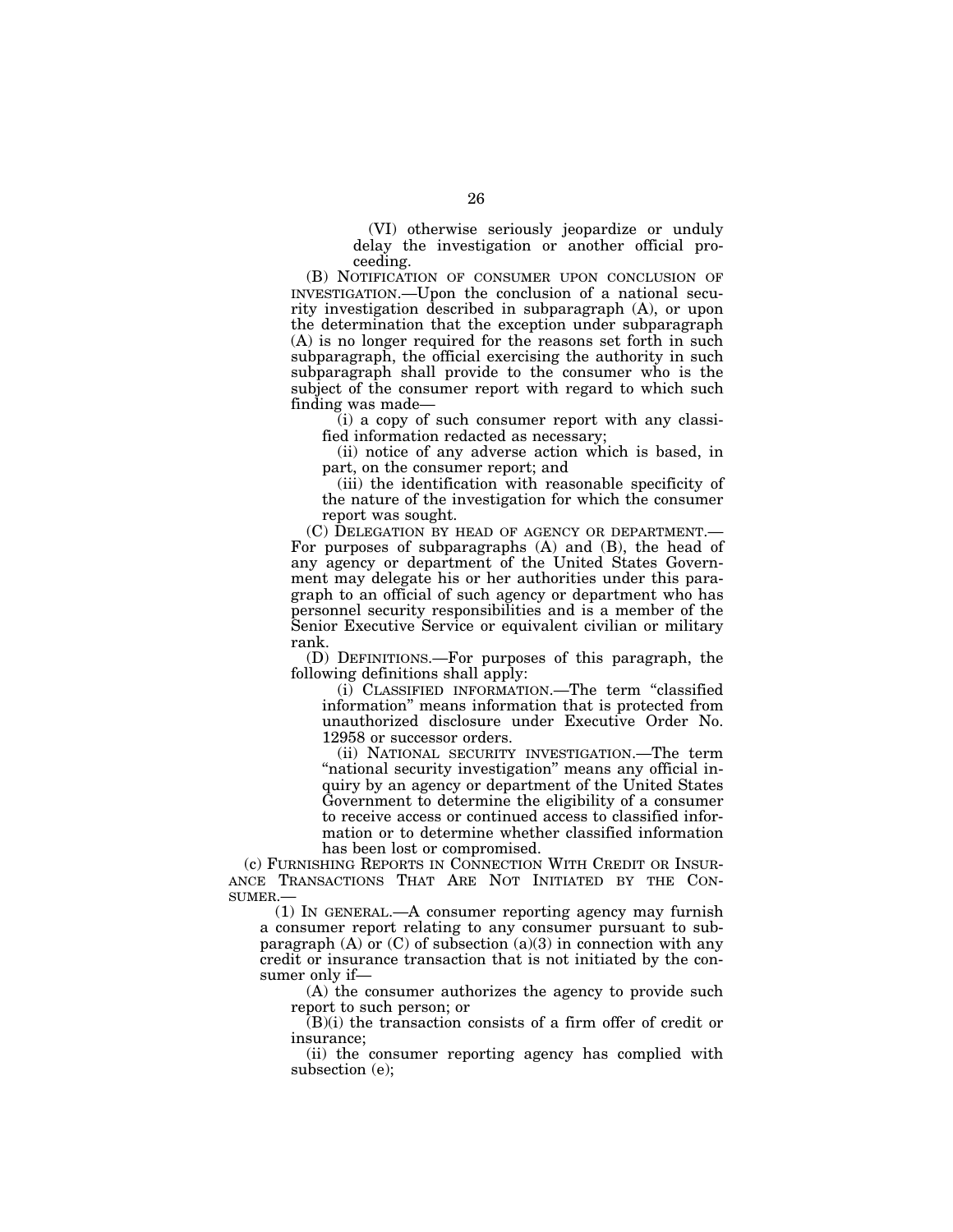(iii) there is not in effect an election by the consumer, made in accordance with subsection (e), to have the consumer's name and address excluded from lists of names provided by the agency pursuant to this paragraph; and

(iv) the consumer report does not contain a date of birth that shows that the consumer has not attained the age of 21, or, if the date of birth on the consumer report shows that the consumer has not attained the age of 21, such consumer consents to the consumer reporting agency to such furnishing.

(2) LIMITS ON INFORMATION RECEIVED UNDER PARAGRAPH  $(1)(B)$ .—A person may receive pursuant to paragraph  $(1)(B)$ only—

(A) the name and address of a consumer;

(B) an identifier that is not unique to the consumer and that is used by the person solely for the purpose of verifying the identity of the consumer; and

(C) other information pertaining to a consumer that does not identify the relationship or experience of the consumer with respect to a particular creditor or other entity.

(3) INFORMATION REGARDING INQUIRIES.—Except as provided in section  $609(a)(5)$ , a consumer reporting agency shall not furnish to any person a record of inquiries in connection with a credit or insurance transaction that is not initiated by a consumer.

(d) RESERVED.— (e) ELECTION OF CONSUMER TO BE EXCLUDED FROM LISTS.— (1) IN GENERAL.—A consumer may elect to have the consumer's name and address excluded from any list provided by a consumer reporting agency under subsection  $(c)(1)(B)$  in connection with a credit or insurance transaction that is not initiated by the consumer by notifying the agency in accordance with paragraph  $(2)$  that the consumer does not consent to any use of a consumer report relating to the consumer in connection with any credit or insurance transaction that is not initiated by the consumer.

(2) MANNER OF NOTIFICATION.—A consumer shall notify a consumer reporting agency under paragraph (1)—

(A) through the notification system maintained by the agency under paragraph (5); or

(B) by submitting to the agency a signed notice of election form issued by the agency for purposes of this subparagraph.

(3) RESPONSE OF AGENCY AFTER NOTIFICATION THROUGH SYS-TEM.—Upon receipt of notification of the election of a consumer under paragraph (1) through the notification system maintained by the agency under paragraph (5), a consumer reporting agency shall—

(A) inform the consumer that the election is effective only for the 5-year period following the election if the consumer does not submit to the agency a signed notice of election form issued by the agency for purposes of paragraph  $(2)(B)$ ; and

(B) provide to the consumer a notice of election form, if requested by the consumer, not later than 5 business days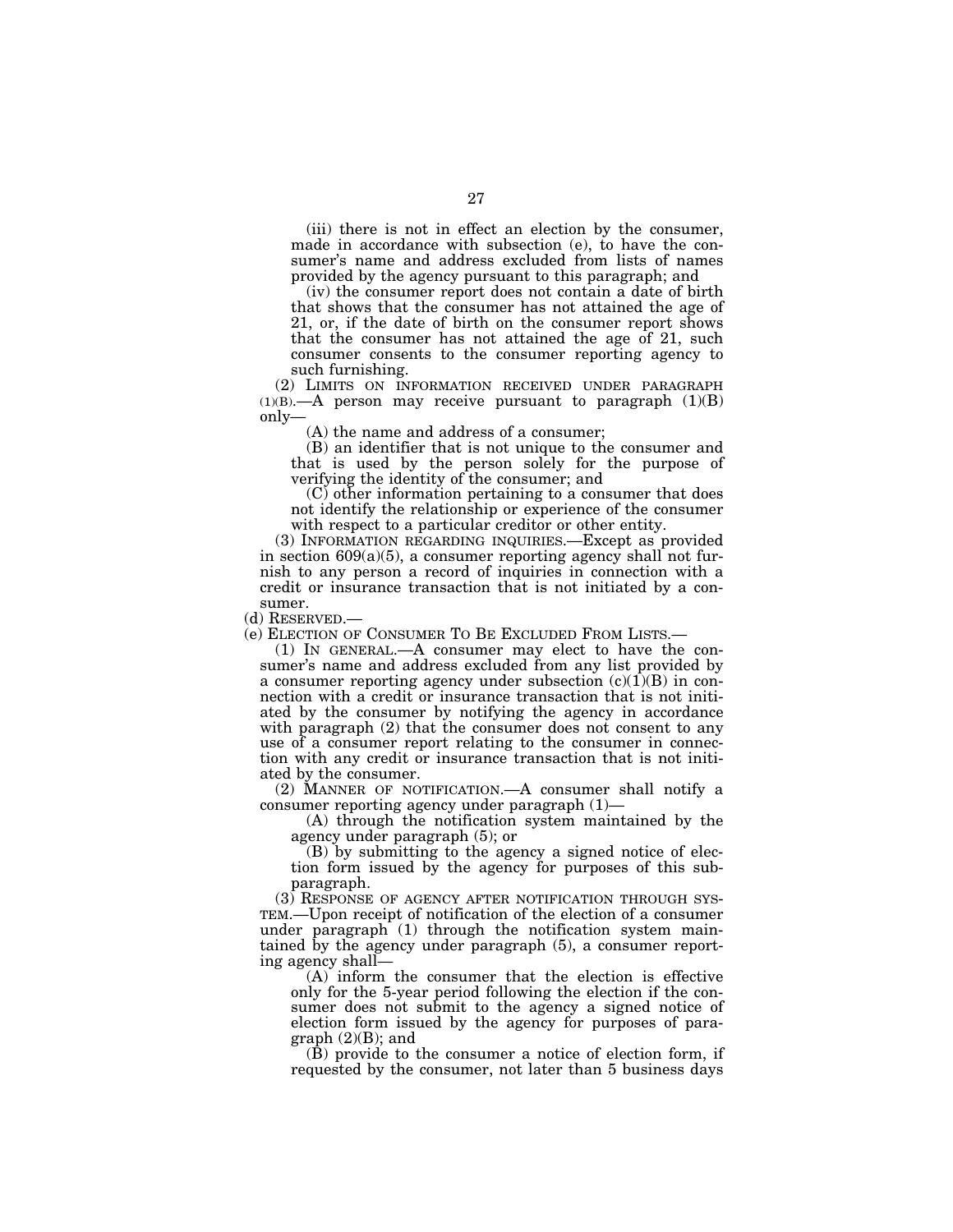after receipt of the notification of the election through the system established under paragraph (5), in the case of a request made at the time the consumer provides notification through the system.

(4) EFFECTIVENESS OF ELECTION.—An election of a consumer under paragraph (1)—

(A) shall be effective with respect to a consumer reporting agency beginning 5 business days after the date on which the consumer notifies the agency in accordance with paragraph (2);

(B) shall be effective with respect to a consumer reporting agency—

(i) subject to subparagraph (C), during the 5-year period beginning 5 business days after the date on which the consumer notifies the agency of the election, in the case of an election for which a consumer notifies the agency only in accordance with paragraph  $(2)(A)$ ; or

(ii) until the consumer notifies the agency under subparagraph (C), in the case of an election for which a consumer notifies the agency in accordance with paragraph (2)(B);

(C) shall not be effective after the date on which the consumer notifies the agency, through the notification system established by the agency under paragraph (5), that the election is no longer effective; and

(D) shall be effective with respect to each affiliate of the agency.

(5) NOTIFICATION SYSTEM.—

(A) IN GENERAL.—Each consumer reporting agency that, under subsection  $(c)(1)(B)$ , furnishes a consumer report in connection with a credit or insurance transaction that is not initiated by a consumer shall—

(i) establish and maintain a notification system, including a toll-free telephone number, which permits any consumer whose consumer report is maintained by the agency to notify the agency, with appropriate identification, of the consumer's election to have the consumer's name and address excluded from any such list of names and addresses provided by the agency for such a transaction; and

(ii) publish by not later than 365 days after the date of enactment of the Consumer Credit Reporting Reform Act of 1996, and not less than annually thereafter, in a publication of general circulation in the area served by the agency—

(I) a notification that information in consumer files maintained by the agency may be used in connection with such transactions; and

(II) the address and toll-free telephone number for consumers to use to notify the agency of the consumer's election under clause (i).

(B) ESTABLISHMENT AND MAINTENANCE AS COMPLI-ANCE.—Establishment and maintenance of a notification system (including a toll-free telephone number) and publi-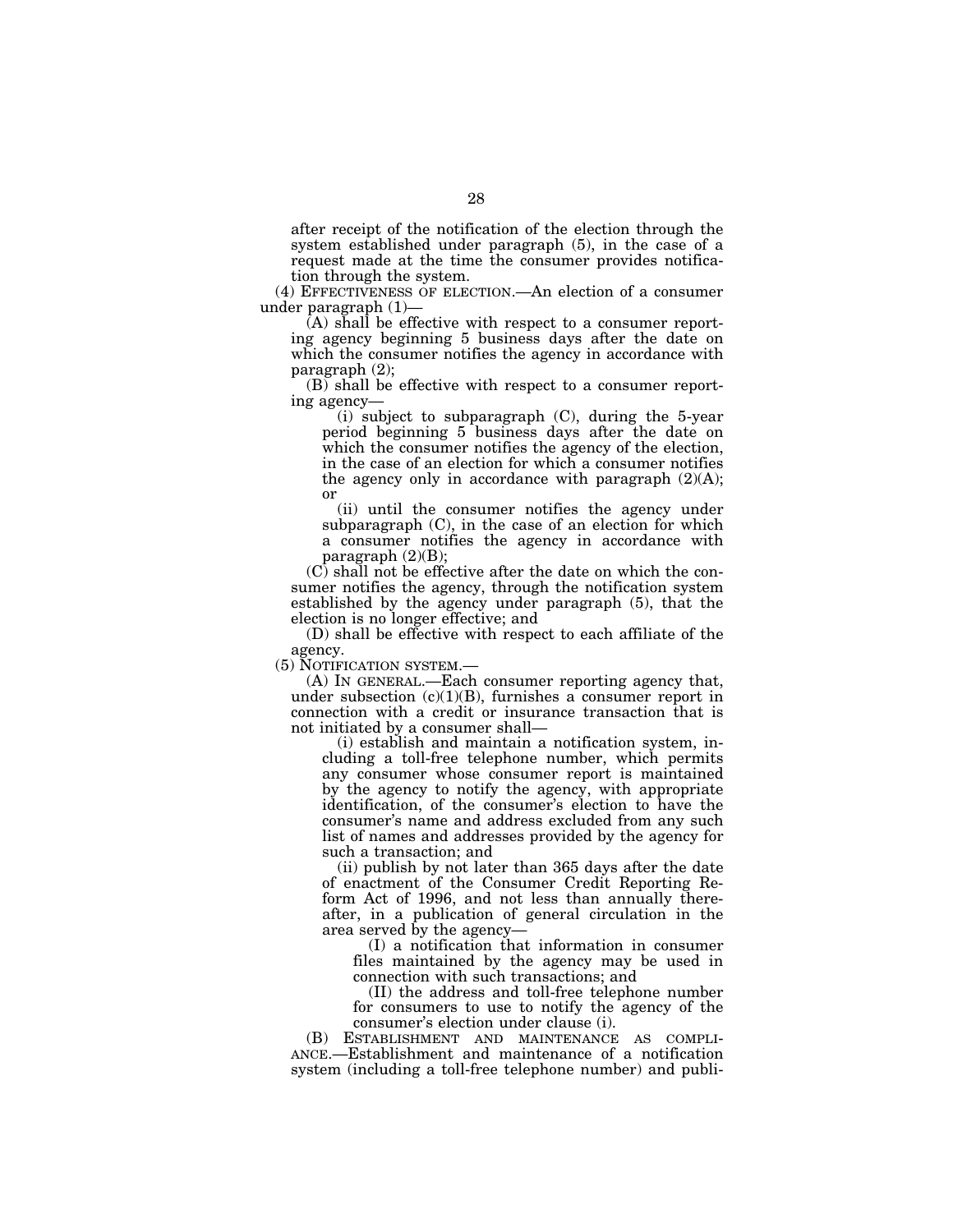cation by a consumer reporting agency on the agency's own behalf and on behalf of any of its affiliates in accordance with this paragraph is deemed to be compliance with this paragraph by each of those affiliates.<br>(6) NOTIFICATION SYSTEM BY AGENCIES THAT OPERATE NA-

TIONWIDE.—Each consumer reporting agency that compiles and maintains files on consumers on a nationwide basis shall establish and maintain a notification system for purposes of paragraph (5) jointly with other such consumer reporting agencies.

(f) CERTAIN USE OR OBTAINING OF INFORMATION PROHIBITED.—A person shall not use or obtain a consumer report for any purpose unless—

(1) the consumer report is obtained for a purpose for which the consumer report is authorized to be furnished under this section; and

(2) the purpose is certified in accordance with section 607 by a prospective user of the report through a general or specific certification.

(g) PROTECTION OF MEDICAL INFORMATION.—

(1) LIMITATION ON CONSUMER REPORTING AGENCIES.—A consumer reporting agency shall not furnish for employment purposes, or in connection with a credit or insurance transaction, a consumer report that contains medical information (other than medical contact information treated in the manner required under section  $605(a)(6)$  about a consumer, unless—

(A) if furnished in connection with an insurance transaction, the consumer affirmatively consents to the furnishing of the report;

(B) if furnished for employment purposes or in connection with a credit transaction—

(i) the information to be furnished is relevant to process or effect the employment or credit transaction; and

(ii) the consumer provides specific written consent for the furnishing of the report that describes in clear and conspicuous language the use for which the information will be furnished; or

(C) the information to be furnished pertains solely to transactions, accounts, or balances relating to debts arising from the receipt of medical services, products, or devises, where such information, other than account status or amounts, is restricted or reported using codes that do not identify, or do not provide information sufficient to infer, the specific provider or the nature of such services, products, or devices, as provided in section 605(a)(6).

 $(2)$  LIMITATION ON CREDITORS.—Except as permitted pursuant to paragraph (3)(C) or regulations prescribed under paragraph (5)(A), a creditor shall not obtain or use medical information (other than medical information treated in the manner required under section  $605(a)(6)$  pertaining to a consumer in connection with any determination of the consumer's eligibility, or continued eligibility, for credit.

(3) ACTIONS AUTHORIZED BY FEDERAL LAW, INSURANCE ACTIVI-TIES AND REGULATORY DETERMINATIONS.—Section 603(d)(3)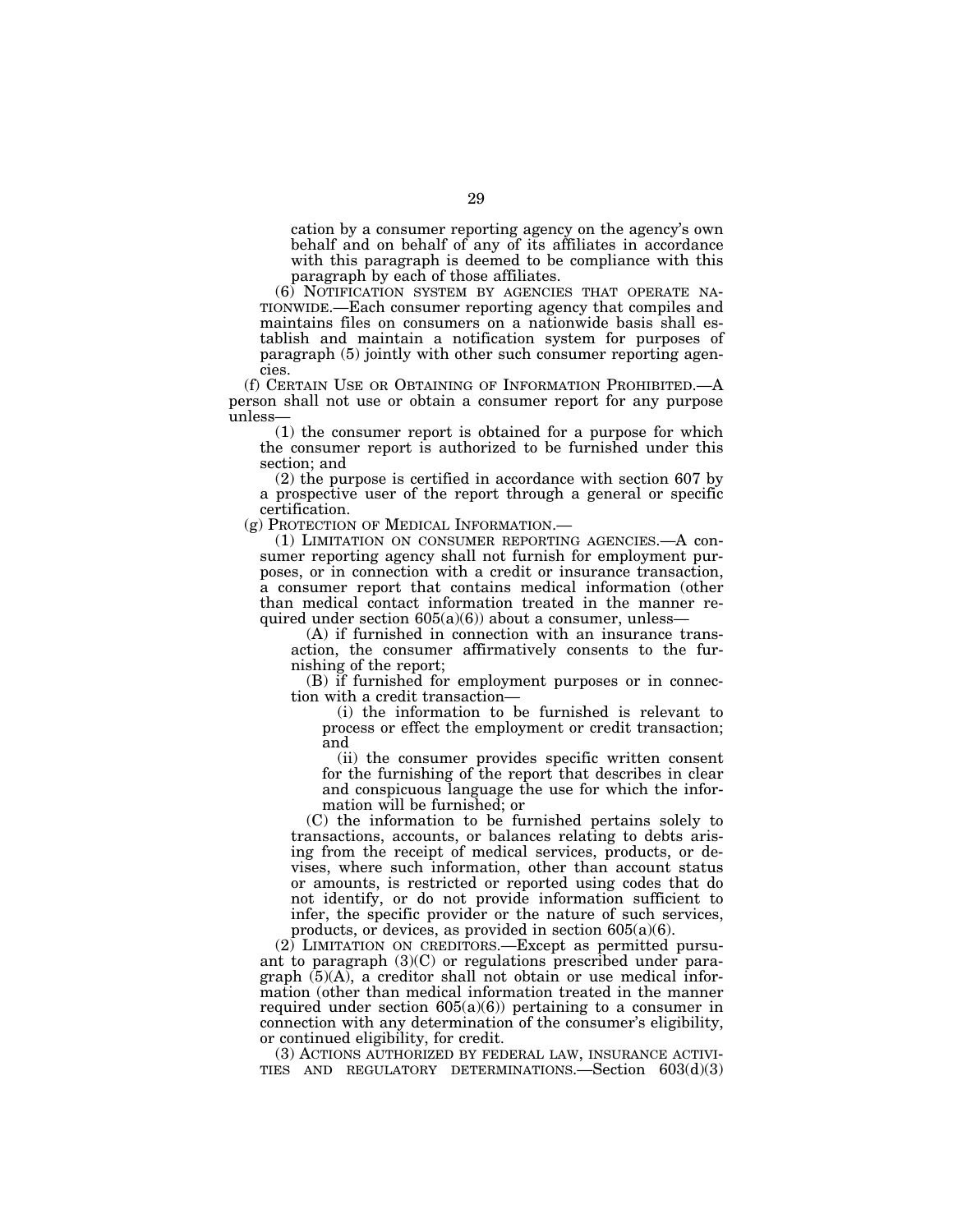shall not be construed so as to treat information or any communication of information as a consumer report if the information or communication is disclosed—

(A) in connection with the business of insurance or annuities, including the activities described in section 18B of the model Privacy of Consumer Financial and Health Information Regulation issued by the National Association of Insurance Commissioners (as in effect on January 1, 2003);

(B) for any purpose permitted without authorization under the Standards for Individually Identifiable Health Information promulgated by the Department of Health and Human Services pursuant to the Health Insurance Portability and Accountability Act of 1996, or referred to under section 1179 of such Act, or described in section 502(e) of Public Law 106–102; or

(C) as otherwise determined to be necessary and appropriate, by regulation or order, by the Bureau or the applicable State insurance authority (with respect to any person engaged in providing insurance or annuities).

(4) LIMITATION ON REDISCLOSURE OF MEDICAL INFORMA- TION.—Any person that receives medical information pursuant to paragraph (1) or (3) shall not disclose such information to any other person, except as necessary to carry out the purpose for which the information was initially disclosed, or as otherwise permitted by statute, regulation, or order.

(5) REGULATIONS AND EFFECTIVE DATE FOR PARAGRAPH (2).— (A) REGULATIONS REQUIRED.—The Bureau may, after notice and opportunity for comment, prescribe regulations that permit transactions under paragraph (2) that are determined to be necessary and appropriate to protect legitimate operational, transactional, risk, consumer, and other needs (and which shall include permitting actions necessary for administrative verification purposes), consistent with the intent of paragraph  $(2)$  to restrict the use of medical information for inappropriate purposes.

(6) COORDINATION WITH OTHER LAWS.—No provision of this subsection shall be construed as altering, affecting, or superseding the applicability of any other provision of Federal law relating to medical confidentiality.

*(h) PROHIBITION ON ADVERSE ACTIONS AGAINST EMPLOYEES AF-FECTED BY A SHUTDOWN.—If a user of a consumer report knows that a consumer is an employee affected by a shutdown, such user may not take an adverse action based on—* 

*(1) any adverse item of information contained in such report with respect to an action or inaction taken during a covered shutdown period by the employee; or* 

*(2) information on the consumer included in the database established under section 630.* 

## **§ 605. Requirements relating to information contained in consumer reports**

(a) INFORMATION EXCLUDED FROM CONSUMER REPORTS.—Except as authorized under subsection (b), no consumer reporting agency may make any consumer report containing any of the following items of information: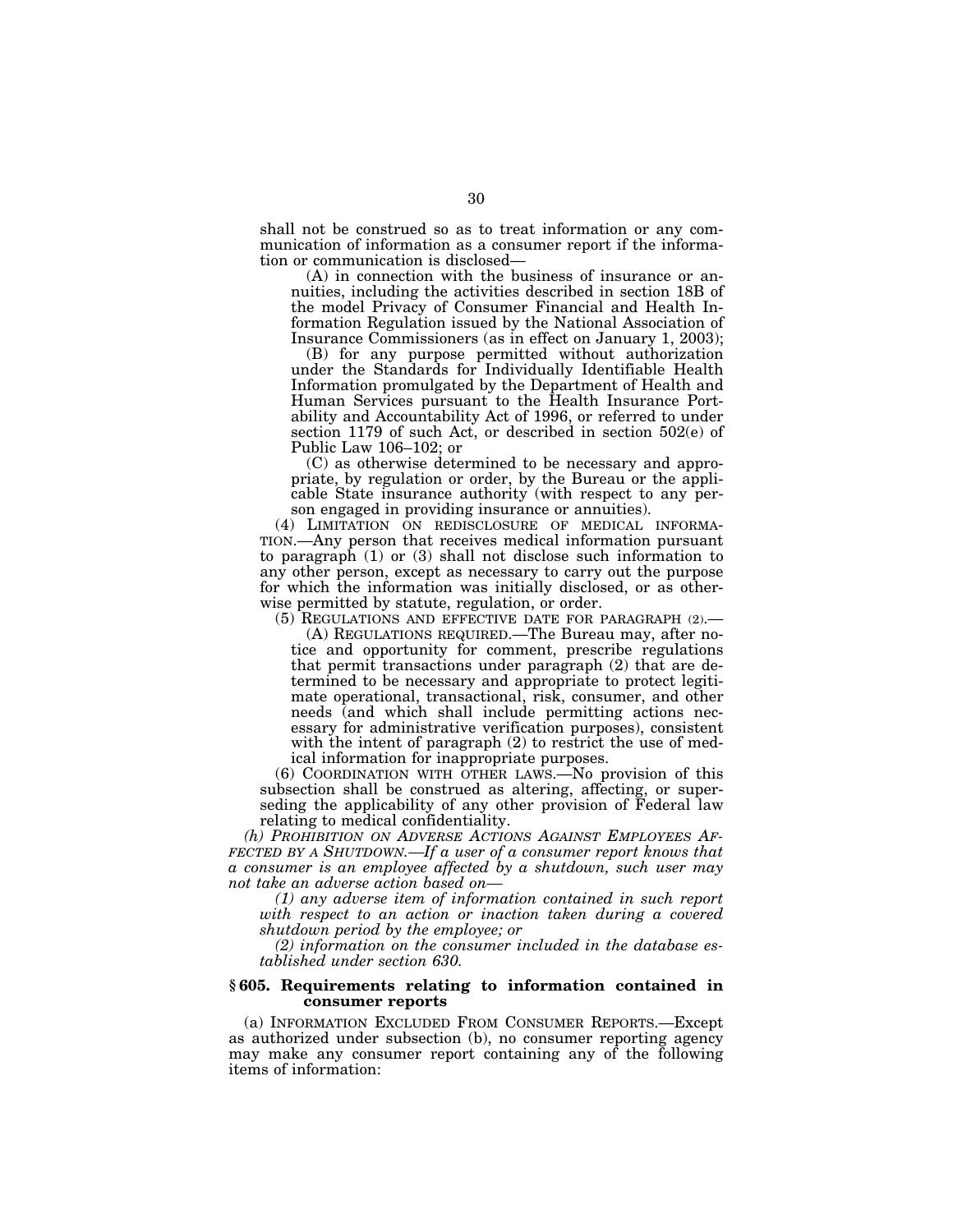(1) Cases under title 11 of the United States Code or under the Bankruptcy Act that, from the date of entry of the order for relief or the date of adjudication, as the case may be, antedate the report by more than 10 years.

(2) Civil suits, civil judgments, and records of arrest that, from date of entry, antedate the report by more than seven years or until the governing statute of limitations has expired, whichever is the longer period.

(3) Paid tax liens which, from date of payment, antedate the report by more than seven years.

(4) Accounts placed for collection or charged to profit and loss which antedate the report by more than seven years.

(5) Any other adverse item of information, other than records of convictions of crimes which antedates the report by more than seven years.

(6) The name, address, and telephone number of any medical information furnisher that has notified the agency of its status, unless—

(A) such name, address, and telephone number are restricted or reported using codes that do not identify, or provide information sufficient to infer, the specific provider or the nature of such services, products, or devices to a person other than the consumer; or

(B) the report is being provided to an insurance company for a purpose relating to engaging in the business of insurance other than property and casualty insurance.

(7) With respect to a consumer reporting agency described in section 603(p), any information related to a veteran's medical debt if the date on which the hospital care, medical services, or extended care services was rendered relating to the debt antedates the report by less than 1 year if the consumer reporting agency has actual knowledge that the information is related to a veteran's medical debt and the consumer reporting agency is in compliance with its obligation under section  $302(c)(5)$  of the Economic Growth, Regulatory Relief, and Consumer Protection Act.

(8) With respect to a consumer reporting agency described in section 603(p), any information related to a fully paid or settled veteran's medical debt that had been characterized as delinquent, charged off, or in collection if the consumer reporting agency has actual knowledge that the information is related to a veteran's medical debt and the consumer reporting agency is in compliance with its obligation under section  $302(c)(5)$  of the Economic Growth, Regulatory Relief, and Consumer Protection Act.

*(9) Any adverse item of information with respect to an action or inaction taken during a covered shutdown period by an employee affected by a shutdown.* 

 $(b)$  The provisions of paragraphs (1) through (5) of subsection (a) are not applicable in the case of any consumer credit report to be used in connection with—

(1) a credit transaction involving, or which may reasonably be expected to involve, a principal amount of \$150,000 or more;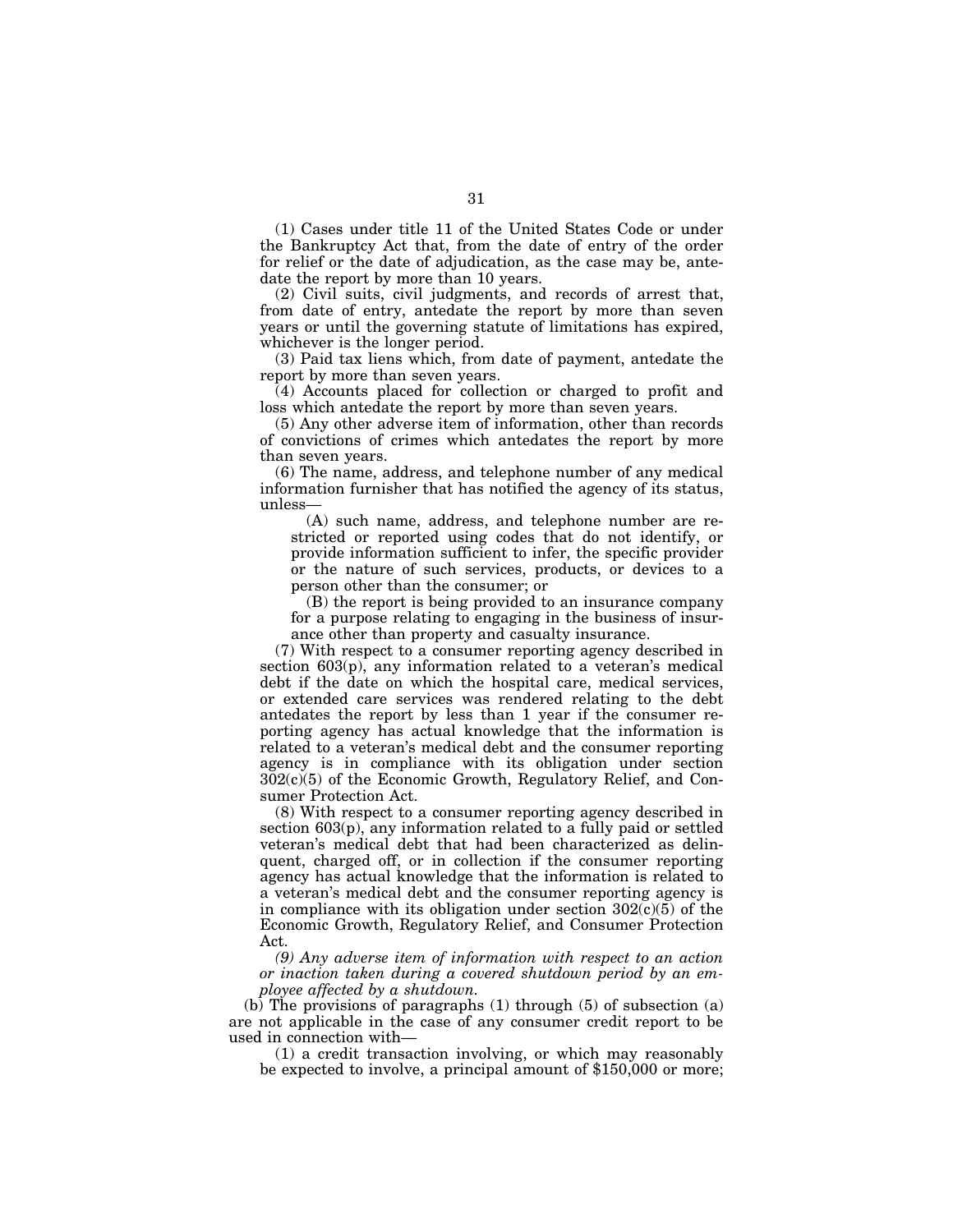(2) the underwriting of life insurance involving, or which may reasonably be expected to involve, a face amount of \$150,000 or more; or

(3) the employment of any individual at an annual salary which equals, or which may reasonably be expected to equal \$75,000, or more.<br>(c) RUNNING OF REPORTING PERIOD.—

(c) RUNNING OF REPORTING PERIOD.— (1) IN GENERAL.—The 7-year period referred to in paragraphs (4) and (6) of subsection (a) shall begin, with respect to any delinquent account that is placed for collection (internally or by referral to a third party, whichever is earlier), charged to profit and loss, or subjected to any similar action, upon the expiration of the 180-day period beginning on the date of the commencement of the delinquency which immediately preceded the collection activity, charge to profit and loss, or similar action.

(2) EFFECTIVE DATE.—Paragraph (1) shall apply only to items of information added to the file of a consumer on or after the date that is 455 days after the date of enactment of the Consumer Credit Reporting Reform Act of 1996.

(d) INFORMATION REQUIRED TO BE DISCLOSED.—

(1) TITLE 11 INFORMATION.—Any consumer reporting agency that furnishes a consumer report that contains information regarding any case involving the consumer that arises under title 11, United States Code, shall include in the report an identification of the chapter of such title 11 under which such case arises if provided by the source of the information. If any case arising or filed under title 11, United States Code, is withdrawn by the consumer before a final judgment, the consumer reporting agency shall include in the report that such case or filing was withdrawn upon receipt of documentation certifying such withdrawal.

(2) KEY FACTOR IN CREDIT SCORE INFORMATION.—Any consumer reporting agency that furnishes a consumer report that contains any credit score or any other risk score or predictor on any consumer shall include in the report a clear and conspicuous statement that a key factor (as defined in section  $609(f)(2)(B)$  that adversely affected such score or predictor was the number of enquiries, if such a predictor was in fact a key factor that adversely affected such score. This paragraph shall not apply to a check services company, acting as such, which issues authorizations for the purpose of approving or processing negotiable instruments, electronic fund transfers, or similar methods of payments, but only to the extent that such company is engaged in such activities.

(e) INDICATION OF CLOSURE OF ACCOUNT BY CONSUMER.—If a consumer reporting agency is notified pursuant to section  $623(a)(4)$ that a credit account of a consumer was voluntarily closed by the consumer, the agency shall indicate that fact in any consumer report that includes information related to the account.

(f) INDICATION OF DISPUTE BY CONSUMER.—If a consumer reporting agency is notified pursuant to section  $623(a)(3)$  that information regarding a consumer who was furnished to the agency is disputed by the consumer, the agency shall indicate that fact in each consumer report that includes the disputed information.

(g) TRUNCATION OF CREDIT CARD AND DEBIT CARD NUMBERS.—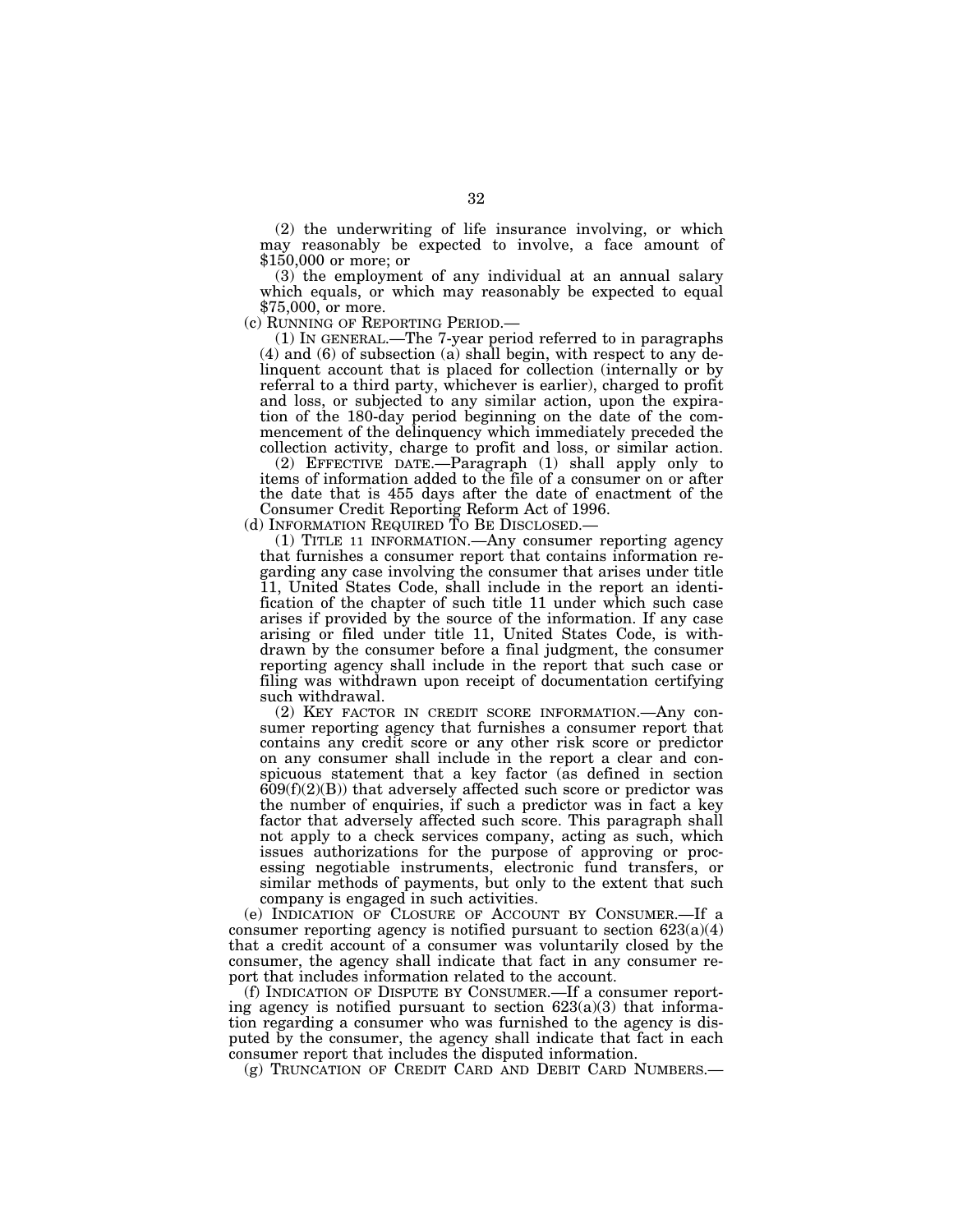(1) IN GENERAL.—Except as otherwise provided in this subsection, no person that accepts credit cards or debit cards for the transaction of business shall print more than the last 5 digits of the card number or the expiration date upon any receipt provided to the cardholder at the point of the sale or transaction.

(2) LIMITATION.—This subsection shall apply only to receipts that are electronically printed, and shall not apply to transactions in which the sole means of recording a credit card or debit card account number is by handwriting or by an imprint or copy of the card.

(3) EFFECTIVE DATE.—This subsection shall become effective—

(A) 3 years after the date of enactment of this subsection, with respect to any cash register or other machine or device that electronically prints receipts for credit card or debit card transactions that is in use before January 1, 2005; and

(B) 1 year after the date of enactment of this subsection, with respect to any cash register or other machine or device that electronically prints receipts for credit card or debit card transactions that is first put into use on or after January 1, 2005.

(h) NOTICE OF DISCREPANCY IN ADDRESS.—

(1) IN GENERAL.—If a person has requested a consumer report relating to a consumer from a consumer reporting agency described in section 603(p), the request includes an address for the consumer that substantially differs from the addresses in the file of the consumer, and the agency provides a consumer report in response to the request, the consumer reporting agency shall notify the requester of the existence of the discrepancy.

(2) REGULATIONS.—

(A) REGULATIONS REQUIRED.—The Bureau shall,, in consultation with the Federal banking agencies, the National Credit Union Administration, and the Federal Trade Commission,, prescribe regulations providing guidance regarding reasonable policies and procedures that a user of a consumer report should employ when such user has received a notice of discrepancy under paragraph (1).

(B) POLICIES AND PROCEDURES TO BE INCLUDED.—The regulations prescribed under subparagraph (A) shall describe reasonable policies and procedures for use by a user of a consumer report—

(i) to form a reasonable belief that the user knows the identity of the person to whom the consumer report pertains; and

(ii) if the user establishes a continuing relationship with the consumer, and the user regularly and in the ordinary course of business furnishes information to the consumer reporting agency from which the notice of discrepancy pertaining to the consumer was obtained, to reconcile the address of the consumer with the consumer reporting agency by furnishing such address to such consumer reporting agency as part of in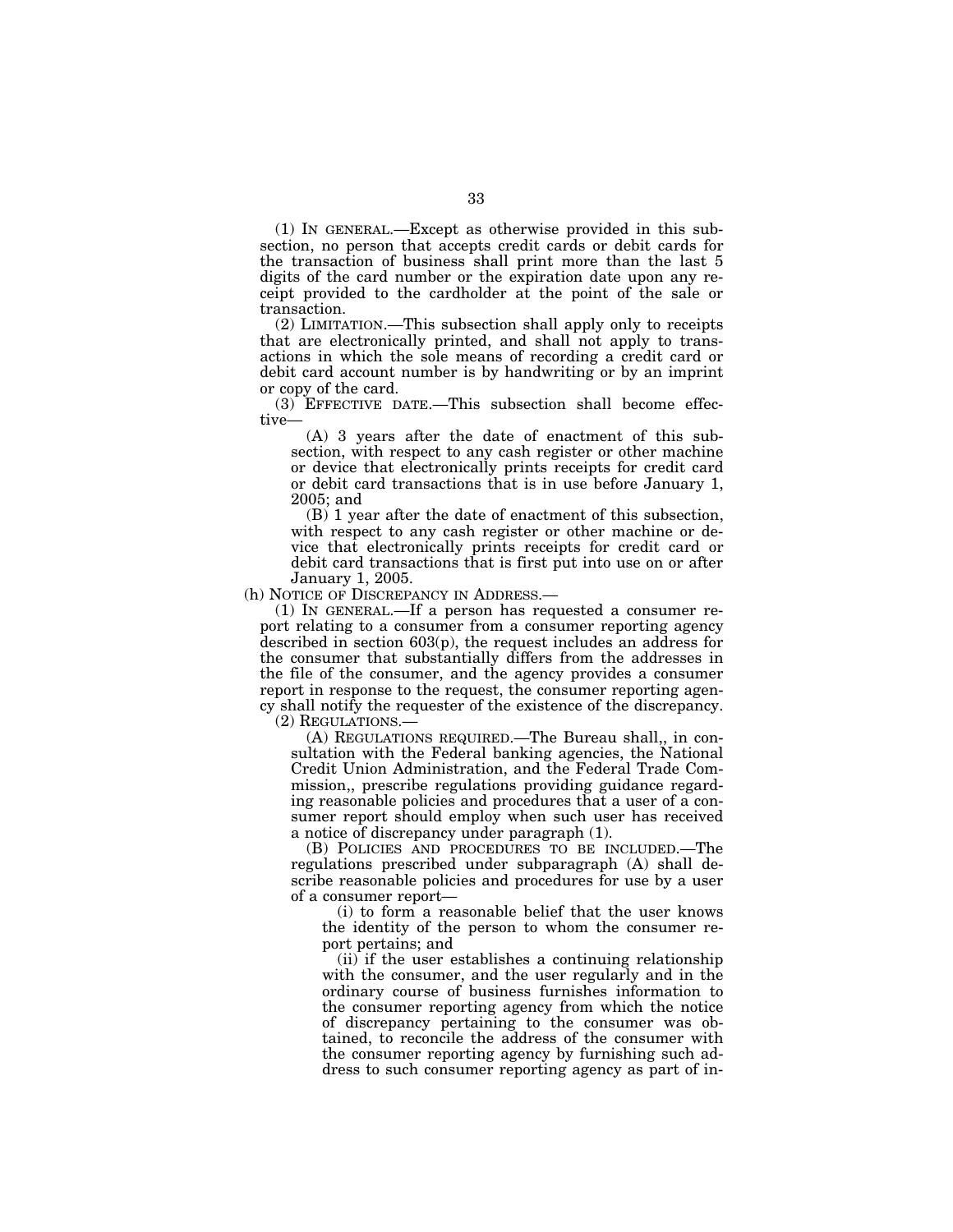formation regularly furnished by the user for the period in which the relationship is established.

\* \* \* \* \* \* \*

# **§ 609. Disclosures to consumers**

(a) Every consumer reporting agency shall, upon request, and subject to section  $610(a)(1)$ , clearly and accurately disclose to the consumer:

(1) All information in the consumer's file at the time of the request, except that—

(A) if the consumer to whom the file relates requests that the first 5 digits of the social security number (or similar identification number) of the consumer not be included in the disclosure and the consumer reporting agency has received appropriate proof of the identity of the requester, the consumer reporting agency shall so truncate such number in such disclosure; and

(B) nothing in this paragraph shall be construed to require a consumer reporting agency to disclose to a consumer any information concerning credit scores or any other risk scores or predictors relating to the consumer.

(2) The sources of the information; except that the sources of information acquired solely for use in preparing an investigative consumer report and actually used for no other purpose need not be disclosed: *Provided,* That in the event an action is brought under this title, such sources shall be available to the plaintiff under appropriate discovery procedures in the court in which the action is brought.

 $(3)(A)$  Identification of each person (including each end-user identified under section  $607(e)(1)$ ) that procured a consumer report—

(i) for employment purposes, during the 2-year period preceding the date on which the request is made; or

(ii) for any other purpose, during the 1-year period preceding the date on which the request is made.

(B) An identification of a person under subparagraph (A) shall include—

(i) the name of the person or, if applicable, the trade name (written in full) under which such person conducts business; and

(ii) upon request of the consumer, the address and telephone number of the person.

(C) Subparagraph (A) does not apply if—

(i) the end user is an agency or department of the United States Government that procures the report from the person for purposes of determining the eligibility of the consumer to whom the report relates to receive access or continued access to classified information (as defined in section  $604(b)(4)(E)(i)$ ; and

(ii) the head of the agency or department makes a written finding as prescribed under section 604(b)(4)(A).

(4) The dates, original payees, and amounts of any checks upon which is based any adverse characterization of the consumer, included in the file at the time of the disclosure.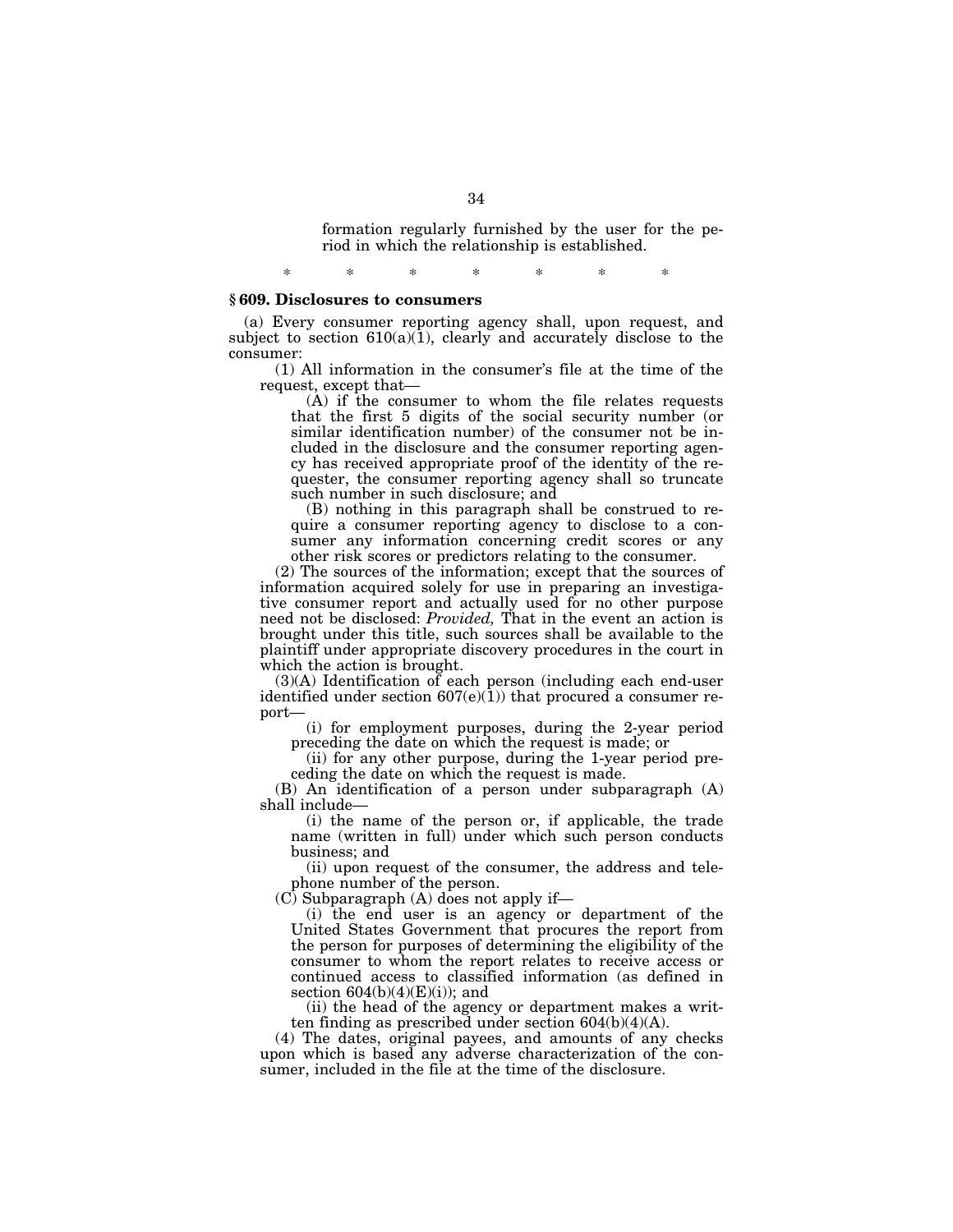(5) A record of all inquiries received by the agency during the 1-year period preceding the request that identified the consumer in connection with a credit or insurance transaction that was not initiated by the consumer.

(6) If the consumer requests the credit file and not the credit score, a statement that the consumer may request and obtain a credit score.

*(7) Information on the rights of an employee affected by a shutdown, including which consumers may be an employee affected by a shutdown and the process for a consumer to self-certify as an employee affected by a shutdown under section 630.* 

(b) The requirements of subsection (a) respecting the disclosure of sources of information and the recipients of consumer reports do not apply to information received or consumer reports furnished prior to the effective date of this title except to the extent that the matter involved is contained in the files of the consumer reporting agency on that date.

(c) SUMMARY OF RIGHTS TO OBTAIN AND DISPUTE INFORMATION IN CONSUMER REPORTS AND TO OBTAIN CREDIT SCORES.—

(1) COMMISSION SUMMARY OF RIGHTS REQUIRED.—

(A) IN GENERAL.—The Commission shall prepare a model summary of the rights of consumers under this title.

(B) CONTENT OF SUMMARY.—The summary of rights prepared under subparagraph (A) shall include a description of—

(i) the right of a consumer to obtain a copy of a consumer report under subsection (a) from each consumer reporting agency;

(ii) the frequency and circumstances under which a consumer is entitled to receive a consumer report without charge under section 612;

(iii) the right of a consumer to dispute information in the file of the consumer under section 611;

(iv) the right of a consumer to obtain a credit score from a consumer reporting agency, and a description of how to obtain a credit score;

(v) the method by which a consumer can contact, and obtain a consumer report from, a consumer reporting agency without charge, as provided in the regulations of the Bureau prescribed under section  $211(c)$ of the Fair and Accurate Credit Transactions Act of 2003; and

(vi) the method by which a consumer can contact, and obtain a consumer report from, a consumer reporting agency described in section 603(w), as provided in the regulations of the Bureau prescribed under section  $612(a)(1)(C)$ .

(C) AVAILABILITY OF SUMMARY OF RIGHTS.—The Commission shall—

(i) actively publicize the availability of the summary of rights prepared under this paragraph;

(ii) conspicuously post on its Internet website the availability of such summary of rights; and

(iii) promptly make such summary of rights available to consumers, on request.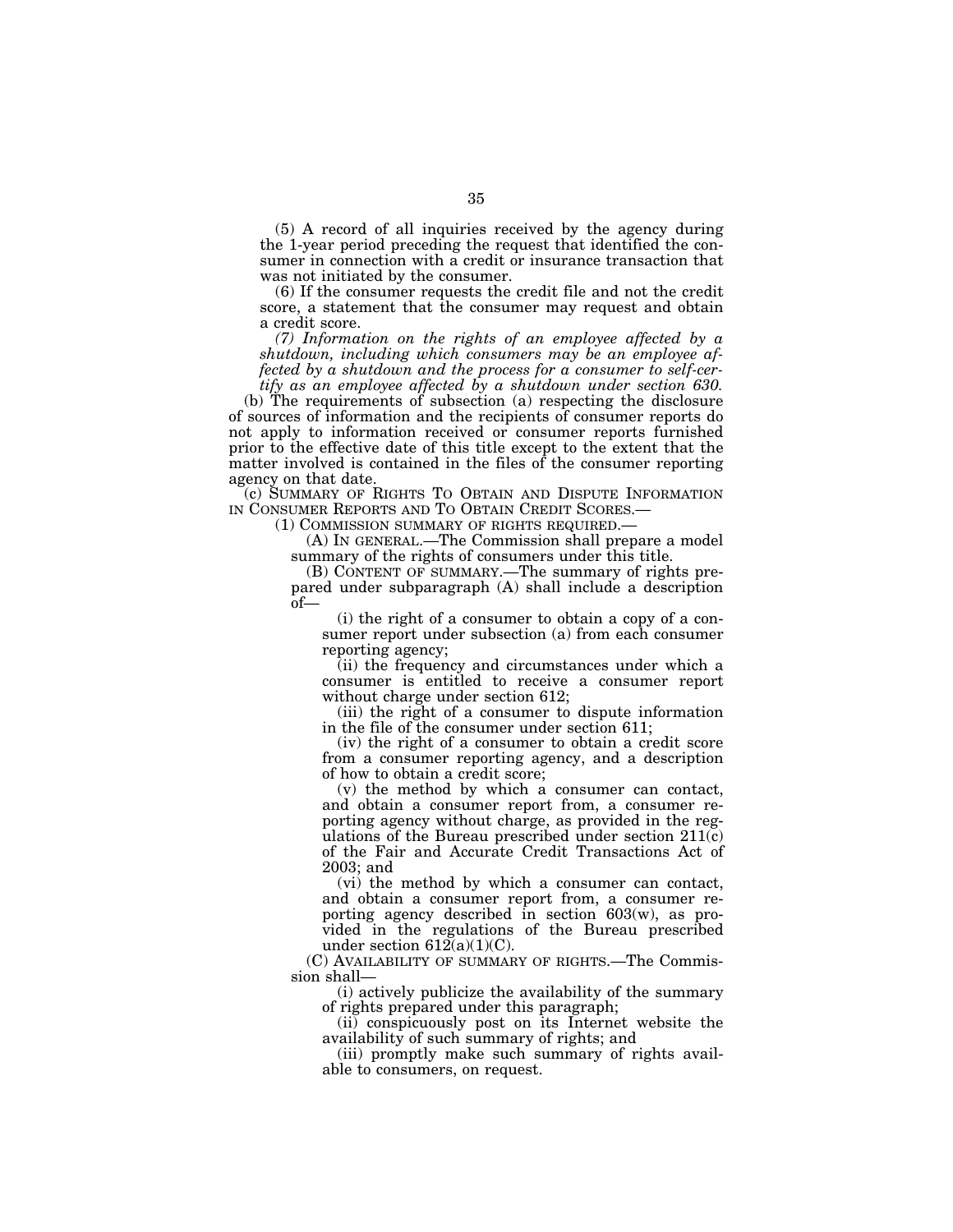(2) SUMMARY OF RIGHTS REQUIRED TO BE INCLUDED WITH AGENCY DISCLOSURES.—A consumer reporting agency shall provide to a consumer, with each written disclosure by the agency to the consumer under this section—

(A) the summary of rights prepared by the Bureau under paragraph (1);

(B) in the case of a consumer reporting agency described in section 603(p), a toll-free telephone number established by the agency, at which personnel are accessible to consumers during normal business hours;

(C) a list of all Federal agencies responsible for enforcing any provision of this title, and the address and any appropriate phone number of each such agency, in a form that will assist the consumer in selecting the appropriate agency;

(D) a statement that the consumer may have additional rights under State law, and that the consumer may wish to contact a State or local consumer protection agency or a State attorney general (or the equivalent thereof) to learn of those rights; and

(E) a statement that a consumer reporting agency is not required to remove accurate derogatory information from the file of a consumer, unless the information is outdated under section 605 or cannot be verified.

(d) SUMMARY OF RIGHTS OF IDENTITY THEFT VICTIMS.— (1) IN GENERAL.—The Commission, in consultation with the Federal banking agencies and the National Credit Union Administration, shall prepare a model summary of the rights of consumers under this title with respect to the procedures for remedying the effects of fraud or identity theft involving credit, an electronic fund transfer, or an account or transaction at or with a financial institution or other creditor.

(2) SUMMARY OF RIGHTS AND CONTACT INFORMATION.—Beginning 60 days after the date on which the model summary of rights is prescribed in final form by the Bureau pursuant to paragraph (1), if any consumer contacts a consumer reporting agency and expresses a belief that the consumer is a victim of fraud or identity theft involving credit, an electronic fund transfer, or an account or transaction at or with a financial institution or other creditor, the consumer reporting agency shall, in addition to any other action that the agency may take, provide the consumer with a summary of rights that contains all of the information required by the Bureau under paragraph (1), and information on how to contact the Bureau to obtain more detailed information.

(e) INFORMATION AVAILABLE TO VICTIMS.—

(1) IN GENERAL.—For the purpose of documenting fraudulent transactions resulting from identity theft, not later than 30 days after the date of receipt of a request from a victim in accordance with paragraph  $(3)$ , and subject to verification of the identity of the victim and the claim of identity theft in accordance with paragraph (2), a business entity that has provided credit to, provided for consideration products, goods, or services to, accepted payment from, or otherwise entered into a commercial transaction for consideration with, a person who has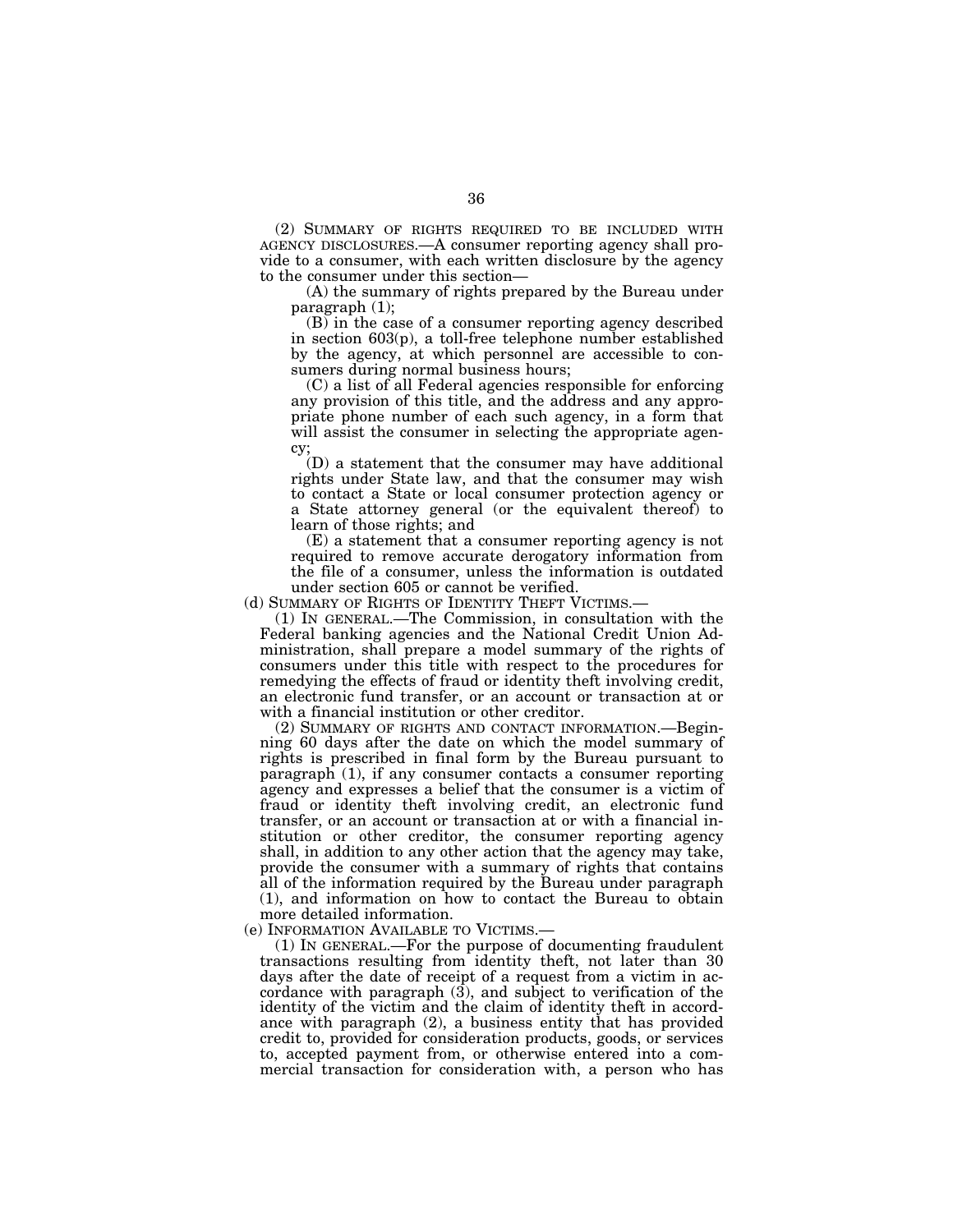allegedly made unauthorized use of the means of identification of the victim, shall provide a copy of application and business transaction records in the control of the business entity, whether maintained by the business entity or by another person on behalf of the business entity, evidencing any transaction alleged to be a result of identity theft to—

(A) the victim;

(B) any Federal, State, or local government law enforcement agency or officer specified by the victim in such a request; or

(C) any law enforcement agency investigating the identity theft and authorized by the victim to take receipt of records provided under this subsection.

(2) VERIFICATION OF IDENTITY AND CLAIM.—Before a business entity provides any information under paragraph (1), unless the business entity, at its discretion, otherwise has a high degree of confidence that it knows the identity of the victim making a request under paragraph (1), the victim shall provide to the business entity—

(A) as proof of positive identification of the victim, at the election of the business entity—

(i) the presentation of a government-issued identification card;

(ii) personally identifying information of the same type as was provided to the business entity by the unauthorized person; or

(iii) personally identifying information that the business entity typically requests from new applicants or for new transactions, at the time of the victim's request for information, including any documentation described in clauses (i) and (ii); and

(B) as proof of a claim of identity theft, at the election of the business entity—

(i) a copy of a police report evidencing the claim of the victim of identity theft; and

(ii) a properly completed—

(I) copy of a standardized affidavit of identity theft developed and made available by the Bureau; or

(II) an affidavit of fact that is acceptable to the business entity for that purpose.

(3) PROCEDURES.—The request of a victim under paragraph  $(1)$  shall-

(A) be in writing;

(B) be mailed to an address specified by the business entity, if any; and

(C) if asked by the business entity, include relevant information about any transaction alleged to be a result of identity theft to facilitate compliance with this section including—

(i) if known by the victim (or if readily obtainable by the victim), the date of the application or transaction; and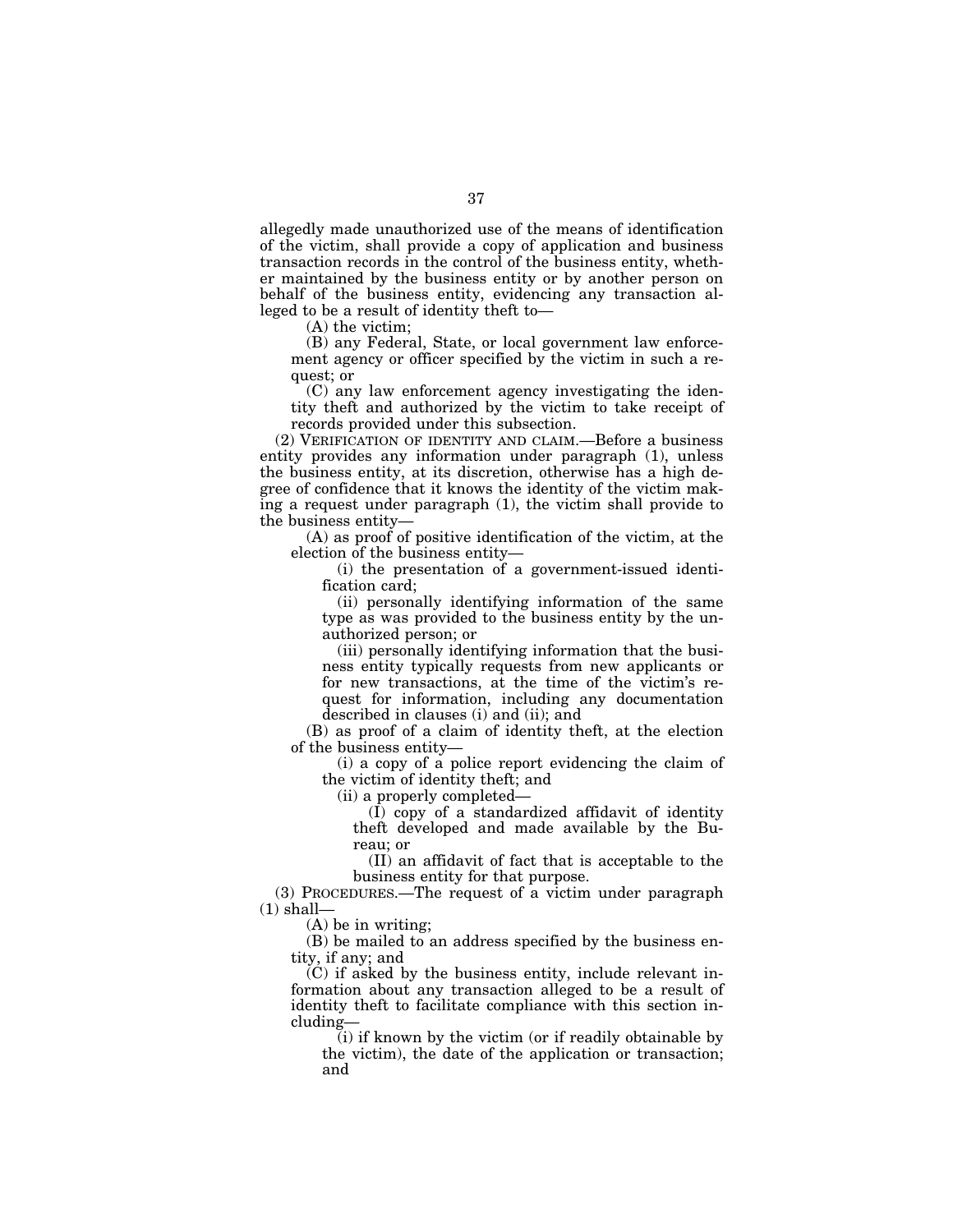(ii) if known by the victim (or if readily obtainable by the victim), any other identifying information such as an account or transaction number.

(4) NO CHARGE TO VICTIM.—Information required to be provided under paragraph (1) shall be so provided without charge.

(5) AUTHORITY TO DECLINE TO PROVIDE INFORMATION.—A business entity may decline to provide information under paragraph (1) if, in the exercise of good faith, the business entity determines that—

(A) this subsection does not require disclosure of the information;

(B) after reviewing the information provided pursuant to paragraph (2), the business entity does not have a high degree of confidence in knowing the true identity of the individual requesting the information;

(C) the request for the information is based on a misrepresentation of fact by the individual requesting the information relevant to the request for information; or

(D) the information requested is Internet navigational data or similar information about a person's visit to a website or online service.

(6) LIMITATION ON LIABILITY.—Except as provided in section 621, sections 616 and 617 do not apply to any violation of this subsection.

(7) LIMITATION ON CIVIL LIABILITY.—No business entity may be held civilly liable under any provision of Federal, State, or other law for disclosure, made in good faith pursuant to this subsection.

(8) NO NEW RECORDKEEPING OBLIGATION.—Nothing in this subsection creates an obligation on the part of a business entity to obtain, retain, or maintain information or records that are not otherwise required to be obtained, retained, or maintained in the ordinary course of its business or under other applicable law.

(9) RULE OF CONSTRUCTION.—

(A) IN GENERAL.—No provision of subtitle A of title V of Public Law 106–102, prohibiting the disclosure of financial information by a business entity to third parties shall be used to deny disclosure of information to the victim under this subsection.

(B) LIMITATION.—Except as provided in subparagraph (A), nothing in this subsection permits a business entity to disclose information, including information to law enforcement under subparagraphs (B) and (C) of paragraph (1), that the business entity is otherwise prohibited from disclosing under any other applicable provision of Federal or State law.

(10) AFFIRMATIVE DEFENSE.—In any civil action brought to enforce this subsection, it is an affirmative defense (which the defendant must establish by a preponderance of the evidence) for a business entity to file an affidavit or answer stating that—

(A) the business entity has made a reasonably diligent search of its available business records; and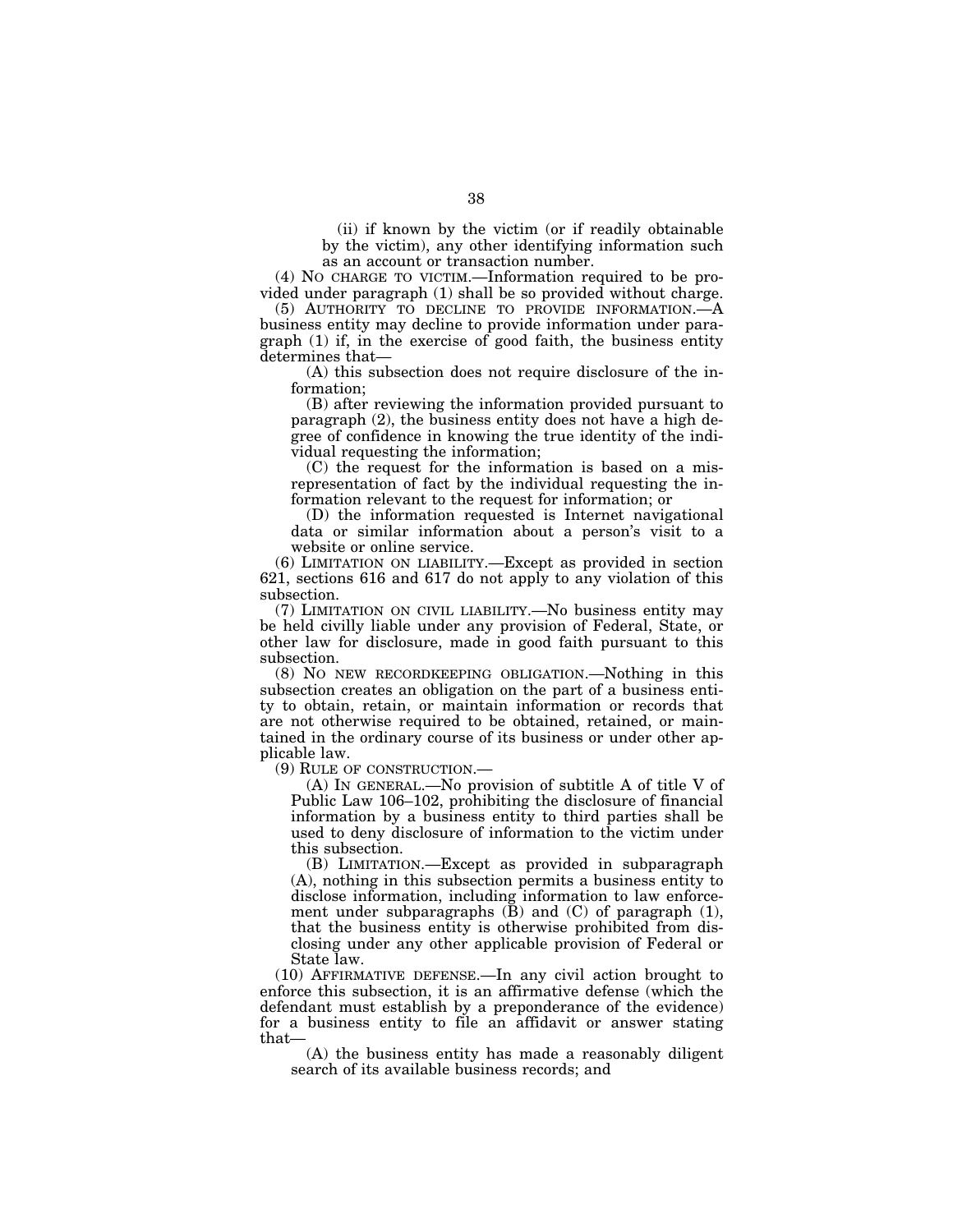(B) the records requested under this subsection do not exist or are not reasonably available.

(11) DEFINITION OF VICTIM.—For purposes of this subsection, the term "victim" means a consumer whose means of identification or financial information has been used or transferred (or has been alleged to have been used or transferred) without the authority of that consumer, with the intent to commit, or to aid or abet, an identity theft or a similar crime.

(12) EFFECTIVE DATE.—This subsection shall become effective 180 days after the date of enactment of this subsection.

(13) EFFECTIVENESS STUDY.—Not later than 18 months after the date of enactment of this subsection, the Comptroller General of the United States shall submit a report to Congress assessing the effectiveness of this provision.

(f) DISCLOSURE OF CREDIT SCORES.—

(1) IN GENERAL.—Upon the request of a consumer for a credit score, a consumer reporting agency shall supply to the consumer a statement indicating that the information and credit scoring model may be different than the credit score that may be used by the lender, and a notice which shall include—

(A) the current credit score of the consumer or the most recent credit score of the consumer that was previously calculated by the credit reporting agency for a purpose related to the extension of credit;

(B) the range of possible credit scores under the model used;

(C) all of the key factors that adversely affected the credit score of the consumer in the model used, the total number of which shall not exceed 4, subject to paragraph (9);

(D) the date on which the credit score was created; and

(E) the name of the person or entity that provided the credit score or credit file upon which the credit score was created.

(2) DEFINITIONS.—For purposes of this subsection, the following definitions shall apply:

(A) CREDIT SCORE.—The term ''credit score''—

(i) means a numerical value or a categorization derived from a statistical tool or modeling system used by a person who makes or arranges a loan to predict the likelihood of certain credit behaviors, including default (and the numerical value or the categorization derived from such analysis may also be referred to as a "risk predictor" or "risk score"); and

(ii) does not include—

(I) any mortgage score or rating of an automated underwriting system that considers one or more factors in addition to credit information, including the loan to value ratio, the amount of down payment, or the financial assets of a consumer; or

(II) any other elements of the underwriting process or underwriting decision.

(B) KEY FACTORS.—The term ''key factors'' means all relevant elements or reasons adversely affecting the credit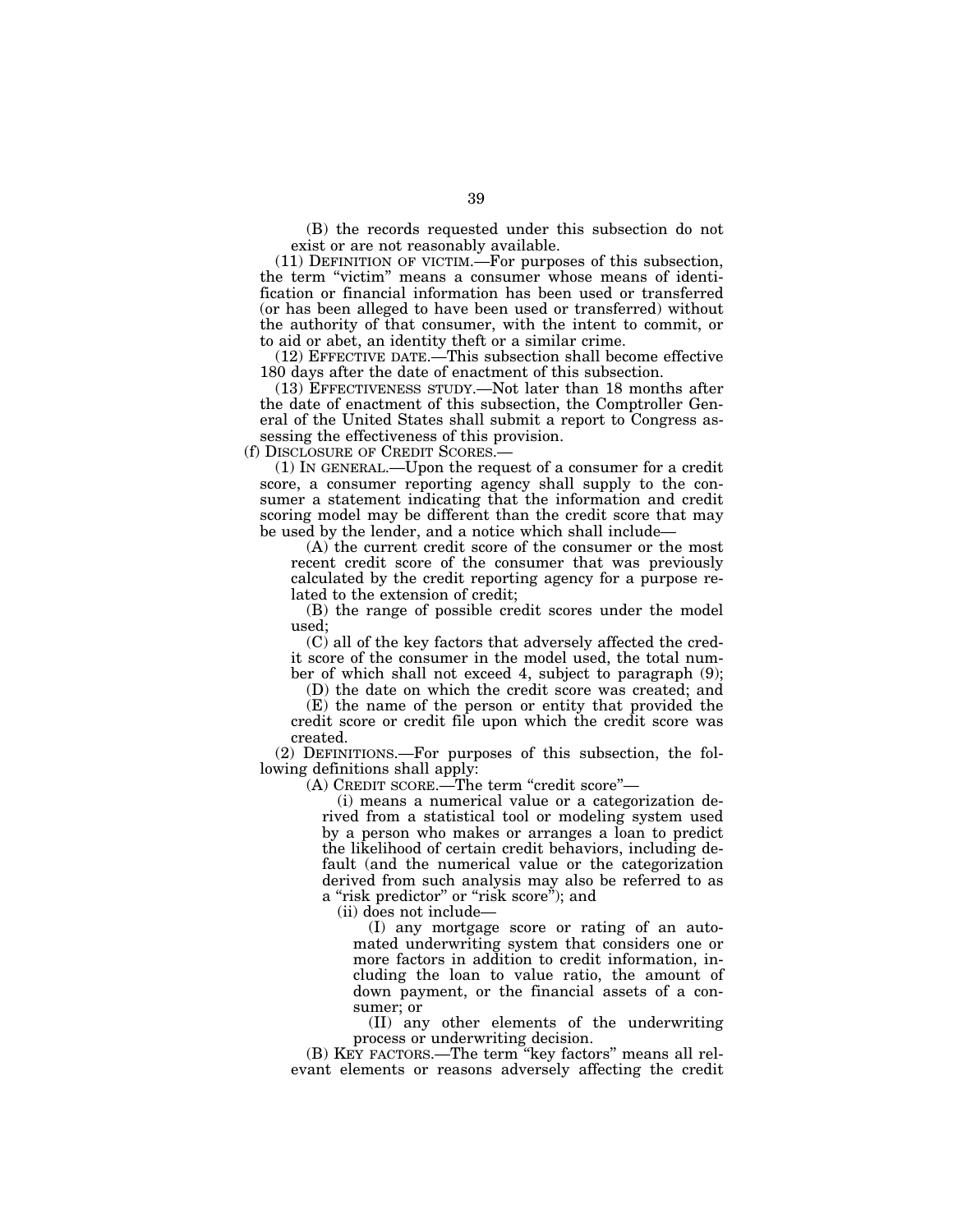score for the particular individual, listed in the order of their importance based on their effect on the credit score.

(3) TIMEFRAME AND MANNER OF DISCLOSURE.—The information required by this subsection shall be provided in the same timeframe and manner as the information described in subsection (a).

(4) APPLICABILITY TO CERTAIN USES.—This subsection shall not be construed so as to compel a consumer reporting agency to develop or disclose a score if the agency does not—

(A) distribute scores that are used in connection with residential real property loans; or

(B) develop scores that assist credit providers in understanding the general credit behavior of a consumer and predicting the future credit behavior of the consumer.

(5) APPLICABILITY TO CREDIT SCORES DEVELOPED BY ANOTHER PERSON.—

(A) IN GENERAL.—This subsection shall not be construed to require a consumer reporting agency that distributes credit scores developed by another person or entity to provide a further explanation of them, or to process a dispute arising pursuant to section 611, except that the consumer reporting agency shall provide the consumer with the name and address and website for contacting the person or entity who developed the score or developed the methodology of the score.

(B) EXCEPTION.—This paragraph shall not apply to a consumer reporting agency that develops or modifies scores that are developed by another person or entity.

(6) MAINTENANCE OF CREDIT SCORES NOT REQUIRED.—This subsection shall not be construed to require a consumer reporting agency to maintain credit scores in its files.

(7) COMPLIANCE IN CERTAIN CASES.—In complying with this subsection, a consumer reporting agency shall—

(A) supply the consumer with a credit score that is derived from a credit scoring model that is widely distributed to users by that consumer reporting agency in connection with residential real property loans or with a credit score that assists the consumer in understanding the credit scoring assessment of the credit behavior of the consumer and predictions about the future credit behavior of the consumer; and

(B) a statement indicating that the information and credit scoring model may be different than that used by the lender.

(8) FAIR AND REASONABLE FEE.—A consumer reporting agency may charge a fair and reasonable fee, as determined by the Bureau, for providing the information required under this subsection.

(9) USE OF ENQUIRIES AS A KEY FACTOR.—If a key factor that adversely affects the credit score of a consumer consists of the number of enquiries made with respect to a consumer report, that factor shall be included in the disclosure pursuant to paragraph  $(1)(C)$  without regard to the numerical limitation in such paragraph.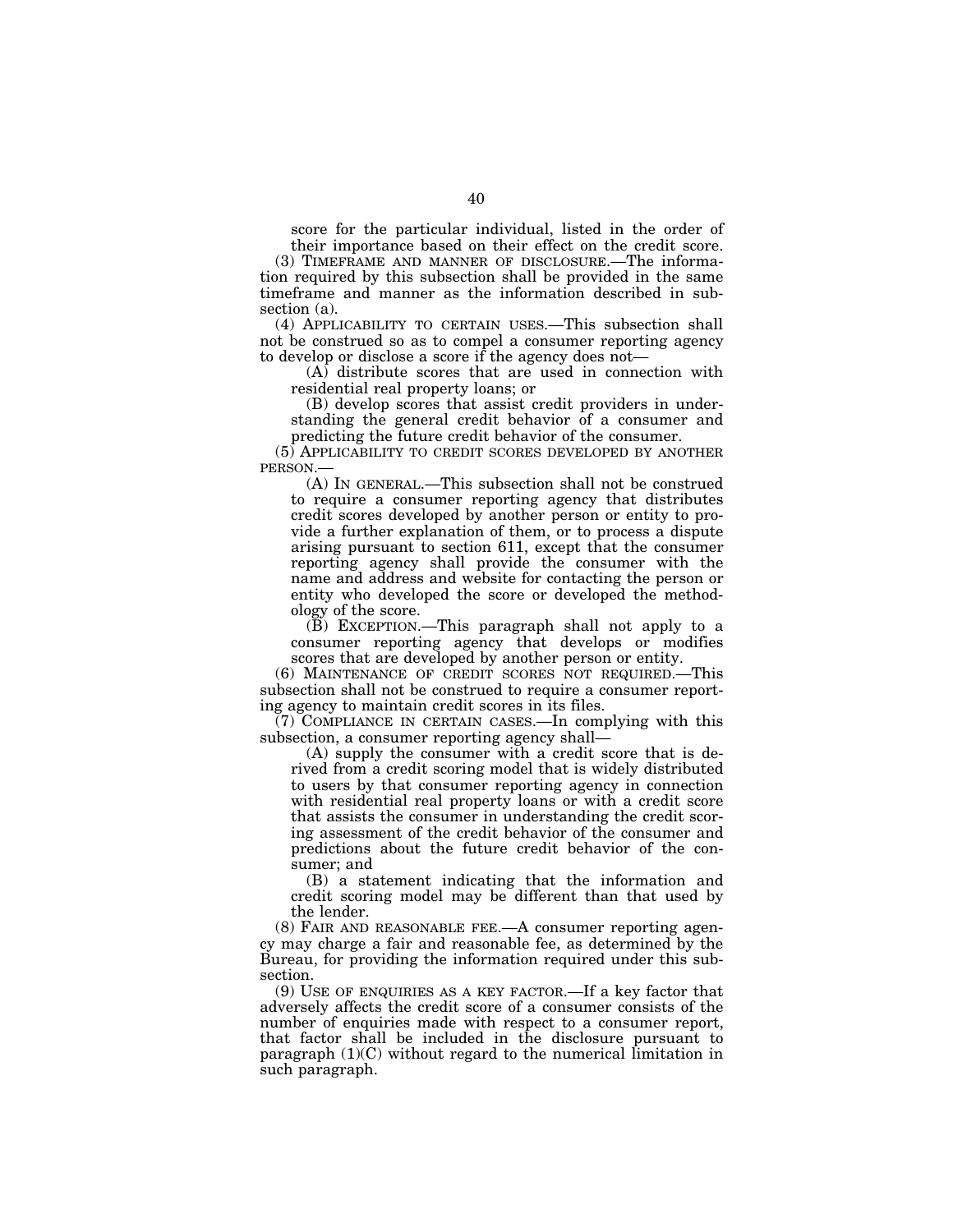(g) DISCLOSURE OF CREDIT SCORES BY CERTAIN MORTGAGE LEND-ERS.—

(1) IN GENERAL.—Any person who makes or arranges loans and who uses a consumer credit score, as defined in subsection (f), in connection with an application initiated or sought by a consumer for a closed end loan or the establishment of an open end loan for a consumer purpose that is secured by 1 to 4 units of residential real property (hereafter in this subsection referred to as the "lender") shall provide the following to the consumer as soon as reasonably practicable:

(A) INFORMATION REQUIRED UNDER SUBSECTION (f).—

(i) IN GENERAL.—A copy of the information identified in subsection (f) that was obtained from a consumer reporting agency or was developed and used by the user of the information.

(ii) NOTICE UNDER SUBPARAGRAPH (D).—In addition to the information provided to it by a third party that provided the credit score or scores, a lender is only required to provide the notice contained in subparagraph (D).

(B) DISCLOSURES IN CASE OF AUTOMATED UNDERWRITING SYSTEM.—

(i) IN GENERAL.—If a person that is subject to this subsection uses an automated underwriting system to underwrite a loan, that person may satisfy the obligation to provide a credit score by disclosing a credit score and associated key factors supplied by a consumer reporting agency.

(ii) NUMERICAL CREDIT SCORE.—However, if a numerical credit score is generated by an automated underwriting system used by an enterprise, and that score is disclosed to the person, the score shall be disclosed to the consumer consistent with subparagraph  $(C).$ 

(iii) ENTERPRISE DEFINED.—For purposes of this subparagraph, the term "enterprise" has the same meaning as in paragraph (6) of section 1303 of the Federal Housing Enterprises Financial Safety and Soundness Act of 1992.

(C) DISCLOSURES OF CREDIT SCORES NOT OBTAINED FROM A CONSUMER REPORTING AGENCY.—A person that is subject to the provisions of this subsection and that uses a credit score, other than a credit score provided by a consumer reporting agency, may satisfy the obligation to provide a credit score by disclosing a credit score and associated key factors supplied by a consumer reporting agency.

(D) NOTICE TO HOME LOAN APPLICANTS.—A copy of the following notice, which shall include the name, address, and telephone number of each consumer reporting agency providing a credit score that was used:''.

(E) ACTIONS NOT REQUIRED UNDER THIS SUBSECTION.— This subsection shall not require any person to—

(i) explain the information provided pursuant to subsection (f);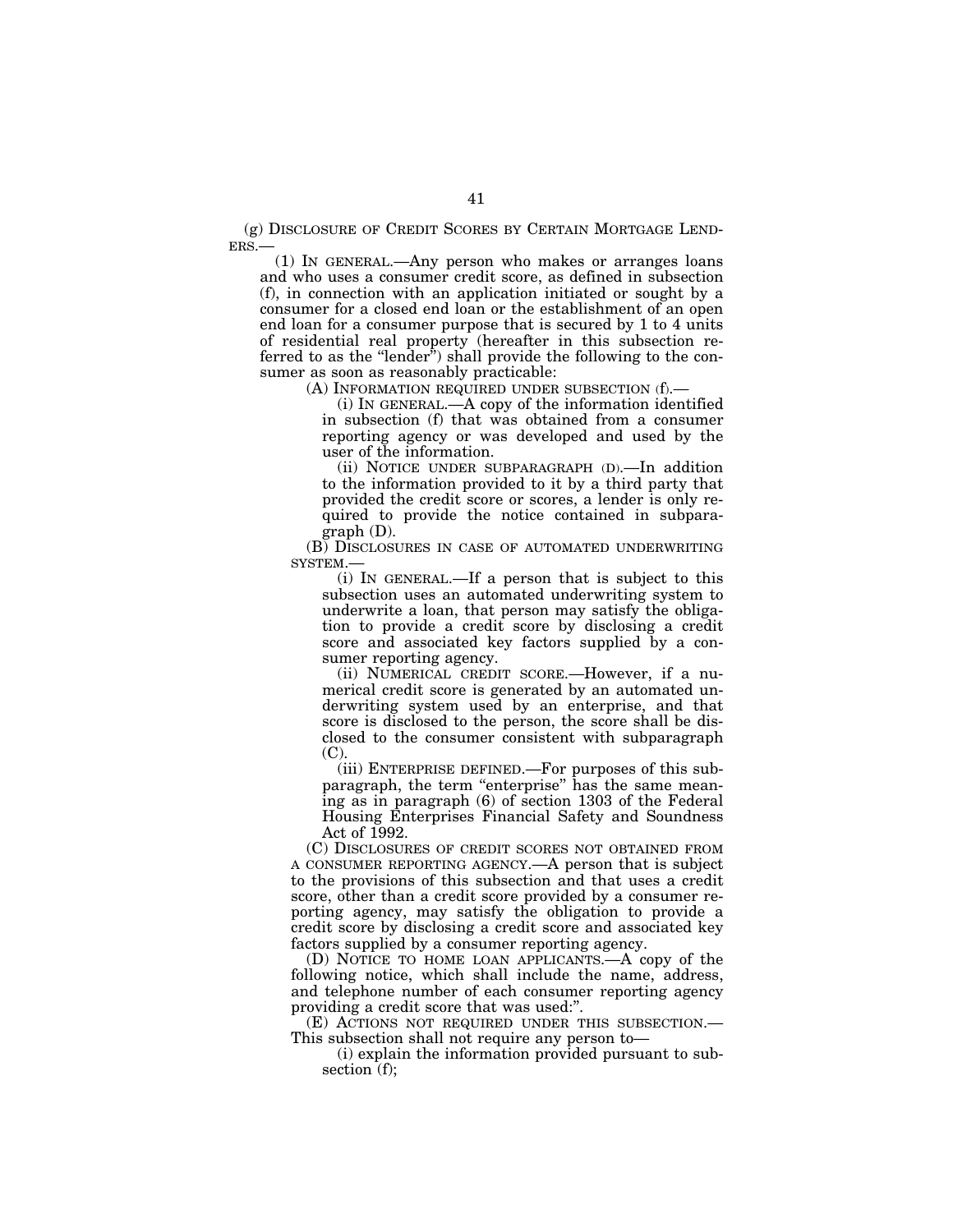(ii) disclose any information other than a credit score or key factors, as defined in subsection (f);

(iii) disclose any credit score or related information obtained by the user after a loan has closed;

(iv) provide more than 1 disclosure per loan transaction; or

(v) provide the disclosure required by this subsection when another person has made the disclosure to the consumer for that loan transaction.

(F) NO OBLIGATION FOR CONTENT.— (i) IN GENERAL.—The obligation of any person pursuant to this subsection shall be limited solely to providing a copy of the information that was received from the consumer reporting agency.

(ii) LIMIT ON LIABILITY.—No person has liability under this subsection for the content of that information or for the omission of any information within the report provided by the consumer reporting agency.

(G) PERSON DEFINED AS EXCLUDING ENTERPRISE.—As used in this subsection, the term "person" does not include an enterprise (as defined in paragraph (6) of section 1303 of the Federal Housing Enterprises Financial Safety and Soundness Act of 1992).

(2) PROHIBITION ON DISCLOSURE CLAUSES NULL AND VOID.— (A) IN GENERAL.—Any provision in a contract that pro-

hibits the disclosure of a credit score by a person who makes or arranges loans or a consumer reporting agency

is void.<br>(B) NO LIABILITY FOR DISCLOSURE UNDER THIS SUB- $SECTION.$  A lender shall not have liability under any contractual provision for disclosure of a credit score pursuant to this subsection.

\* \* \* \* \* \* \*

#### *§ 630. Database and self-certification for employees affected by a shutdown*

*(a) DATABASE.— (1) IN GENERAL.—With respect to each shutdown, the consumer reporting agencies described in section 603(p) shall jointly establish a database that includes employees affected by the shutdown as reported pursuant to paragraph (2).* 

*(A) FURLOUGHED EMPLOYEES AND CONTRACTORS.—Each authority of the executive, legislative, or judicial branch of the Federal Government or District of Columbia shall provide to the consumer reporting agencies described in section 603(p) a list identifying—* 

*(i) employees of such authority that are furloughed, excepted from furlough, or not receiving pay because of a shutdown; and* 

*(ii) to the extent practicable, employees of contractors of such authority.* 

*(B) SELF-CERTIFIED CONSUMERS.—A consumer that selfcertifies as an employee affected by a shutdown pursuant to subsection (b) shall be included in the database, unless the*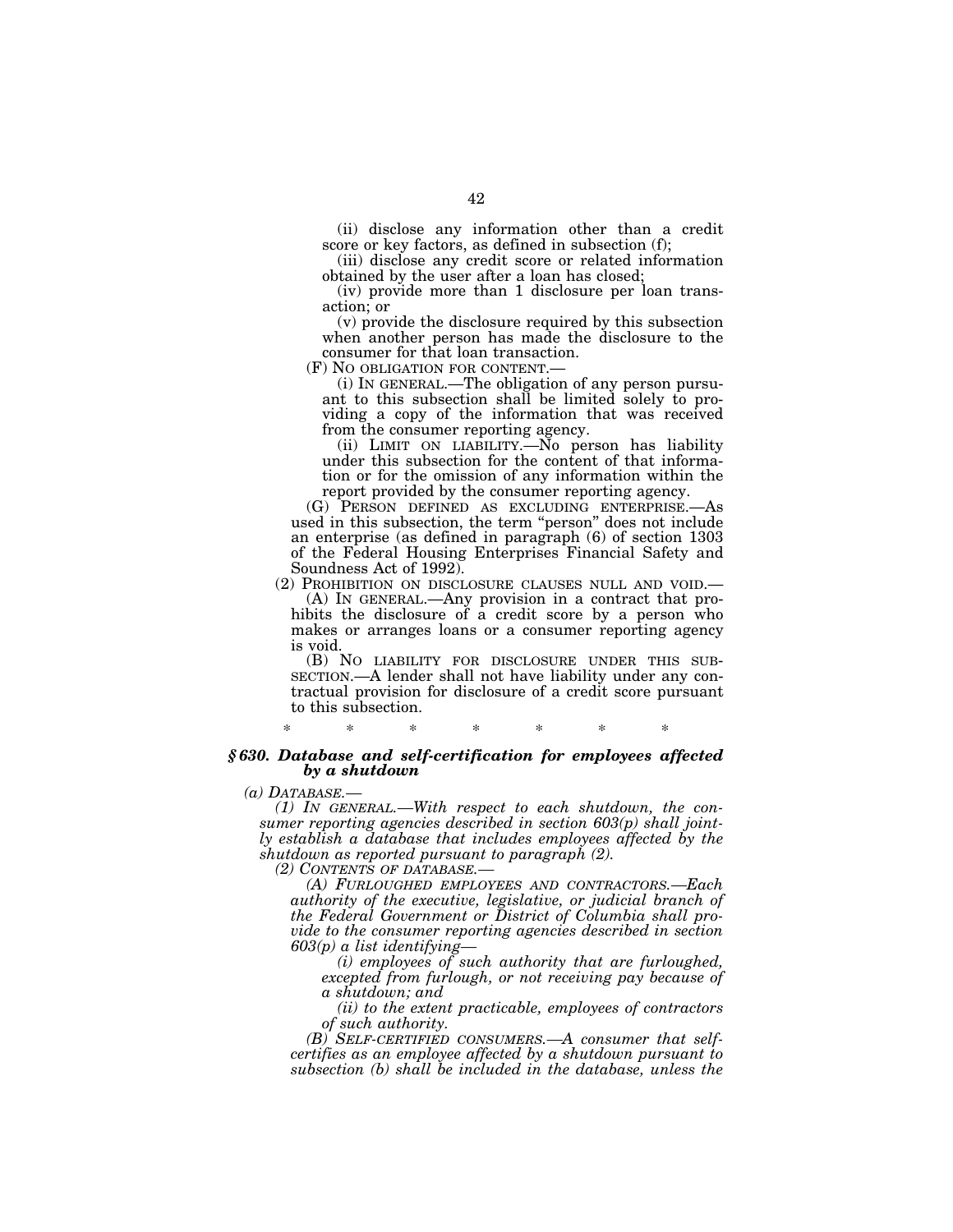*Bureau determines such consumer is not an employee affected by a shutdown.* 

*(3) ACCESS TO DATABASE.—The consumer reporting agencies described in section 603(p) shall make the database established under this subsection available to the Bureau, other consumer reporting agencies, furnishers of information to consumer reporting agencies, and users of consumer reports. A consumer reporting agency described in section 603(x) shall periodically access the database to confirm the accuracy of information such an agency has that identifies a consumer as an employee affected by a shutdown.* 

*(b) SELF-CERTIFICATION PROCESS.—A consumer shall be deemed to be an employee affected by a shutdown if such consumer self-certifies through—* 

*(1) the website established under subsection (c); or* 

*(2) a toll-free telephone number established by a consumer reporting agency.* 

*(c) WEBSITE.—The consumer reporting agencies described in section 603(p) shall jointly establish a website for a consumer to selfcertify as an employee affected by a shutdown. Such website may not include any advertisement or other solicitation.*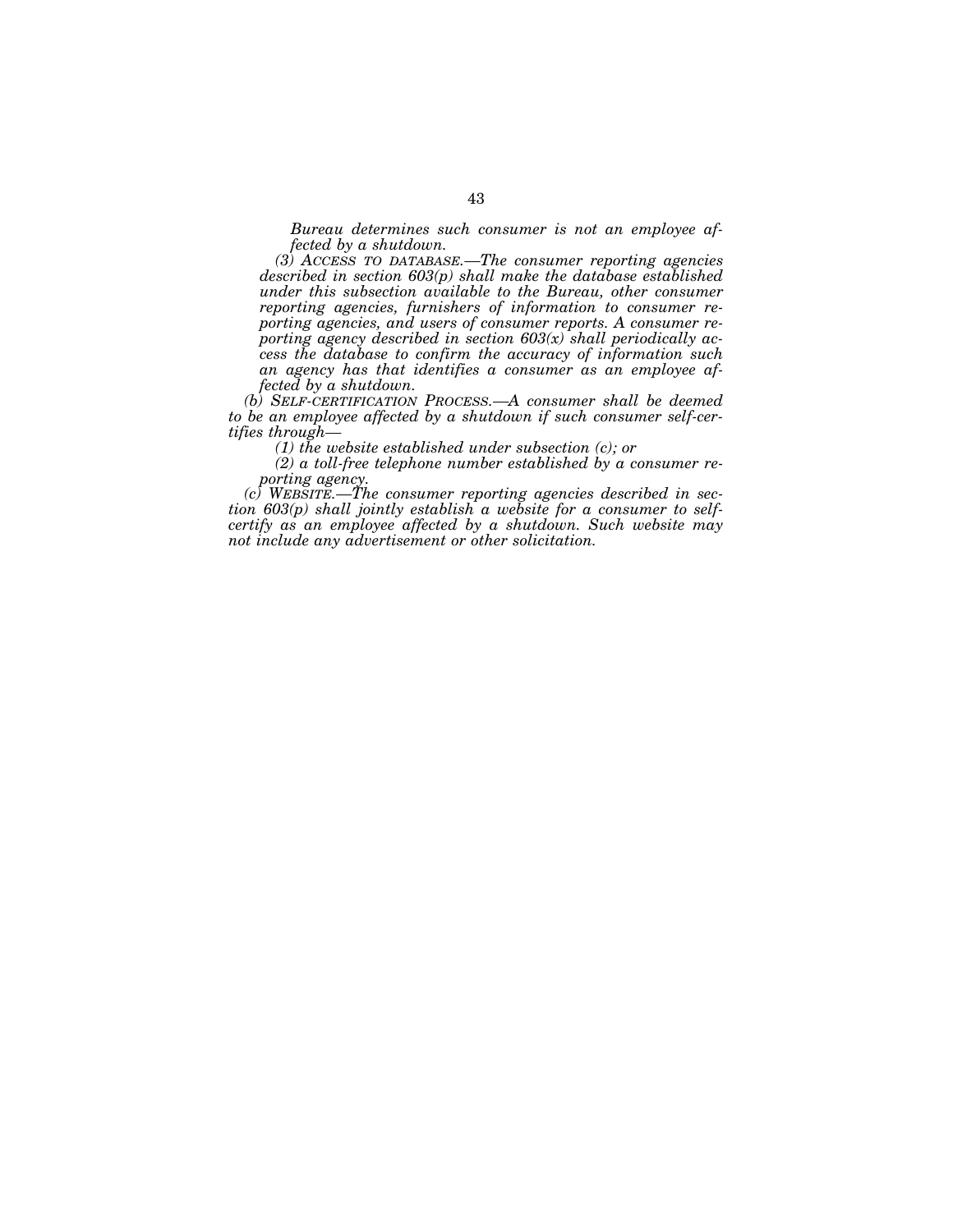# MINORITY VIEWS

H.R. 4328 forces federal employees and others to keep their personal information in a new government-created database that has no safeguards to protect that information.

This bill requires the three largest credit rating agencies to create and populate a database with information identifying consumers who may be struggling to make ends meet because of a government shutdown.

• The legislation does not permit an opt-in, nor does it allow federal employees, contractors, or other individuals impacted by a shutdown to opt-out of having their personal information included in this database.

• This new database would be accessible to potentially thousands of entities, including "furnishers of information to consumer reporting agencies'' and ''users of consumer reports.'' The bill fails to define these terms.

• Committee Republicans are concerned this database, paired with broad language on which entity can access this database, could result in these consumers being targeted with predatory financial products and services.

H.R. 4328 fails to establish minimum safeguards that would protect the personal information from unplanned or unauthorized uses.

• Previous breaches of financial entities demonstrate the industry is a target.

• Committee Republicans are concerned that the lack of privacy and security safeguards included in this bill leaves the names of millions of federal employees, contractors, and other individuals who self-certify to be vulnerable to a breach.

The legislation permits individuals to self-certify if they believe they have been harmed by a federal government shutdown.

• Without a mechanism to determine who has actually been harmed by a shutdown, the bill could have additional negative consequences on underwriting standards. This may further limit access to credit for those who need it most.

Republicans offered two commonsense amendments during Committee markup that would have mitigated the risks created by the bill—both amendments were rejected by Democrats.

• Rep. Tipton offered an amendment to limit the bill's scope to consumers who are directly impacted by a federal government shutdown.

» The amendment would have helped to prevent abuse and fraud, while also preserving underwriting standards.

• Rep. Riggleman offered an amendment to replace the bill's text with H.R. 2290, the *Shutdown Guidance for Financial Institutions Act*.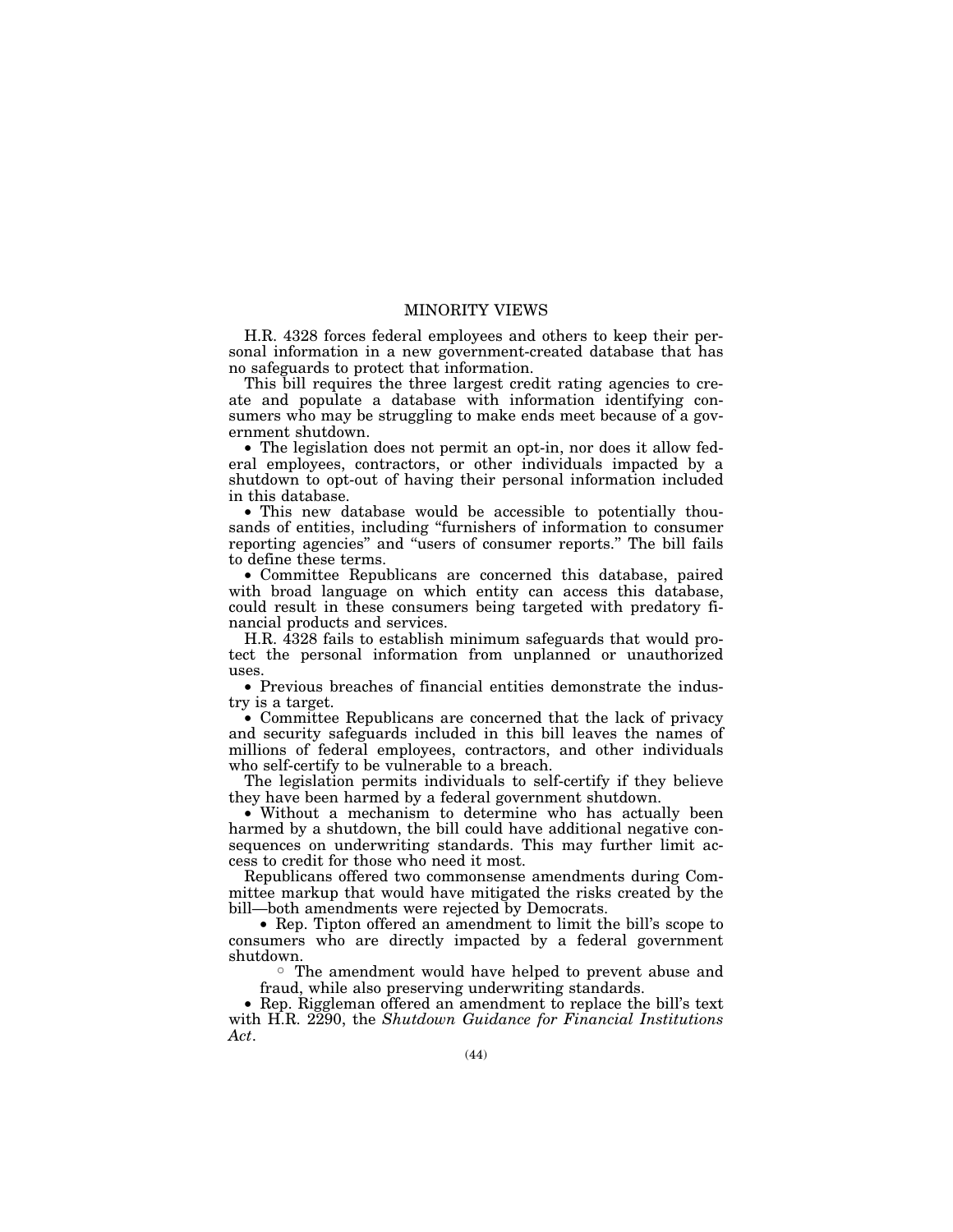» H.R. 2290 is a productive, measured, and bipartisan approach to the financial difficulties facing federal employees impacted by a government shutdown.

» H.R. 2290 codifies practices already utilized by financial regulators and institutions. For example, during the most recent government shutdown, more than 100 banks offered customers loan modifications, payment deadline extensions, payroll advances, or low- or zero-interest rate loans, to protect individuals affected by the shutdown.

» This past January, in a joint press conference, the Federal Deposit Insurance Corporation, Office of the Comptroller of the Currency, National Credit Union Administration, Federal Reserve Board of Governors, Consumer Financial Protection Bureau, and Conference of State Bank Supervisors came together to encourage institutions to work with consumers who were negatively impacted by the shutdown.

Ironically, one day after the Committee considered H.R. 4328 and rejected H.R. 2290 as an amendment in committee, the House unanimously passed H.R. 2290, the Shutdown Guidance for Financial Institutions Act. Committee Republicans supported passage of the *Shutdown Guidance for Financial Institutions Act* and will continue to ensure that consumers impacted by a federal government shutdown receive the support they need.

Republicans oppose H.R. 4328 and the creation of a new, unsecure database that creates an environment ripe for fraud and abuse.

> ROGER WILLIAMS. BARRY LOUDERMILK. TREY HOLLINGSWORTH. LANCE GOODEN. DAVID KUSTOFF. WILLIAM R. TIMMONS, IV. SCOTT R. TIPTON. WARREN DAVIDSON. DENVER RIGGLEMAN. ANDY BARR. ANN WAGNER. BLAINE LUETKEMEYER. ALEXANDER X. MOONEY. JOHN W. ROSE. STEVE STIVERS. J. FRENCH HILL. VAN TAYLOR. TOM EMMER. TED BUDD. BRYAN STEIL. ANTHONY GONZALEZ. FRANK D. LUCAS. LEE M. ZELDIN. BILL HUIZENGA. BILL POSEY.